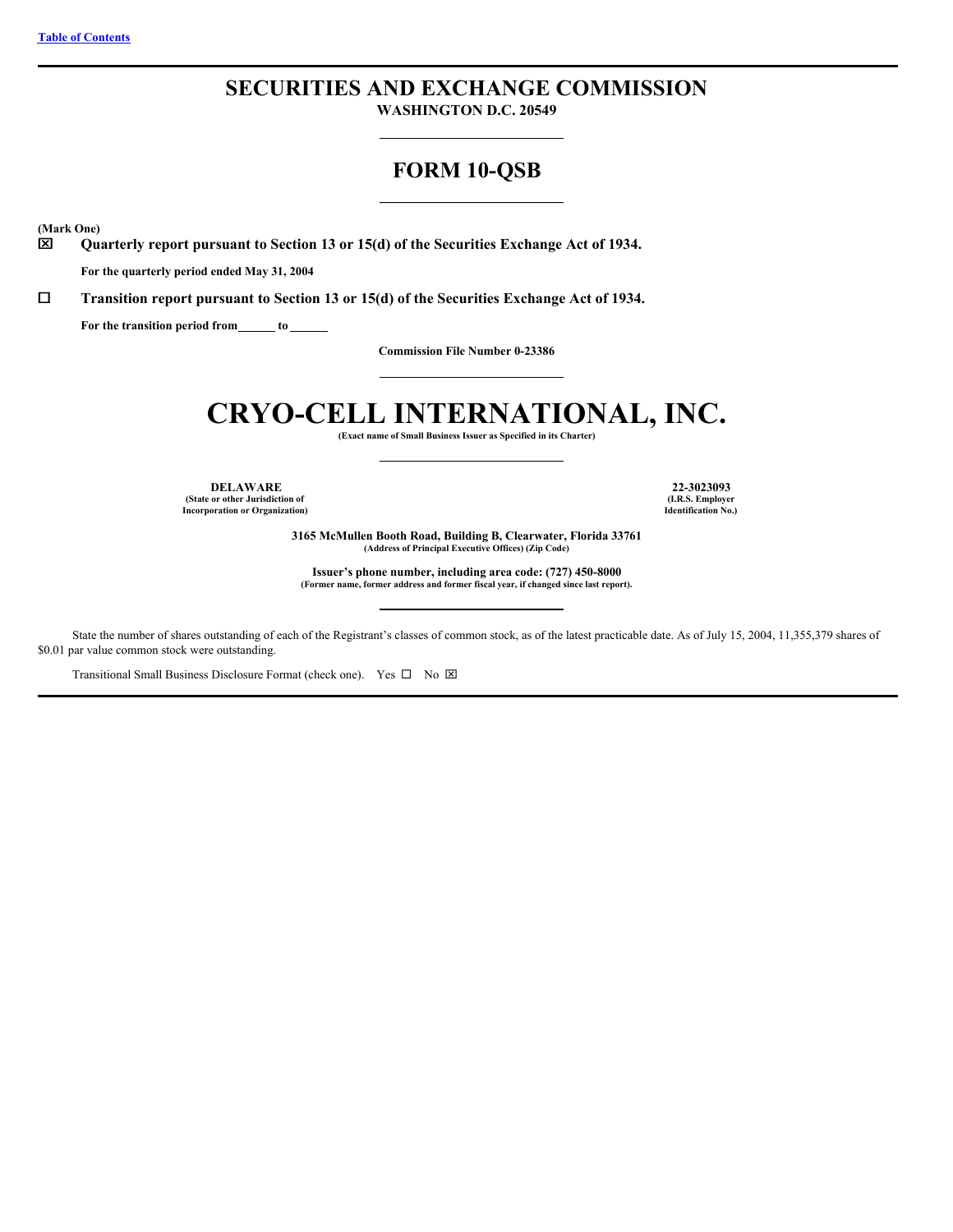# <span id="page-1-0"></span>**CRYO-CELL INTERNATIONAL, INC. AND SUBSIDIARIES**

# **TABLE OF CONTENTS**

**PAGE**

|                   | <b>PART I - FINANCIAL INFORMATION (UNAUDITED)</b>                                             |    |
|-------------------|-----------------------------------------------------------------------------------------------|----|
| Item 1.           | <b>Financial Statements</b>                                                                   |    |
|                   | <b>Consolidated Balance Sheets</b>                                                            | 3  |
|                   | <b>Consolidated Statements of Operations and Comprehensive Income (Loss)</b>                  | 4  |
|                   | <b>Consolidated Statements of Cash Flows</b>                                                  | 5  |
|                   | <b>Notes to Consolidated Financial Statements</b>                                             | 6  |
| Item 2.           | <b>Management's Discussion and Analysis of Financial Conditions and Results of Operations</b> | 12 |
| Item 3.           | <b>Controls and Procedures</b>                                                                | 20 |
|                   | PART II - OTHER INFORMATION                                                                   |    |
| Item 1.           | <b>Legal Proceedings</b>                                                                      | 23 |
| Item 2.           | <b>Changes in Securities and Small Business Issuer Purchases of Equity Securities</b>         | 23 |
| Item 3.           | <b>Defaults Upon Senior Securities</b>                                                        | 23 |
| Item 4.           | <b>Submission of Matters to a Vote of Security Holders</b>                                    | 23 |
| Item 5.           | <b>Other Information</b>                                                                      | 23 |
| Item 6.           | <b>Exhibits and Reports On Form 8-K</b>                                                       | 24 |
| <b>SIGNATURES</b> |                                                                                               | 25 |
|                   | 2                                                                                             |    |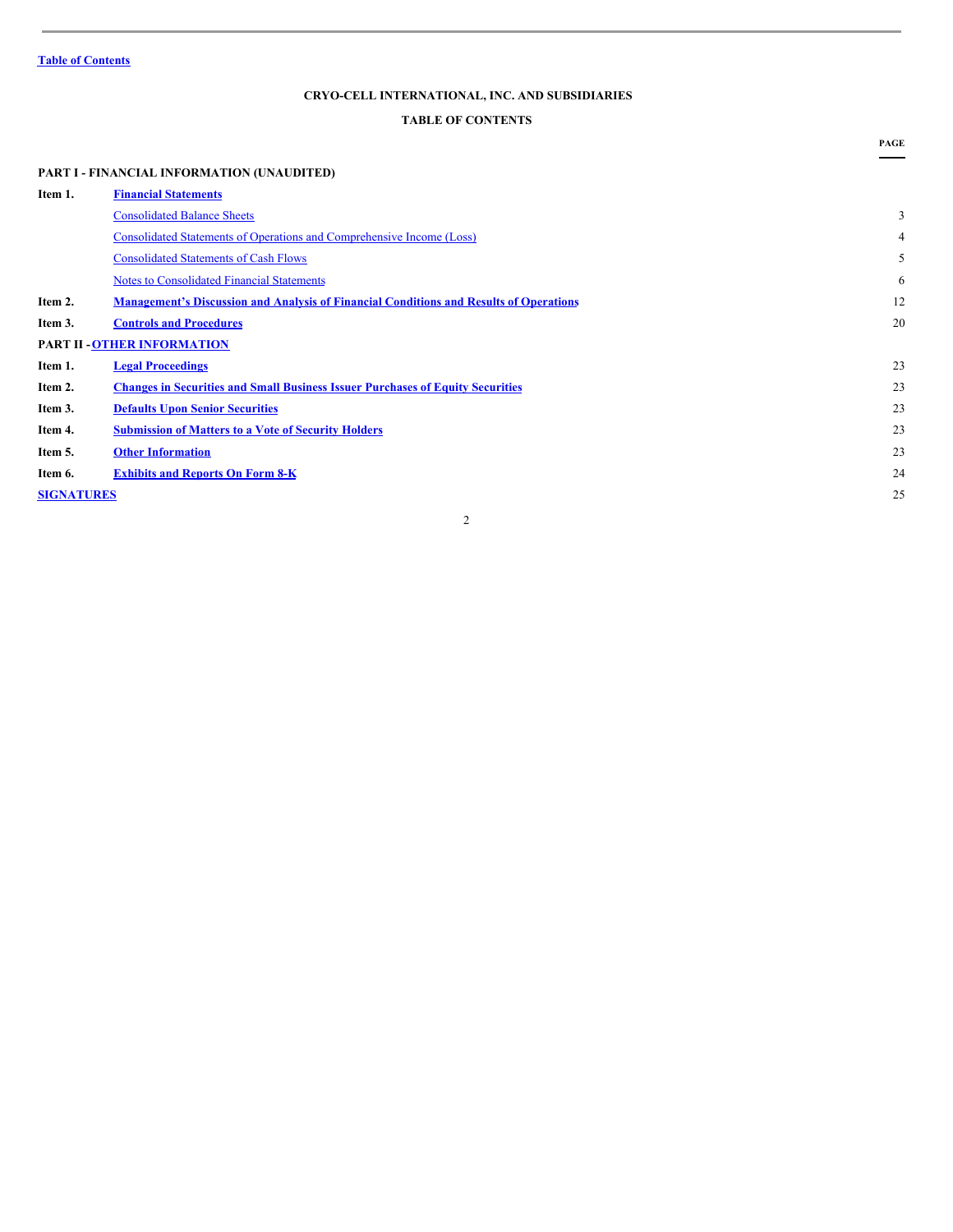**Table of [Contents](#page-1-0)**

<span id="page-2-0"></span>**Item 1. Financial Statements**

# <span id="page-2-1"></span>**CRYO-CELL INTERNATIONAL, INC. AND SUBSIDIARIES**

# CONSOLIDATED BALANCE SHEETS

|                                                                                                                        | May 31,<br>2004         | November 30,<br>2003     |
|------------------------------------------------------------------------------------------------------------------------|-------------------------|--------------------------|
|                                                                                                                        | (unaudited)             |                          |
| <b>ASSETS</b>                                                                                                          |                         |                          |
| <b>Current Assets</b>                                                                                                  |                         |                          |
| Cash and cash equivalents                                                                                              | \$3,435,680             | \$2,452,006              |
| Restricted cash held in escrow                                                                                         | 1,173,721               |                          |
| Marketable securities and other investments                                                                            | 527,021                 | 798,077                  |
| Accounts receivable and advances (net of allowance for doubtful accounts of \$242,757 and \$200,010, respectively)     | 745,484                 | 483,926                  |
| Receivable - Affiliates (net of allowance for doubtful accounts of \$128,540 at November 30, 2003)<br>Notes receivable | 100,000                 | 195,022<br>100,000       |
| Prepaid expenses and other current assets                                                                              | 471,359                 | 366,579                  |
|                                                                                                                        |                         |                          |
| Total current assets                                                                                                   | 6,453,265               | 4,395,610                |
| <b>Property and Equipment-net</b>                                                                                      | 1.261.308               | 1,354,619                |
| <b>Property and Equipment-held for sale</b>                                                                            | 145,000                 |                          |
|                                                                                                                        |                         |                          |
| <b>Other Assets</b>                                                                                                    |                         |                          |
| Marketable securities and other investments                                                                            | 491,895                 | 468,102                  |
| Receivable - Revenue sharing agreement                                                                                 |                         | 100,525                  |
| Investment in Saneron CCEL Therapeutics, Inc.                                                                          | 786,139                 | 799,328                  |
| Deposits and other assets                                                                                              | 108,199                 | 99,004                   |
|                                                                                                                        |                         |                          |
| Total other assets                                                                                                     | 1,386,233               | 1,466,959                |
| <b>Total assets</b>                                                                                                    | 9,245,806               | 7,217,188<br>\$          |
| <b>LIABILITIES AND STOCKHOLDERS' DEFICIT</b>                                                                           | 2004                    | 2003                     |
| <b>Current Liabilities</b>                                                                                             |                         |                          |
| Accounts payable                                                                                                       | $\mathbb{S}$<br>414,277 | 340,731<br><sup>\$</sup> |
| Loan payable to related party                                                                                          |                         | 145,000                  |
| Accrued expenses                                                                                                       | 2,060,378               | 1,637,540                |
| Deferred revenue                                                                                                       | 2,462,907               | 2,108,292                |
| Total current liabilities                                                                                              | 4,937,562               | 4,231,563                |
| <b>Other Liabilities</b>                                                                                               |                         |                          |
| Deferred revenue                                                                                                       | 2,225,524               | 1,686,916                |
| Long-Term Liability-Revenue sharing agreements                                                                         |                         | 3,750,000                |
| Deferred consulting obligation                                                                                         | 3,750,000<br>1,279,074  | 1,339,718                |
|                                                                                                                        |                         |                          |
| Total other liabilities                                                                                                | 7,254,598               | 6,776,634                |
| Minority Interest                                                                                                      |                         |                          |
| <b>Stockholders' Deficit</b>                                                                                           |                         |                          |
| Preferred stock (\$.01 par value, 500,000 authorized and none issued)                                                  |                         |                          |
| Common stock (\$.01 par value, 20,000,000 authorized; 11,355,379 as of May 31, 2004, and 11,352,379 at November        |                         |                          |
| 30, 2003 issued and outstanding<br>Additional paid-in capital                                                          | 113,554<br>23,357,805   | 113,524<br>23,295,659    |
|                                                                                                                        |                         | (839, 301)               |
| Treasury stock<br>Accumulated other comprehensive loss                                                                 | (839, 301)<br>(151,742) | (111, 522)               |
| Accumulated deficit                                                                                                    | (25, 426, 670)          | (26, 249, 369)           |
|                                                                                                                        |                         |                          |
| Total stockholders' deficit                                                                                            | (2,946,354)             | (3,791,009)              |
|                                                                                                                        | \$9,245,806             | \$7,217,188              |

The accompanying notes are an integral part of these consolidated financial statements.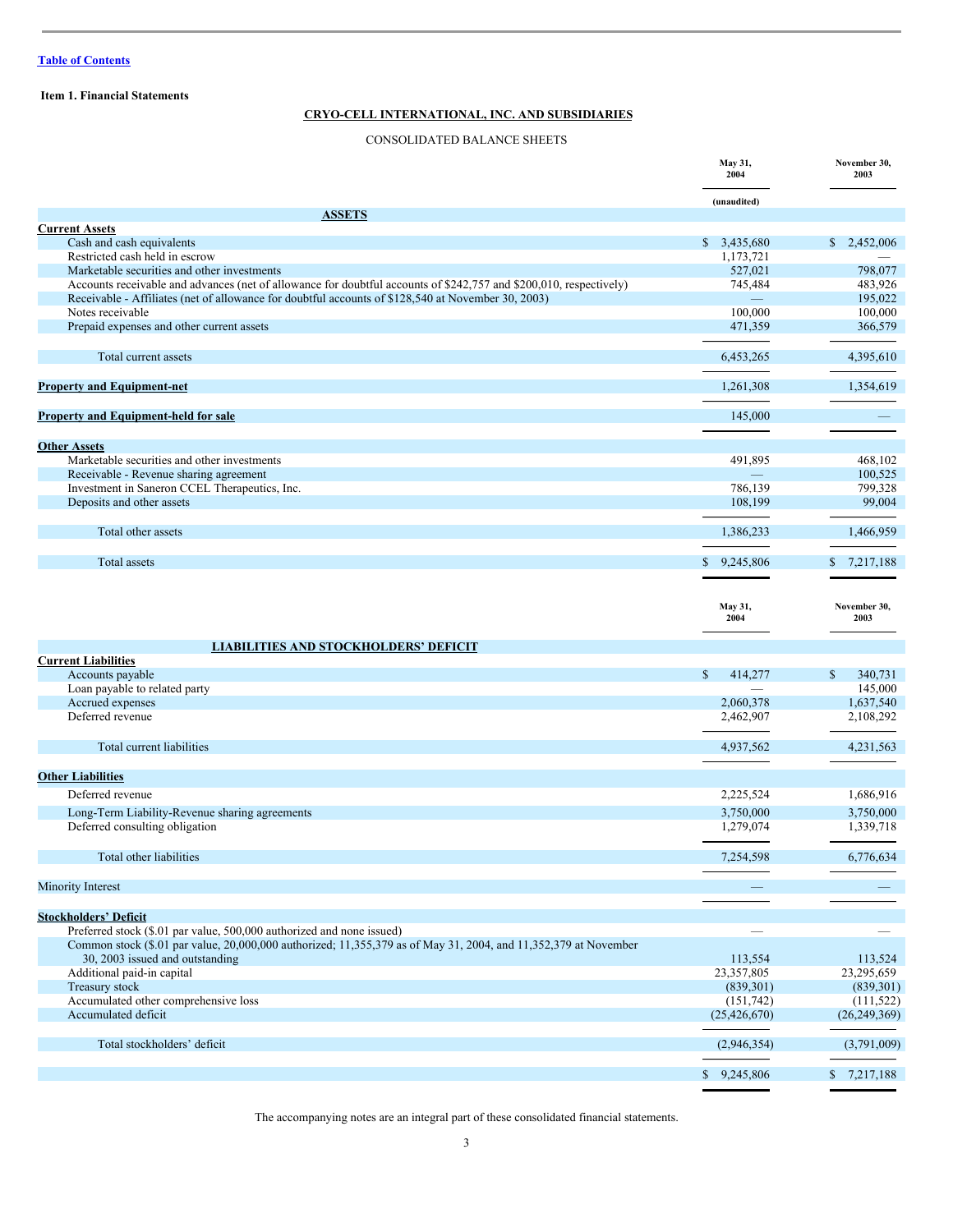# <span id="page-3-0"></span>**CRYO-CELL INTERNATIONAL, INC. AND SUBSIDIARIES**

# CONSOLIDATED STATEMENTS OF OPERATIONS AND COMPREHENSIVE INCOME (LOSS)

(Unaudited)

|                                                                                                       |                         | <b>Three Months Ended</b> |                         | <b>Six Months Ended</b> |  |
|-------------------------------------------------------------------------------------------------------|-------------------------|---------------------------|-------------------------|-------------------------|--|
|                                                                                                       | May 31,<br>2004         | May 31,<br>2003           | May 31,<br>2004         | May 31,<br>2003         |  |
| Revenue                                                                                               | \$3,196,218             | \$<br>1,632,436           | \$5,774,027             | \$<br>3,063,170         |  |
| <b>Costs and Expenses:</b>                                                                            |                         |                           |                         |                         |  |
| Cost of sales                                                                                         | 741,663                 | 672,484                   | 1,366,815               | 1,300,220               |  |
| Marketing, general & administrative expenses                                                          | 1,596,957               | 1,679,538                 | 3,138,794               | 3,081,647               |  |
| Research, development and related engineering                                                         | 14,078                  | 33,672                    | 54,439                  | 65,390                  |  |
| Depreciation and amortization                                                                         | 100,750                 | 80,151                    | 201,500                 | 162,322                 |  |
|                                                                                                       |                         |                           |                         |                         |  |
| Total cost and expenses                                                                               | 2,453,448               | 2,465,845                 | 4,761,548               | 4,609,579               |  |
| <b>Operating Income (Loss)</b>                                                                        | 742,770                 | (833, 409)                | 1,012,479               | (1, 546, 409)           |  |
|                                                                                                       |                         |                           |                         |                         |  |
| <b>Other (Expense) Income:</b>                                                                        |                         |                           |                         |                         |  |
| Interest income                                                                                       | 10.644                  | 15,062                    | 17,599                  | 44,309                  |  |
| Interest expense                                                                                      | (191, 372)              | (151, 590)                | (367, 484)              | (277, 693)              |  |
| Other income                                                                                          | 76,204                  | 45,006                    | 153,439                 | 77,812                  |  |
| Settlement on insurance claim                                                                         |                         |                           | 135,338                 |                         |  |
| Loss on sale of fixed asset                                                                           |                         |                           | (2,625)                 |                         |  |
| (Loss) gain on sale of marketable securities                                                          |                         | (24, 753)                 | 2,958                   | (24, 753)               |  |
| Total other expense                                                                                   | (104, 524)              | (116, 275)                | (60, 775)               | (180, 325)              |  |
|                                                                                                       |                         |                           |                         |                         |  |
| Income (loss) before minority interest, and equity in (losses) earnings of affiliates                 | 638,246                 | (949, 684)                | 951,704                 | (1,726,734)             |  |
| Equity in (losses) earnings of affiliates                                                             | (29, 836)               | 4,032                     | (36, 449)               | 27,788                  |  |
| Minority interest                                                                                     |                         |                           |                         |                         |  |
|                                                                                                       |                         |                           |                         |                         |  |
|                                                                                                       | (29, 836)               | 4,032                     | (36, 449)               | 27,788                  |  |
| Income (loss) from continuing operations                                                              | 608,410                 | (945, 652)                | 915,255                 | (1,698,946)             |  |
| Loss on discontinued operations                                                                       |                         | (328, 438)                | (92, 556)               | (533,796)               |  |
| <b>Net Income (Loss)</b>                                                                              | 608,410<br>\$           | (1,274,090)               | 822,699<br>S.           | (2,232,742)             |  |
|                                                                                                       |                         |                           |                         |                         |  |
| Net income (loss) from continuing operations per common share - basic and diluted                     | 0.05<br>\$              | \$<br>(0.11)              | 0.08<br>$\mathbb{S}$    | \$<br>(0.15)            |  |
| Net income (loss) from discontinued operations per common share - basic and diluted                   | \$<br>0.00              | S<br>0.00                 | S<br>(0.01)             | \$<br>(0.05)            |  |
| Net income (loss) per common share - basic and diluted                                                | $\mathbf S$<br>0.05     | $\mathbf S$<br>(0.11)     | $\mathbf{s}$<br>0.07    | $\mathbf S$<br>(0.20)   |  |
|                                                                                                       |                         |                           |                         |                         |  |
| Weighted average common shares outstanding - basic                                                    | 11,355,379              | 11,352,379                | 11,354,805              | 11,352,379              |  |
| Weighted average common shares outstanding - diluted                                                  | 11,546,265              | 11,352,379                | 11,597,753              | 11,352,379              |  |
|                                                                                                       |                         |                           |                         |                         |  |
| Comprehensive income (loss):                                                                          |                         |                           |                         |                         |  |
| Net income (loss):                                                                                    | 608,410<br>\$           | (1,274,090)               | 822,699<br>\$           | (2,232,742)             |  |
| Other comprehensive (loss) income:<br>Net change in unrealized (loss) gain from marketable securities | (14, 357)               | 80,703                    | (39,203)                | (37,083)                |  |
|                                                                                                       |                         |                           |                         |                         |  |
| Comprehensive income (loss)                                                                           | $\mathbb{S}$<br>594.053 | \$(1,193,387)             | $\mathbb{S}$<br>783,496 | \$(2,269,825)           |  |

The accompanying notes are an integral part of these consolidated financial statements .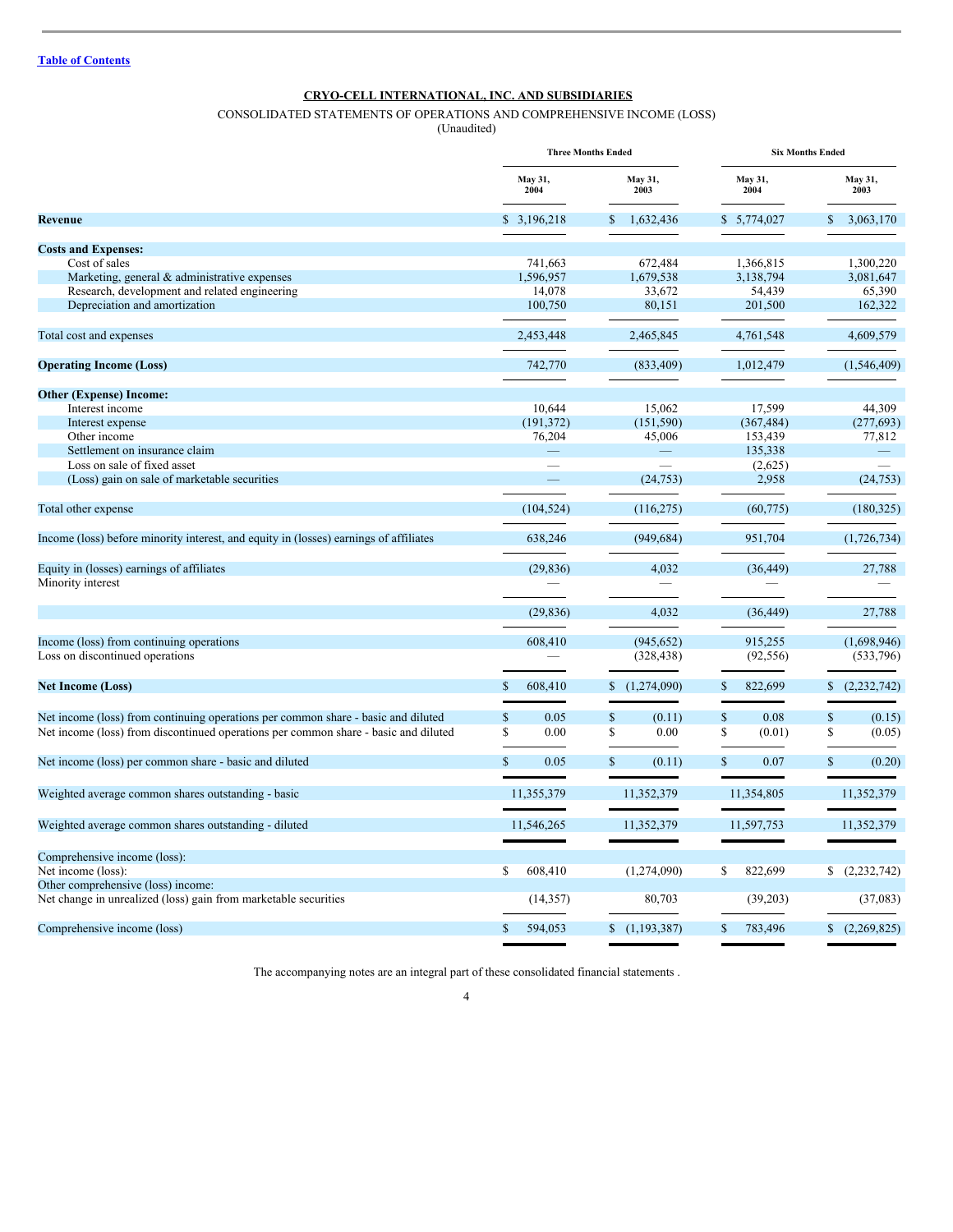# <span id="page-4-0"></span>**CRYO-CELL INTERNATIONAL, INC. AND SUBSIDIARIES**

#### CONSOLIDATED STATEMENTS OF CASH FLOWS (unaudited)

|                                                                                                   |                          | <b>Six Months Ended</b>               |
|---------------------------------------------------------------------------------------------------|--------------------------|---------------------------------------|
|                                                                                                   | May 31,<br>2004          | May 31,<br>2003                       |
| <b>Cash Flows from Operating Activities</b>                                                       |                          |                                       |
| Net Income (Loss)                                                                                 | 822,699<br>S             | (2,232,742)                           |
| Adjustments to reconcile net income (loss) to cash provided by (used in) in operating activities: |                          |                                       |
| Depreciation and amortization                                                                     | 235,690                  | 193,136                               |
| Gain on sale of marketable securities held to maturity                                            | (2,958)                  | 24,753                                |
| Loss on sale of property and equipment                                                            | 2,625                    |                                       |
| Compensatory element of stock options                                                             | 37,296                   | 12,408                                |
| Provision for doubtful accounts                                                                   | 42,747                   | 78,000                                |
| Dividend income reinvested in marketable securities                                               |                          | (7, 464)                              |
| Equity in losses (income) of affiliates                                                           | 36,449                   | (27, 788)                             |
| Changes in assets and liabilities:                                                                |                          |                                       |
| Restricted cash held in escrow                                                                    | (1,173,721)              |                                       |
| Accounts receivable and advances                                                                  | (304, 305)               | 31,335                                |
| Receivable - Affiliates                                                                           | 195,022                  | 174,711                               |
| Notes receivable                                                                                  |                          | (20,000)                              |
| Deferred consulting fees                                                                          |                          | 75,098                                |
| Prepaid expenses and other current assets                                                         | (104, 780)               | (195, 901)                            |
| Deposits                                                                                          | (9,195)                  | (250)                                 |
| Accounts payable                                                                                  | 73,546                   | 7,244                                 |
| Deferred revenue                                                                                  | 893,223                  | 939,605                               |
| Receivable - revenue sharing agreements                                                           | 100,525                  | 80,831                                |
| Accrued expenses                                                                                  | 422,838                  | (270,679)                             |
| Net cash provided by (used in) operating activities                                               | 1,267,701                | (1, 137, 703)                         |
| Cash flows from investing activities:                                                             |                          |                                       |
| Purchases of property and equipment                                                               |                          |                                       |
| Sale of property and equipment                                                                    | (292, 603)<br>2,600      | (97,040)                              |
| Proceeds from sale of marketable securities                                                       | 210,000                  |                                       |
|                                                                                                   |                          |                                       |
| Net cash used in investing activities                                                             | (80,003)                 | (97,040)                              |
| <b>Cash flows from financing activities</b>                                                       |                          |                                       |
| Proceeds from the exercise of stock options                                                       | 1,620                    |                                       |
| Repayment of loan to related party                                                                | (195,000)                |                                       |
| Proceeds from loan payable to related party                                                       | 50,000                   |                                       |
| Proceeds from revenue sharing agreements                                                          |                          | 50,000                                |
| Repayments of deferred consulting obligation                                                      | (60, 644)                | (57, 117)                             |
| Repayment of capital leases                                                                       |                          | (1, 406)                              |
| Net cash used in financing activities:                                                            | (204, 024)               | (8,523)                               |
|                                                                                                   |                          |                                       |
| Increase (Decrease) in cash and cash equivalents                                                  | 983,674                  | (1,243,266)                           |
| Cash and cash equivalents - beginning of period                                                   | 2,452,006                | 1,935,532                             |
|                                                                                                   |                          |                                       |
| Cash and cash equivalents - end of period                                                         | \$3,435,680              | \$<br>692,266                         |
|                                                                                                   |                          |                                       |
| Supplemental disclosure of cash flow information:                                                 |                          |                                       |
| Interest                                                                                          | 266,899<br>S             | \$<br>277,693                         |
| Income taxes                                                                                      | $\overline{\phantom{0}}$ | \$<br>$\hspace{0.1mm}-\hspace{0.1mm}$ |
|                                                                                                   |                          |                                       |
| Supplemental schedules of non-cash investing and financing activities:                            |                          |                                       |

The accompanying notes are an integral part of these consolidated financial statements.

Change in unrealized net loss as a component of marketable securities and shareholders' equity \$ 39,203 \$ 85,004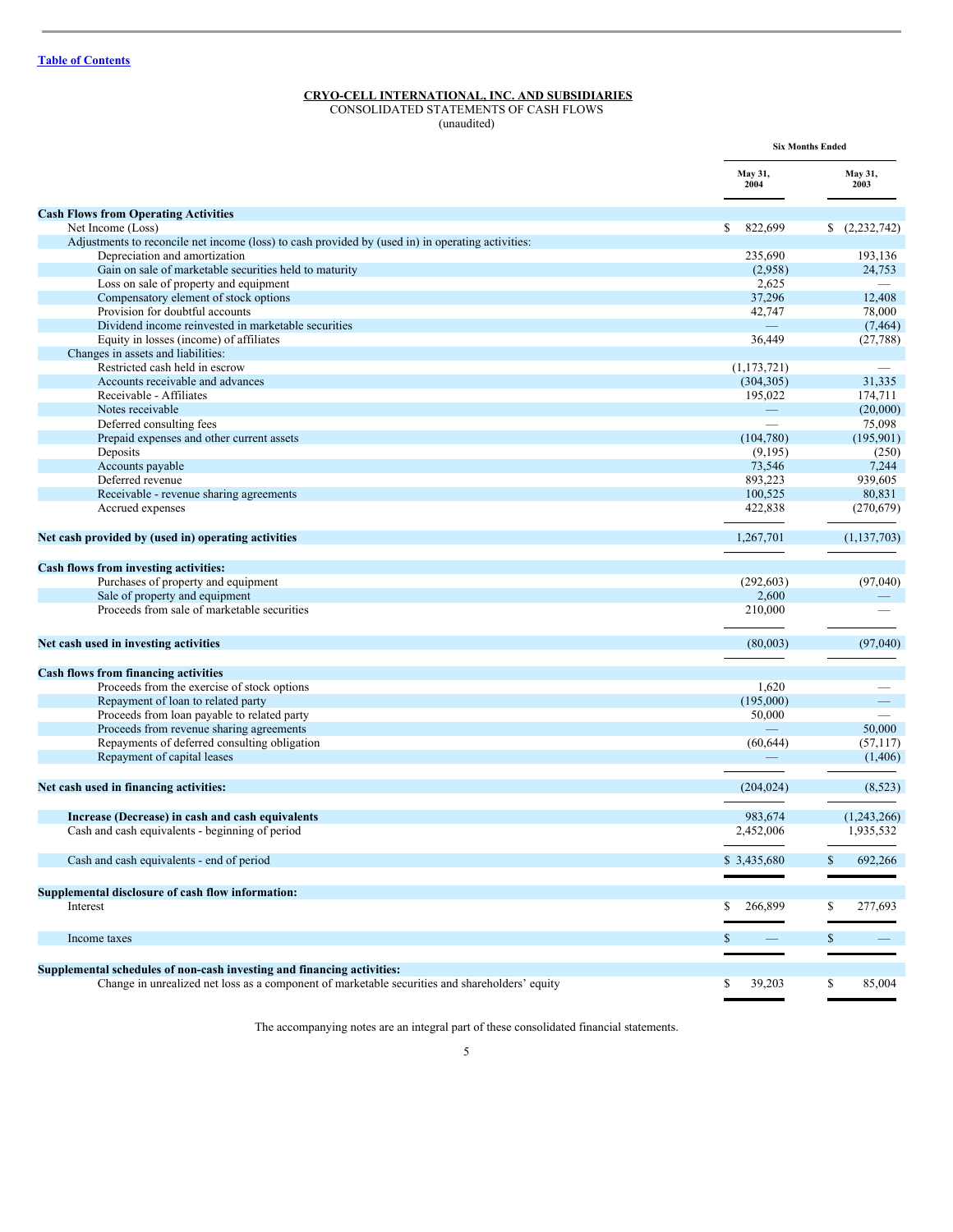# <span id="page-5-0"></span>**CRYO-CELL INTERNATIONAL, INC. AND SUBSIDIARIES NOTES TO CONSOLIDATED FINANCIAL STATEMENTS May 31, 2004 (Unaudited)**

## **Note 1 - Basis of Presentation**

The unaudited consolidated financial statements including the Consolidated Balance Sheets as of May 31, 2004, Consolidated Statements of Operations and Comprehensive Income (Loss) and Cash Flows for the three months and six months ended May 31, 2004 and May 31, 2003 have been prepared by CRYO-CELL International, Inc. and its subsidiaries ("the Company"). In the opinion of Management, all adjustments (which include only normal recurring adjustments) necessary to present fairly the financial position, results of operations, and changes in cash flows for all periods presented have been made.

The unaudited consolidated financial statements herein have been prepared pursuant to the rules and regulations of the Securities and Exchange Commission for interim financial reporting. Certain financial information and note disclosures which are normally included in annual financial statements prepared in accordance with accounting principles generally accepted in the United States of America have been condensed or omitted pursuant to those rules and regulations. It is suggested that these consolidated financial statements be read in conjunction with the financial statements and notes thereto included in the Company's November 30, 2003 Annual Report on Form 10-KSB.

# **Revenue Recognition**

During the first quarter of 2003, the Company changed its method of recognizing enrollment fee revenue. Through November 30, 2002, the Company recognized enrollment fees upon completion of the enrollment into the U-Cord storage program. Beginning December 1, 2002, enrollment fees and the related direct incremental costs associated with these fees are deferred and recognized once the processing of the specimens is completed. The cumulative effect of the change as of November 30, 2002, would have been a reduction of the accumulated deficit of approximately \$102,000. The cumulative impact of the change is reflected in the three months ended February 28, 2003. Management does not believe that the impact of this adjustment is material to the operating results and earnings for the year ending November 30, 2003 or to prior years.

The Company records revenue from processing and storage of specimens. The Company recognizes revenue from processing fees upon completion of processing and cellular storage fees ratably over the contractual storage period. The Company also records revenue from shipping and handling when earned. Shipping and handling costs are expensed and included in cost of sales.

#### **Income Taxes**

Under the asset and liability method of SFAS No. 109 "Accounting for Income Taxes", deferred tax assets and liabilities are recognized for the estimated future tax consequences attributable to differences between financial statement carrying amounts of existing assets and liabilities and their respective tax bases. Deferred tax assets and liabilities are measured using enacted tax rates expected to be recovered or settled. A valuation allowance covering the net deferred tax assets of the Company as of May 31, 2004 and November 30, 2003, has been provided as the Company does not believe it is "more likely than not" that the future income tax benefits will be realized.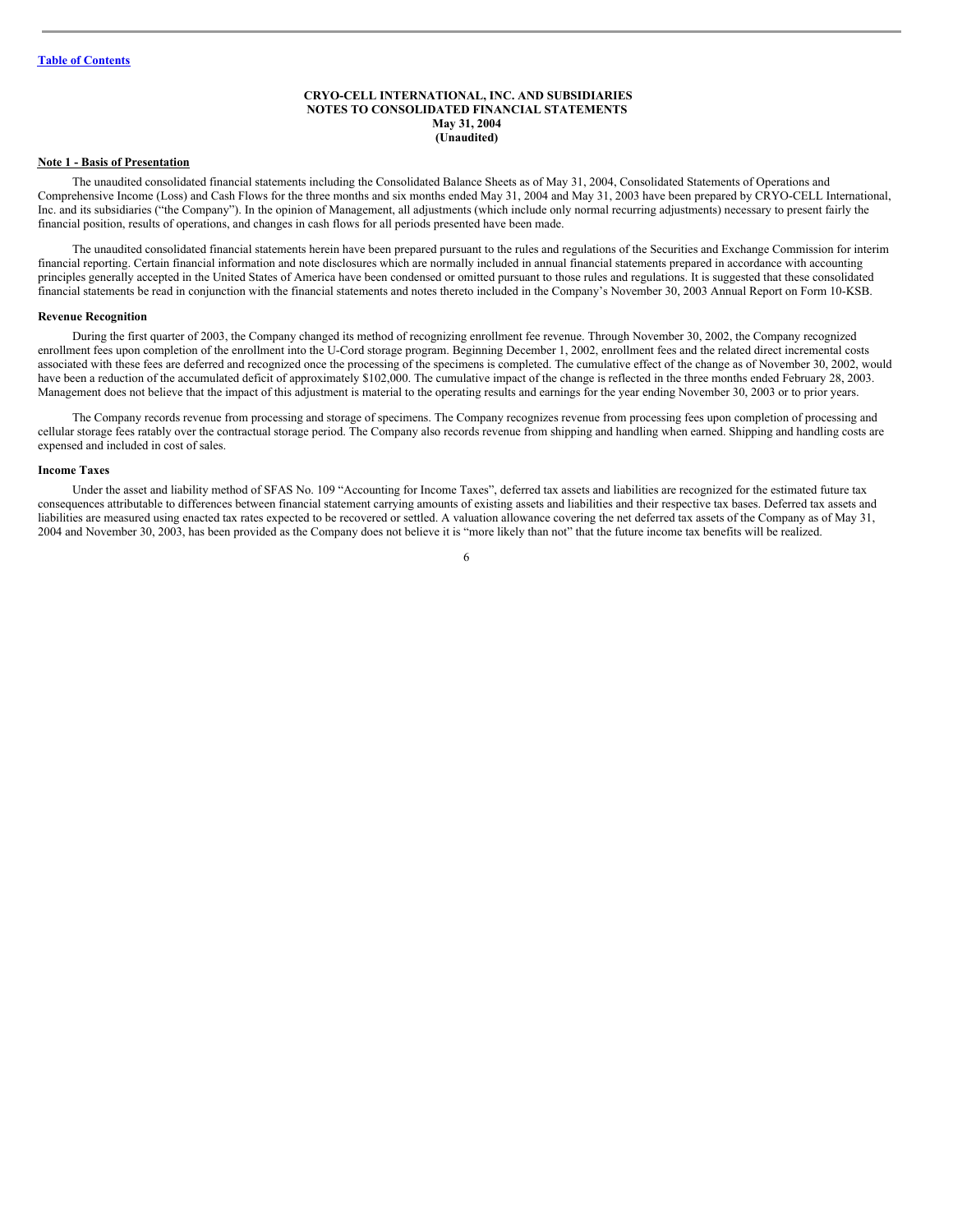# **Reclassification**

Certain reclassifications have been made to the November 30, 2003 balance sheet to conform to the 2004 presentation, including the reclassification of the remaining initial value of the Company stock held by Saneron of approximately \$303,000 within stockholders' equity to treasury stock.

# **Note 2 – Earnings per Common Share**

Earnings (Loss) per share data is based on net income (loss) and net comprehensive income (loss). The following table sets forth the calculation of basic and diluted earnings per share:

|                                                                   | <b>Three Months Ended</b> |              |            | <b>Six Months Ended</b> |            |              |    |              |
|-------------------------------------------------------------------|---------------------------|--------------|------------|-------------------------|------------|--------------|----|--------------|
|                                                                   |                           | May 31, 2004 |            | May 31, 2003            |            | May 31, 2004 |    | May 31, 2003 |
| Numerator:                                                        |                           |              |            |                         |            |              |    |              |
| Net Income (Loss)                                                 | \$                        | 608,410      |            | (1,274,090)             | \$         | 822,699      |    | (2,232,742)  |
| Denominator:                                                      |                           |              |            |                         |            |              |    |              |
| Weighted-average shares outstanding-basic                         |                           | 11,355,379   |            | 11,352,379              |            | 11,354,805   |    | 11,352,379   |
| Dilutive common shares issuable upon exercise of stock<br>options |                           | 190,886      |            |                         |            | 242,948      |    |              |
| Weighted-average shares-diluted                                   |                           | 11,546,265   | 11,352,379 |                         | 11,597,753 |              |    | 11,352,379   |
| Earnings (loss) per share:                                        |                           |              |            |                         |            |              |    |              |
| Basic                                                             | S                         | .05          | \$.        | (.11)                   | S          | .07          | \$ | (.20)        |
|                                                                   |                           |              |            |                         |            |              |    |              |
| <b>Diluted</b>                                                    | ъ.                        | .05          | \$         | (.11)                   | \$         | .07          | \$ | (.20)        |
|                                                                   |                           |              |            |                         |            |              |    |              |

For the three months and six months ended May 31, 2004, options to purchase 454,400 and 434,000 shares of common stock, respectively, were outstanding during the period but were not included in the computation of diluted earnings per share because the options' exercise prices were greater than the average market price of the common shares, and therefore, the effect would be anti-dilutive.

For the three months and six months ended May 31, 2003, basic and diluted earnings (loss) per share was computed by dividing net income by the weighted average number of common shares outstanding during the period. The Company excluded the effect of all outstanding options from the computation of earnings per share for the three months and six months ended May 31, 2003, as the effect of potentially dilutive shares from the outstanding stock options would be antidilutive.

#### **Note 3 – Legal Proceedings**

The Company is involved in the following legal proceedings:

On February 22, 2002 the Company was named as a defendant in a complaint filed by Pharmastem Therapeutics, Inc. in the United States District Court of Delaware (Wilmington), Case No. 02-148-GMS, alleging patent infringement. Pharmastem, a Delaware corporation, named eight companies (three of which are now out of business) involved in cord blood banking. The suit sought an injunction against the companies, an unspecified amount of damages or royalties, treble damages and attorney's fees. The trial was held in October 2003 and pursuant to a jury verdict entered on October 30, 2003, a judgment has been entered against the Company in the amount of \$957,722 for revenues generated for specimens processed and stored from April 11, 2000 through August 31, 2003. The Company recognized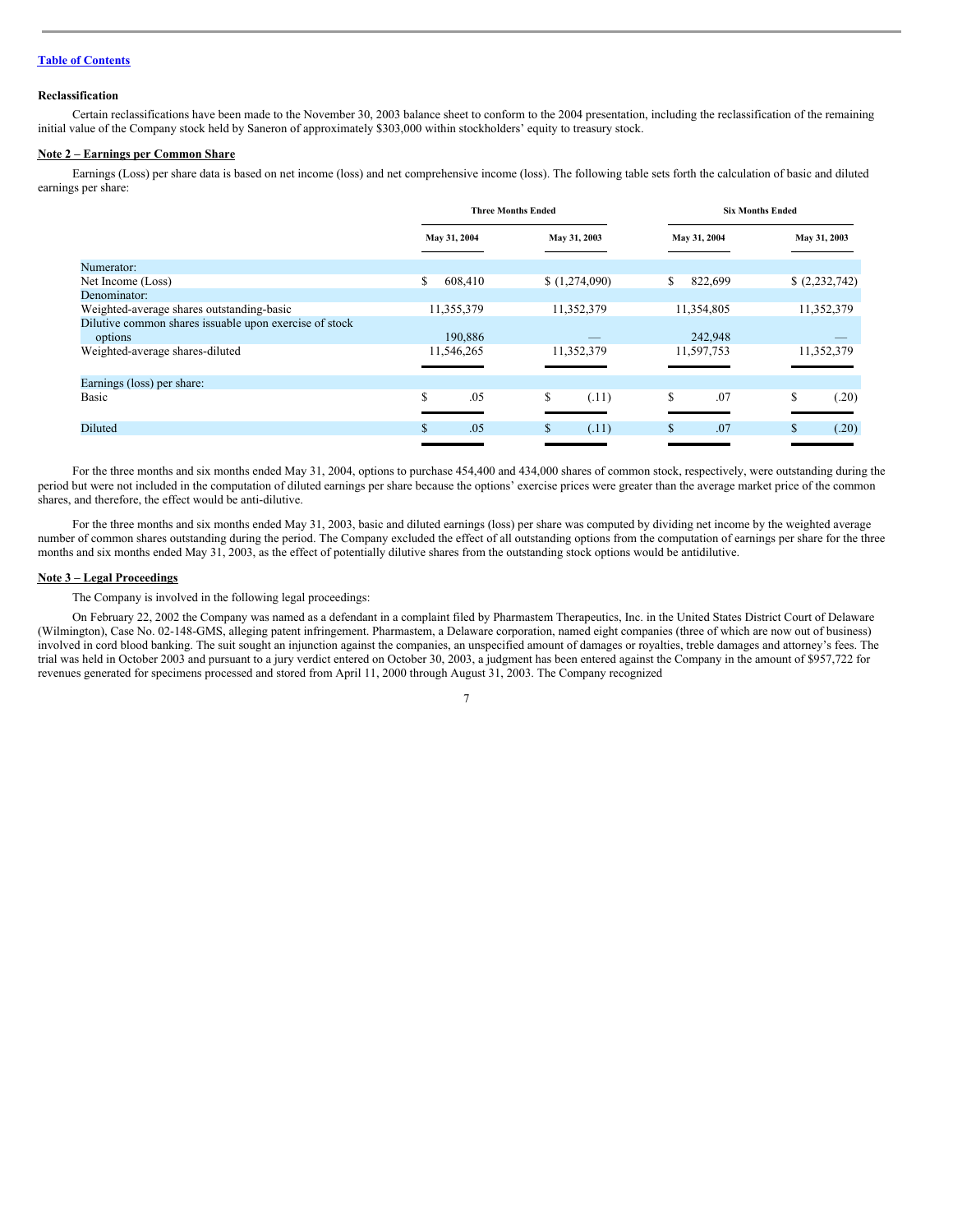a liability for the year ended November 30, 2003 in the amount of the judgment and an additional expense in the amount of \$145,000 for revenue generated for specimens processed and stored for the three months ended November 30, 2003 and recorded this as an accrued expense in the accompanying consolidated financial statements. For the three months and six months ended May 31, 2004 the Company accrued an additional expense in the amount of approximately \$169,000 and \$322,000, respectively, for revenues generated for specimens processed and stored during the first and second quarters of fiscal 2004 and will continue to accrue an expense at the rate of 6.125% of future revenue derived from the processing of new umbilical cord blood collections and for the storage of cord blood units, until the resolution of pending post-trial motions, recognizing that it is probable that damages will continue to accrue at that rate should the judgment remain in effect. In December 2003, the Company transferred \$957,722 into an escrow account, which has been reflected as restricted cash in the accompanying consolidated balance sheets. The defendants, including the Company, have filed motions for post-trial relief, and execution of the judgment has been stayed pending disposition of those motions. The plaintiff has also filed motions seeking an award of approximately \$2,800,000 for enhanced damages, counsel fees and interest, as well as for a permanent injunction against future infringement. Such an injunction, if granted and not stayed or reversed on appeal, would have a material adverse effect on the Company, and could require the Company to enter into an unfavorable license agreement. The Company has not accrued the \$2,800,000 as of May 31, 2004, as the Company feels the likelihood of this judgment is remote. Briefing on the post-trial motions of both sides is complete. The Company believes that its motions for post-trial relief are meritorious, but no assurance can be given as to how the Court will rule on the motions. If the ruling is unfavorable, an appeal is likely to follow disposition of those motions.

In March 2003, CRYO-CELL Europe, N.V., now known as Life-Sciences Group, N.V. ("CCEU") was served with a letter terminating the Company's license agreement with a CCEU affiliate. On April 15, 2003, the Company commenced legal proceedings against CCEU and an affiliated corporation in the Hague, Netherlands, for a preliminary injunction restraining CCEU from using the "CRYO-CELL" name. On or about May 30, 2003, the Company voluntarily withdrew its preliminary injunction application. In July 2003, the Company commenced legal proceedings against CCEU and a affiliated corporation in the Hague, Netherlands, for a preliminary injunction restraining CCEU from using the "CRYO-CELL" name. In September 2003, the Company and CCEU reached a settlement of the issues in the Dutch proceedings, whereby CCEU agreed to stop using "CRYO-CELL" in its name and the names of its affiliates, and to transfer its related internet domain names to the Company.

The Company has settled its lawsuit against CCEU, and its affiliate CRYO-CELL Switzerland AG, now known as Life Sciences AG (collectively, "Life Sciences"), which was pending in the Circuit Court of the Sixth Judicial District in the State of Florida. In the lawsuit, the Company had sought to recover money damages, unpaid royalty payments due under a license agreement with the Company, and other relief. The license agreement granted COLTEC, Ltd. and its affiliates an exclusive license to market the Company's U-Cord program in Europe and allowed them to directly market the U-Cord program, sell revenue sharing agreements or further sub-license the marketing rights throughout Europe. Life Sciences assumed COLTEC's rights and obligations under the license agreement. The Company had previously advised Life Sciences that, by the Company's calculation, it owed the Company \$323,562 in unpaid royalties. Life Sciences denied liability and asserted a counterclaim for damages and rescission of the license agreement. The Company recognized as an expense in fiscal 2002, a provision for doubtful accounts of approximately \$129,000 as an estimate of that portion of the royalty that may not be paid. On February 17, 2004, the Company settled the litigation with Life Sciences. The terms of the settlement are confidential. As a result of the settlement, the claims and counterclaim in the lawsuit have been dismissed with prejudice.

Between May and July 2003, ten putative class action complaints were filed in the United States District Court of the Middle District of Florida against the Company, certain current and former officers and directors of the Company and two accounting firms who previously audited the Company's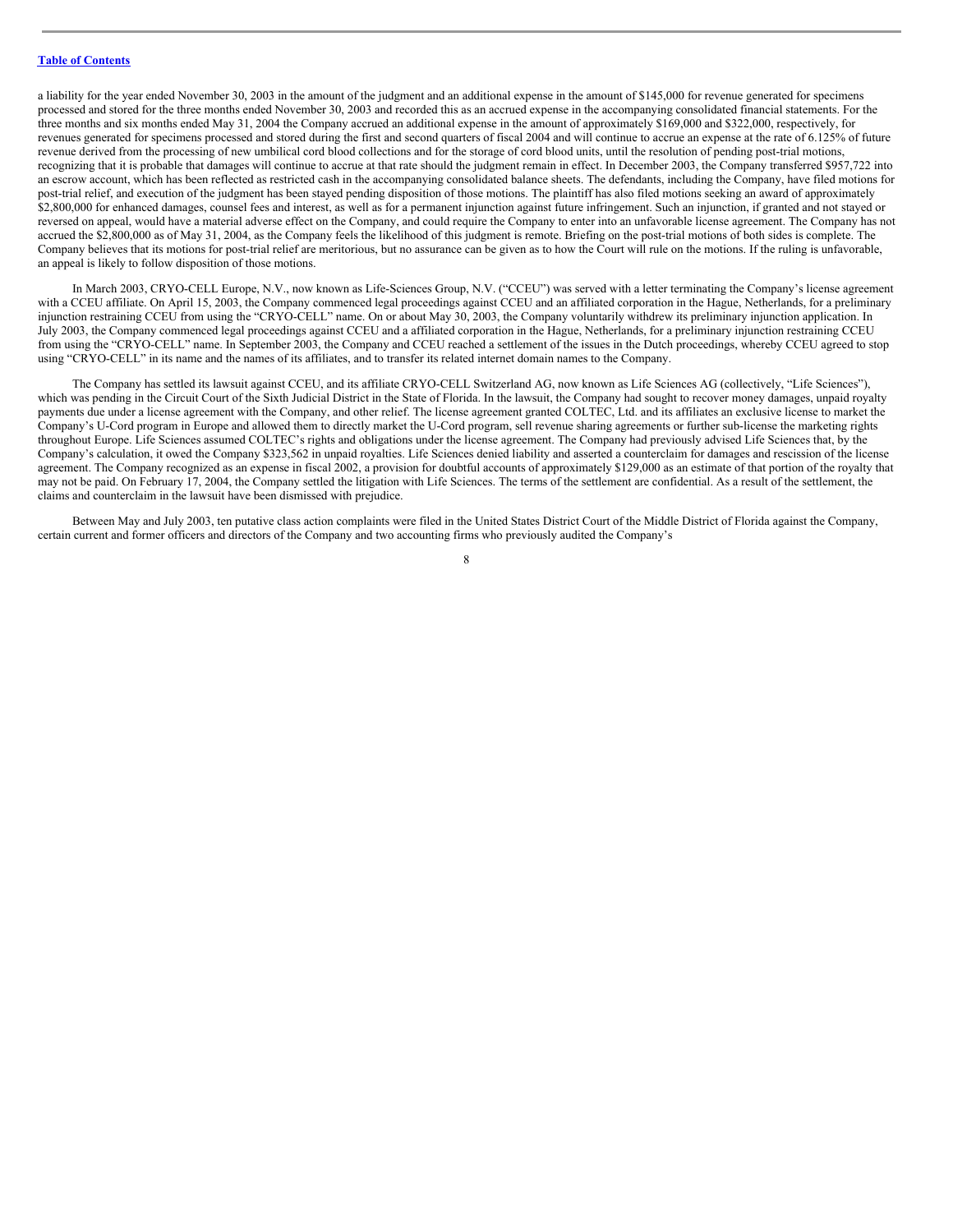consolidated financial statements. All ten complaints alleged violations of federal securities laws, including improper recognition of revenue in the consolidated financial statements presented in certain public reports of the Company. On October 22, 2003, all ten complaints were consolidated (Case No. 03-CV-1011). On February 17, 2004, the court appointed lead plaintiffs. On April 27, 2004, the lead plaintiffs filed an amended complaint. The amended complaint generally seeks, among other things, certification of a class of persons who purchased the Company's common stock between March 16, 1999 and May 20, 2003 and unspecified damages. The parties have reached an agreement in principle to settle the litigation, which is being formalized in a Memorandum of Understanding. The settlement remains subject to execution of definitive settlement documents by all parties and approval by the United States District Court for the Middle District of Florida. The proposed settlement, which totals \$7 million, includes a payment of \$4 million, which would be paid by the carrier of the Company's former auditors, subject to its applicable deductible. In addition, the Company's insurance carrier would pay \$3 million on the Company's behalf under its directors' and officers' insurance policy, subject to its maximum deductible of \$175,000. The Company believes the litigation is without merit and, in the event a settlement agreement is not consummated or approved by the court, the Company intends to defend the litigation vigorously.

From time to time, the Company is involved in other inquiries, administrative proceedings and litigation relating to matters arising in the normal course of business. While any proceeding or litigation has an element of uncertainty, management currently believes that the final outcome of these matters is not likely to have a material adverse effect on the Company's financial condition or results of operations.

#### **Note 4 - Investments in Subsidiaries and Affiliates**

# **Saneron CCEL Therapeutics, Inc. (Saneron)**

The Company has ownership interest of approximately 43% in Saneron, which is accounted for under the equity method of accounting, along with approximately \$684,000 as of May 31, 2004 and November 30, 2003 that represents goodwill and is reflected in the investment balance. As of November 30, 2003, an independent valuation appraised the Company's approximate 43% interest in Saneron at \$900,000. As of November 30, 2003, the decline in value was considered other than temporary. Due to the permanent decline in the value of the Company's 43% interest in 2003, the Company recorded a charge of approximately \$616,000 to impairment of assets in fiscal 2003, to properly reflect the investment balance. As of May 31, 2004 and November 30, 2003, the net Saneron investment, including goodwill of approximately \$684,000, is reflected on the consolidated balance sheets at approximately \$786,000 and \$799,300, respectively.

For the three months and six months ended May 31, 2004 the Company recorded equity in losses of affiliates in earnings of Saneron operations of \$29,836 and \$36,449, respectively. Included in equity in losses of affiliates is approximately \$12,000 and \$24,000 for the three months and six months ended May 31, 2004, respectively, related to compensation expense for stock option awards that were granted by Saneron CCEL Therapeutics, Inc. ("SCTI") to certain consultants and employees below fair market value. For the three months and six months ended May 31, 2003, the Company recorded equity in earnings of Saneron operations of approximately \$4,000 and \$28,000, respectively.

#### **Stem Cell Preservation Technologies, Inc.**

In 2001, CRYO-CELL announced the decision to spin off its subsidiary, Stem Cell Preservation Technologies, Inc. ("SCPT"), through the distribution of shares of SCPT common stock to CRYO-CELL's stockholders of record on August 31, 2001. These shares were not distributed. SCPT was a development stage company, which was to be involved in the development of marketing programs for the collection and preservation of adult stem cells.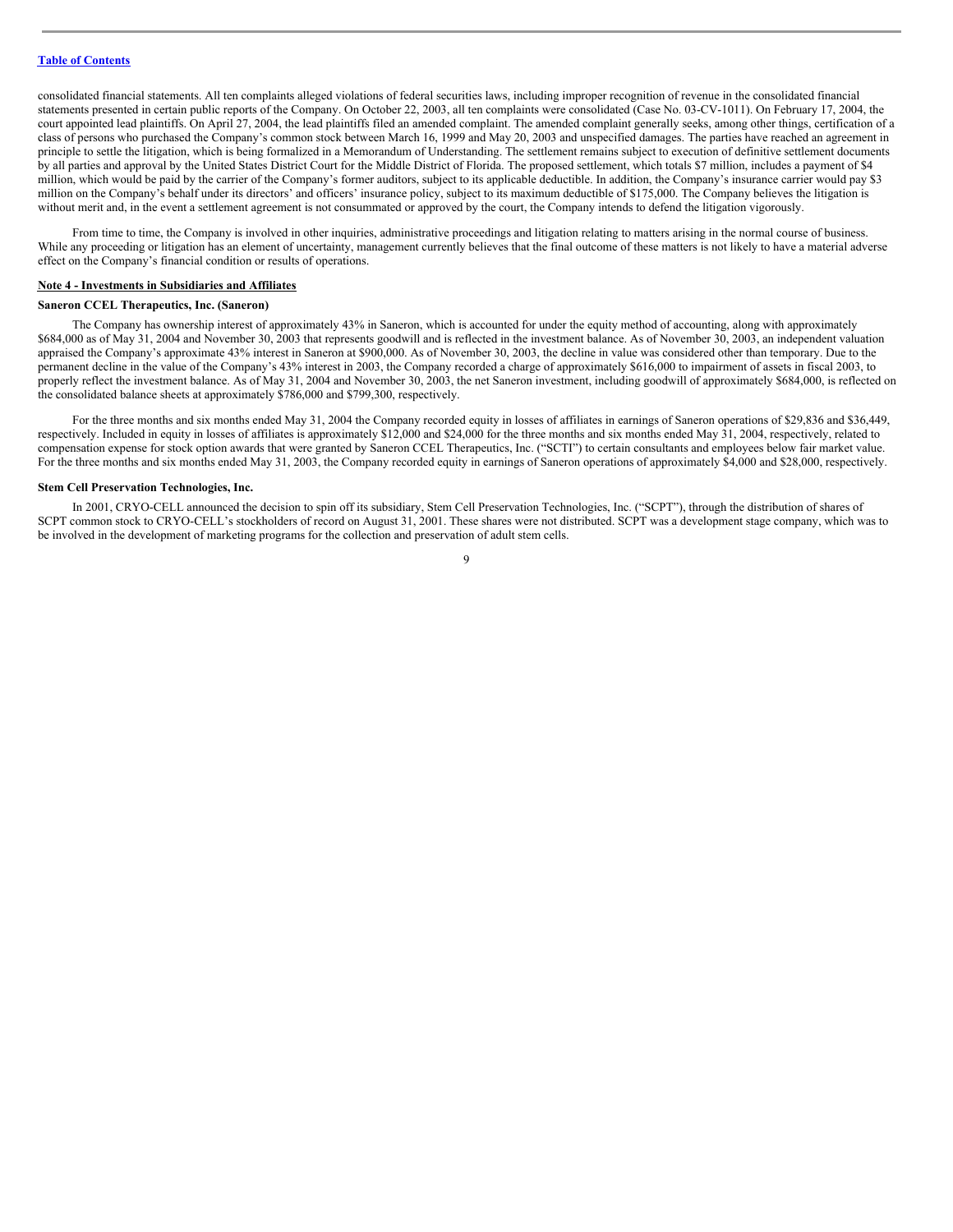In August 2003, SCPT received a \$100,000 interest-bearing loan from a shareholder of SCPT and CRYO-CELL, who was an officer and director of SCPT through January 29, 2004, to fund its operations. On November 20, 2003, the loan agreement was amended to allow additional loans to SCPT of \$45,000. The note, including interest of 5%, was due on September 5, 2004. SCPT had pledged 345,161 shares of the CRYO-CELL common stock held by SCPT to secure this note. On December 28, 2003, SCPT entered into an additional, separate loan agreement with this officer, director and shareholder of SCPT for up to \$50,000. The loan, including accrued interest at a rate of 5%, was due on demand, no later than December 31, 2004. SCPT pledged an additional 100,000 shares of the CRYO-CELL common stock held by SCPT as collateral for this note.

On January 29, 2004, CRYO-CELL announced the decision to close SCPT, following the resignation of SCPT's Board of Directors and management, and advised the CRYO-CELL shareholders that the distribution of SCPT shares would not be completed. CRYO-CELL rejected restructuring proposals made by SCPT's management. SCPT's management proposed to repurchase the SCPT stock held by CRYO-CELL, so that SCPT would not longer be a subsidiary of CRYO-CELL. CRYO-CELL's Board of Directors formed a special sub-committee to consider the restructuring proposals presented by SCPT's management. CRYO-CELL concluded that SCPT required significant additional funding to complete the repurchase and to remain in operation, and SCPT's proposals all would have required CRYO-CELL to make significant cash expenditures. In rejecting the SCPT proposals, CRYO-CELL's investment to date in SCPT, the failure of SCPT management to submit acceptable business plans, and the need for CRYO-CELL to conserve its capital for its core business were all considered. CRYO-CELL had no assurance that SCPT had concrete credible operational, marketing, or financing plans. At February 29, 2004, CRYO-CELL owned 11,500,000 (86.6%) shares of SCPT. In accordance with SFAS No. 144, Accounting for the Impairment or Disposal of Long-Lived Assets, ("SFAS No. 144") the closing of SCPT represents a discontinued operation as of May 31, 2004. The net assets of SCPT are immaterial to the consolidated financial statements.

During the second quarter 2004, SCPT paid all outstanding liabilities to employees and other creditors including the loan in the amount of \$195,000 plus accrued interest to the shareholder of SCPT. In April 2004, the Board of Directors of SCPT approved a liquidating distribution of the remaining assets of SCPT to the holders of SCPT common stock. After payment of SCPT's remaining debts, SCPT's remaining assets consisted solely of shares of common stock of CRYO-CELL. In order to facilitate the liquidating distribution, CRYO-CELL agreed to repurchase the CRYO-CELL shares from SCPT for a cash price of \$.75 per share, the average price per share for CRYO-CELL common stock reported on the OTC Bulletin Board for the twenty trading days prior to April 30, 2004. After the repurchase of CRYO-CELL common stock, SCPT's remaining assets consisted of \$138,035 in cash, which was equal to approximately \$.01 per share of SCPT common stock. This cash was distributed to SCPT's shareholders, including CRYO-CELL, in May 2004.

Through November 30, 2002, aggregate losses attributable to the minority interest exceeded the minority's interest in the equity capital of SCPT. As a result, minority interest on the balance sheet as of May 31, 2004 and November 30, 2003 is reflected at \$0, and CRYO-CELL has recognized 100% of the losses of SCPT in its statements of operations and comprehensive income (loss) as discontinued operations during the three months ended May 31, 2004 and May 31, 2003 of approximately \$0 and \$328,000, respectively, and for the six months ended May 31, 2004 and May 31, 2003 approximately \$93,000 and \$534,000, respectively. The minority interest portion of the losses for the three months and six months ended May 31, 2003 was approximately \$30,000 and \$60,000, respectively.

The CRYO-CELL Board intends to pursue every available option to minimize the losses incurred from the terminated spin-off. CRYO-CELL may pursue the SCPT business opportunity in the future.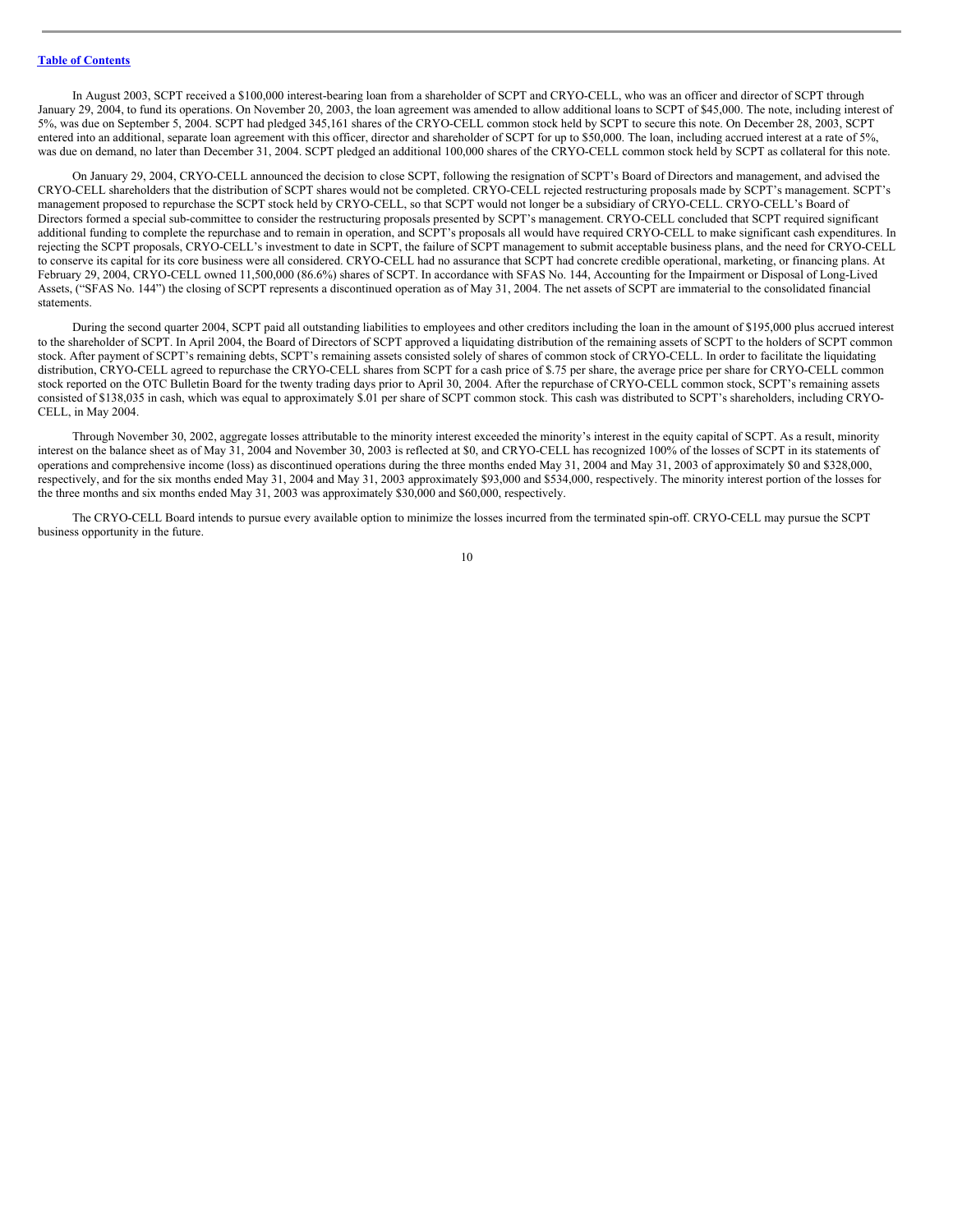# **Note 5 – Stock Options**

The Company accounts for stock options under Accounting Principles Board Opinion No. 25 ("APB No. 25"), under which no compensation expense has been recognized as permitted by SFAS No. 123, *Accounting for Stock-Based Compensation*, ("SFAS No. 123) which is effective for years beginning after December 15, 1995. SFAS No. 123 allows an entity to continue to measure compensation costs for those plans using the intrinsic value based method of accounting prescribed by APB No. 25, but requires pro forma disclosure of net income and earnings per share for the effects on compensation expense had the accounting guidance for SFAS No. 123 been adopted. Certain stock options have been issued to consultants of the Company and accounted for under SFAS No. 123. The expense recognized for the three months and six months ended May 31, 2004 is \$34,035 and \$37,296, respectively. The expense recognized for the three months and six months ended May 31, 2003 is \$6,204 and \$12,408, respectively.

Had SFAS No. 123 been implemented, the Corporation's net income (loss) and income (loss) per share would have been adjusted to the amounts indicated below for the three and six months ended May 31, 2004 and May 31, 2003:

|                                                         | <b>Three Months Ended</b> |              |    | <b>Six Months Ended</b> |   |              |   |              |
|---------------------------------------------------------|---------------------------|--------------|----|-------------------------|---|--------------|---|--------------|
|                                                         |                           | May 31, 2004 |    | May 31, 2003            |   | May 31, 2004 |   | May 31, 2003 |
| Net Income (Loss), as reported                          |                           | \$ 608,410   |    | \$(1,274,090)           |   | \$ 822,699   |   | (2,232,742)  |
| Deduct: Total stock-based employee compensation expense |                           |              |    |                         |   |              |   |              |
| determined under fair value based method for all awards |                           | (53, 978)    |    | (71,246)                |   | (125, 501)   |   | (244, 441)   |
| Pro forma net income (loss)                             |                           | \$554,432    |    | \$(1,345,336)           |   | \$697,198    |   | (2,477,183)  |
| Income (Loss) per share:                                |                           |              |    |                         |   |              |   |              |
| Basic and diluted-as reported                           |                           | .05          | S. | (.11)                   | S | .07          | S | (.20)        |
| Basic and diluted-pro forma                             |                           | .05          | S  | (.12)                   | Φ | .06          | Œ | .22)         |

# **Note 6 – Property and Equipment – Held-for-Sale**

The Company developed several technologies that allow for the processing and storage of specimens in a cryogenic environment, including a patented computer controlled, robotically operated cryogenic storage system ("CCEL Cellular Storage System"). During the fourth quarter of fiscal 2003, the Company made the strategic decision to terminate further utilization of the CCEL Cellular Storage System and abandon further construction of the units. The Board of Directors formally approved this decision in January 2004. This decision was based on the conclusion that the Company's resources are best utilized for market development and expansion of services. The decision to terminate utilization of the technology resulted in a \$771,000 impairment charge in fiscal 2003 in order to reflect the CCEL Cellular Storage System at fair value. The Company intends to dispose of this equipment during 2004. The fair value of this equipment has been reclassified on the consolidated balance sheet as of May 31, 2004 as assets that are held for sale.

# **Note 7 – Marketable Securities and Other Investments**

The Company has certain investments in marketable securities, which are categorized as marketable securities on the accompanying balance sheets and accounted for under SFAS No. 115, "Accounting for Certain Debt and Equity Instruments" ("SFAS No. 115"). Marketable securities were \$160,814 at May 31, 2004. In accordance with SFAS No. 115, the Company recorded a realized gain of \$0 and \$2,958 for the three months and six months ended May 31, 2004, respectively, and a realized loss of

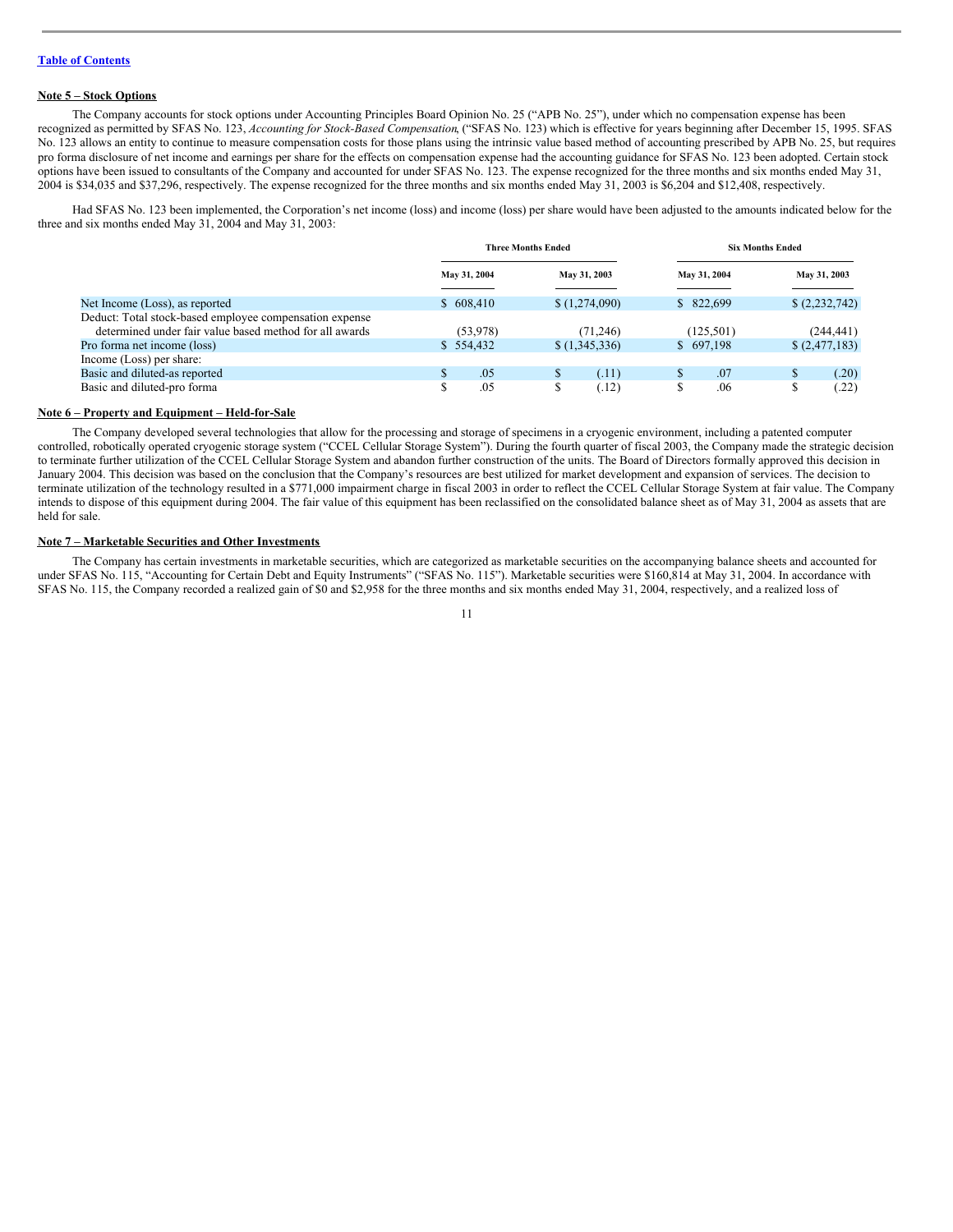# **Table of [Contents](#page-1-0)**

\$24,753 for the three months and the six months ended May 31, 2003, in conjunction with certain marketable securities. Also included within marketable securities and other investments on the accompanying consolidated balance sheet as of May 31, 2004 are certificates of deposits of approximately \$858,000 recorded at cost.

# **Note 8 – Cash in Escrow**

In December 2003, the Company transferred \$958,000 of its cash into an escrow account resulting from entry of judgment in litigation brought by Pharmastem, described in Note 3 to the consolidated financial statements, in which the Company is a defendant. The judgment is subject to post-trial motions, and an appeal is likely.

During the second quarter 2004, the Company entered into a 10-year lease agreement to construct a customized, nearly 18,000 square foot good manufacturing practice (cGMP) facility in Oldsmar, Florida. In April 2004, \$216,000 of its cash was transferred to an escrow account per the Company's new lease agreement. In June 2004, the Company transferred its final obligation with regards to leasehold improvements of approximately \$271,000 in accordance with the terms of the lease into the escrow account. The cash in escrow has been classified as restricted cash in the accompanying consolidated balance sheets.

# <span id="page-11-0"></span>**Item 2. Management's Discussion and Analysis of Financial Condition and Results of Operations.**

# **Overview**

The Company is engaged in cryogenic cellular storage, with a focus on the processing and preservation of umbilical cord (U-Cord<sup>™</sup>) blood stem cells for autologous/sibling use. During its history, the Company has engaged in a number of other business activities outside of its core business area, such as development of cellular storage systems, development of new business enterprises and international investments. During the past several fiscal years, the Company incurred losses, related in large part to impairment of assets related to these non-core businesses, expenses of these non-core businesses and significant litigation expenses. During fiscal 2003, the Company announced that it would focus on its core business of marketing the U-Cord™ storage program and increasing the number of customers enrolled, with an emphasis in the U.S. market. Management has been working to control costs and stabilize the Company's business by continuing to resolve the disputes facing the Company and by directing resources to the core business.

During the six months ended May 31, 2004, the Company increased its revenues by 88% over the level in the 2003 period and achieved net income of approximately \$823,000, compared to an approximately \$2,233,000 net loss in the 2003 period. Net storage revenues increased because of an increase in recurring annual storage fees and the effects of two price increases during 2003. The Company was profitable mainly because cost of sales and marketing, general and administrative fees were relatively flat compared to 2003 levels. In order to maintain profitability, the Company needs to continue to control operating costs while it works to continue to increase revenues from its core business.

At May 31, 2004, the Company had cash and cash equivalents of approximately \$3,435,680 and marketable securities and other investments of approximately \$1,019,000. The Company's cash increased by approximately \$984,000 during the six months, as a result of its cash flows from operations. In December 2003, approximately \$958,000 of its cash was transferred to an escrow account in connection with a judgment against the Company and has been classified as restricted cash in the accompanying consolidated balance sheets. During the second quarter 2004, the Company entered into a 10-year lease agreement to construct a customized, nearly 18,000 square foot good manufacturing practice (cGMP) facility in Oldsmar, Florida. In April 2004, \$216,000 of its cash was transferred to an escrow account in accordance with the Company's new lease agreement.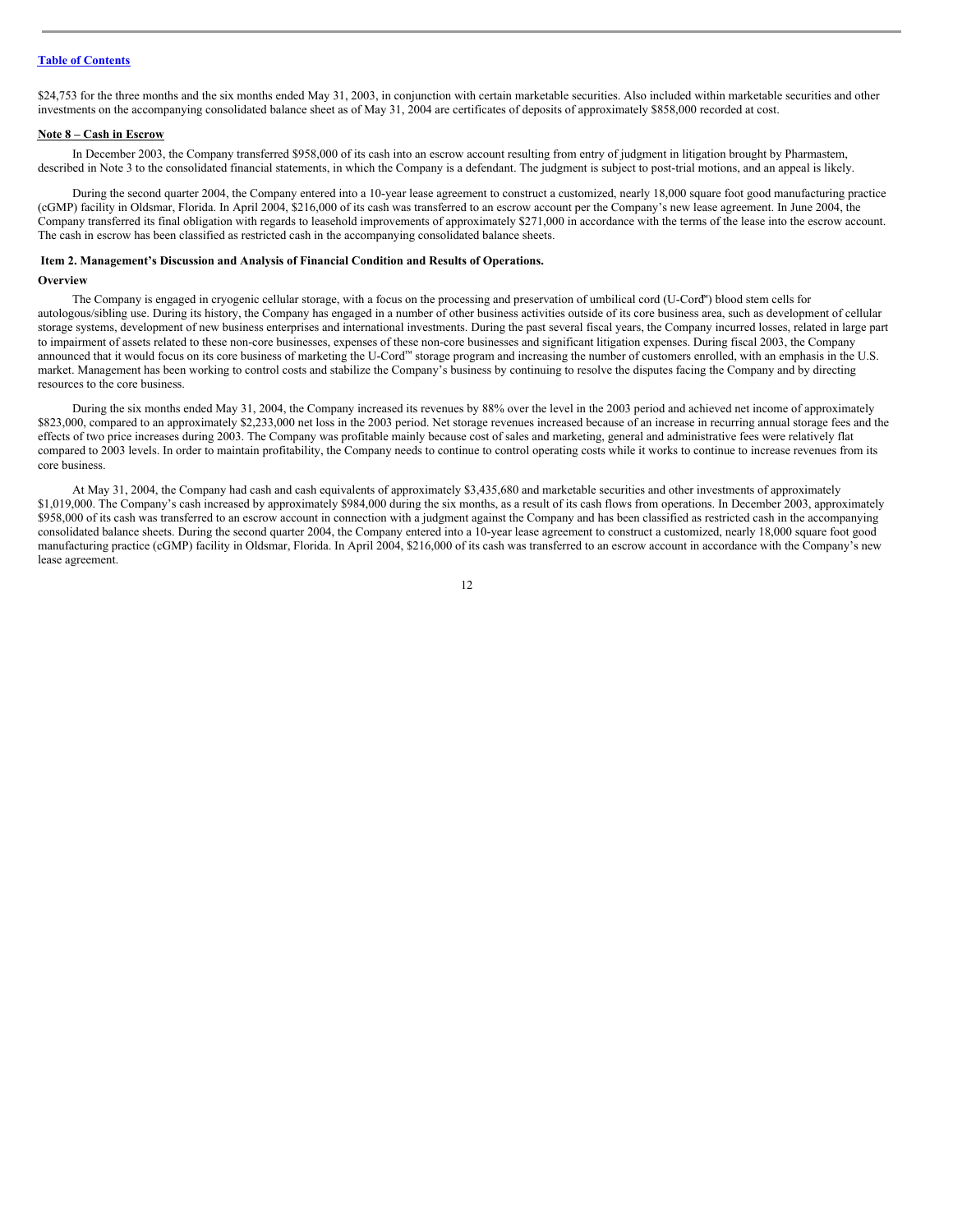# **Discontinued Operations**

On January 29, 2004, CRYO-CELL announced the decision to close SCPT, following the resignation of SCPT's Board of Directors and management, and advised the CRYO-CELL shareholders that the distribution of SCPT shares would not be completed. CRYO-CELL rejected restructuring proposals made by SCPT's management. SCPT's management proposed to repurchase the SCPT stock held by CRYO-CELL, so that SCPT would no longer be a subsidiary of CRYO-CELL. CRYO-CELL's Board of Directors formed a special sub-committee to consider the restructuring proposals presented by SCPT's management. CRYO-CELL concluded that SCPT required significant additional funding to complete the repurchase and to remain in operation, and that SCPT's proposals all would have required CRYO-CELL to make significant cash expenditures. In rejecting the SCPT proposals, CRYO-CELL's investment to date in SCPT, the failure of SCPT management to submit acceptable business plans, and the need for CRYO-CELL to conserve its capital for its core business were all considered. CRYO-CELL had no assurance that SCPT had concrete credible operational, marketing, or financing plans. At February 29, 2004, CRYO-CELL owned 11,500,000 (86.6%) shares of SCPT. In accordance with SFAS No. 144, Accounting for the Impairment or Disposal of Long-Lived Assets, ("SFAS No. 144") the closing of SCPT represents a discontinued operation as of May 31, 2004. The net assets of SCPT are immaterial to the consolidated financial statements.

During the second quarter 2004, SCPT completed the payments to all known amounts owed to employees and other creditors including the loan in the amount of \$195,000 plus accrued interest to the shareholder of SCPT. In April 2004, the Board of Directors of SCPT approved a liquidating distribution of the remaining assets of SCPT to the holders of SCPT common stock. After payment of SCPT's remaining debts, SCPT's remaining assets consisted solely of shares of common stock of CRYO-CELL. In order to facilitate the liquidating distribution, CRYO-CELL agreed to repurchase the CRYO-CELL shares from SCPT for a cash price of \$.75 per share, the average of the closing bid and ask prices per share for CRYO-CELL common stock reported on the OTC Bulletin Board for the twenty trading days prior to April 30, 2004. After the repurchase of CRYO-CELL common stock, SCPT's remaining assets consisted of \$138,035 in cash, which was equal to approximately \$.01 per share of SCPT common stock. This cash was distributed to SCPT's shareholders, including CRYO-CELL, in May 2004.

Through November 30, 2002, aggregate losses attributable to the minority interest exceeded the minority's interest in the equity capital of SCPT. As a result, minority interest on the balance sheet as of May 31, 2004 and November 30, 2003 is reflected at \$0, and CRYO-CELL has recognized 100% of the losses of SCPT in its statements of operations and comprehensive income (loss) as discontinued operations during the three months ended May 31, 2004 and May 31, 2003 of approximately \$0 and \$328,000, respectively, and for the six months ended May 31, 2004 and May 31, 2003 approximately \$93,000 and \$534,000, respectively. The minority interest portion of the losses for the three months and six months ended May 31, 2003 was approximately \$30,000 and \$60,000, respectively.

The CRYO-CELL Board intends to pursue every available option to minimize the losses incurred from the terminated spin-off. CRYO-CELL may pursue the SCPT business opportunity in the future.

#### **Results of Operations – Three-month period ending May 31, 2004**

*Revenues.* Revenues for the three months ended May 31, 2004 were \$3,196,218 as compared to \$1,632,436 for the same period in 2003, representing a 96% increase. On May 5, 2003, the Company implemented a price increase of \$140 affecting its enrollment, processing and testing fees ("Initial Fee"). This increase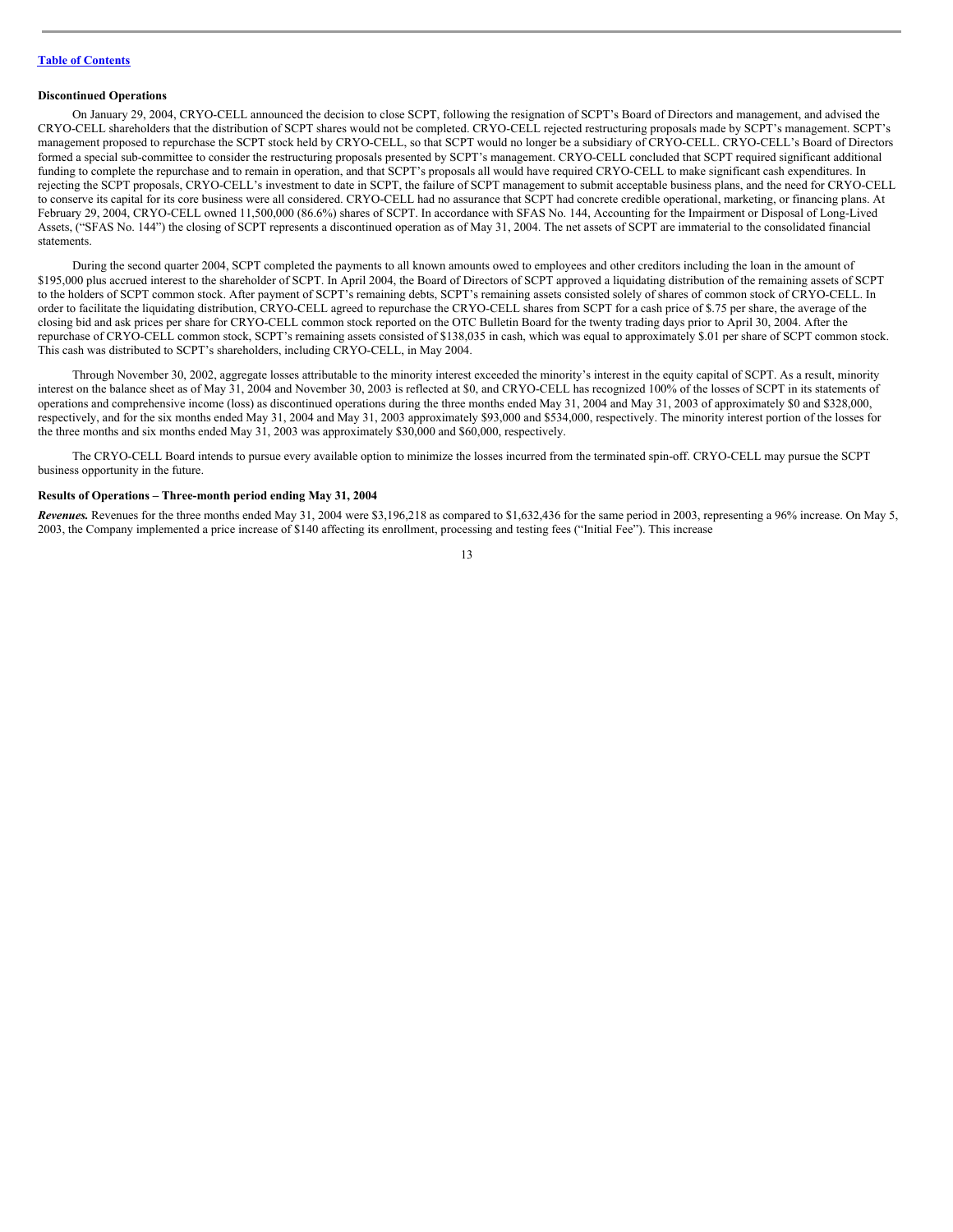# **Table of [Contents](#page-1-0)**

began to have a positive impact on revenue and gross profit during the fiscal 2003 third quarter. On September 3, 2003, the Company implemented an additional price increase of \$230 to the Initial Fee. This increase had a positive impact on revenue and gross profit beginning in the fourth quarter of 2003.

Cost of Sales. Cost of sales for the three months ended May 31, 2004 was \$741,663 as compared to \$672,484 for the same period in 2003, representing a 10% increase. Cost of sales were 23% of revenues for the three months ended May 31, 2004 compared with 41% for the three months ended May 31, 2003. Cost of sales as a percentage of revenue decreased due to the increase in revenue from the price increases. Cost of sales includes wages and supplies associated with new process enhancements to the existing production procedures and quality systems in the processing of cord blood specimens at the Company's laboratory in Clearwater, Florida and the costs associated with storage of specimens at the Safti-Cell facility (a related party) in Arizona, which commenced in October 2002.

*Marketing, General and Administrative Expenses.* Marketing, general and administrative expenses during the three months ended May 31, 2004 were \$1,596,957 as compared to \$1,679,538 for the three months ended May 31, 2003 representing a 5% decrease. The decrease is primarily the result of a decrease in professional fees of approximately \$218,000. During the 2004 period, an accrual was recorded in the amount of approximately \$169,000 pursuant to a jury verdict entered in October 2003 for the Pharmastem litigation (See Note 3 to the consolidated financial statements). Marketing, general and administrative expenses were 50% of revenues for the three months ended May 31, 2004 compared to 103% for the three months ended May 31, 2003. Marketing, general and administrative expenses as a percentage of revenue decreased due to the increase in revenue from the price increases

In the first quarter of 2004, the Company settled its lawsuit with CCEU and its affiliates, as described in Note 3. However, other legal proceedings continue. The Company cannot provide assurance that legal fees will not increase in the foreseeable future.

*Research, Development and Related Engineering Expenses.*Research, development and related engineering expenses for the three months ended May 31, 2004 were \$14,078 as compared to \$33,672 for the three months ended May 31, 2003, a decrease of 58%.

*Interest Expense.* Interest expense for the three months ended May 31, 2004 was \$191,372 as compared to \$151,590 for the same period in 2003. Interest expense is mainly comprised of payments made to the other parties to the Company's Revenue Sharing Agreements ('RSAs') based on the Company's storage revenue. Prior to fiscal 2002, the Company entered into RSAs with individuals and entities for specific geographic areas. The Company's RSAs provide that in exchange for an up-front payment, the Company would share in perpetuity a percentage of its future revenue derived from the annual storage fees charged related to a certain number of specimens that originated from specific areas. To date, the Company has entered into five RSAs covering the following states: New York, Texas, Florida and Illinois (including contiguous states). Essentially, as the Company receives annual storage fees relating to specimens from these states, the portion of the fees shared with the parties to the RSAs are recognized as interest expense. Also included in interest expense is the amortization of the present value of a deferred consulting agreement in the amount of \$17,939 and \$22,879 for the three months ended May 31, 2004 and May 31, 2003, respectively.

*Other Income.* Other income for the three months ended May 31, 2004, was \$76,204 as compared to \$45,006 for the same period in 2003. Other income for these periods was royalty income earned on the subsequent processing and storage of specimens in geographical areas where the Company has license agreements, and from the sale of sublicense agreements by licensees.

*Equity in (Losses) Earnings of Af iliates.*Equity in losses of affiliates was \$29,836 for the three months ended May 31, 2004, compared to earnings of \$4,032 for the 2003 period. During the three months ended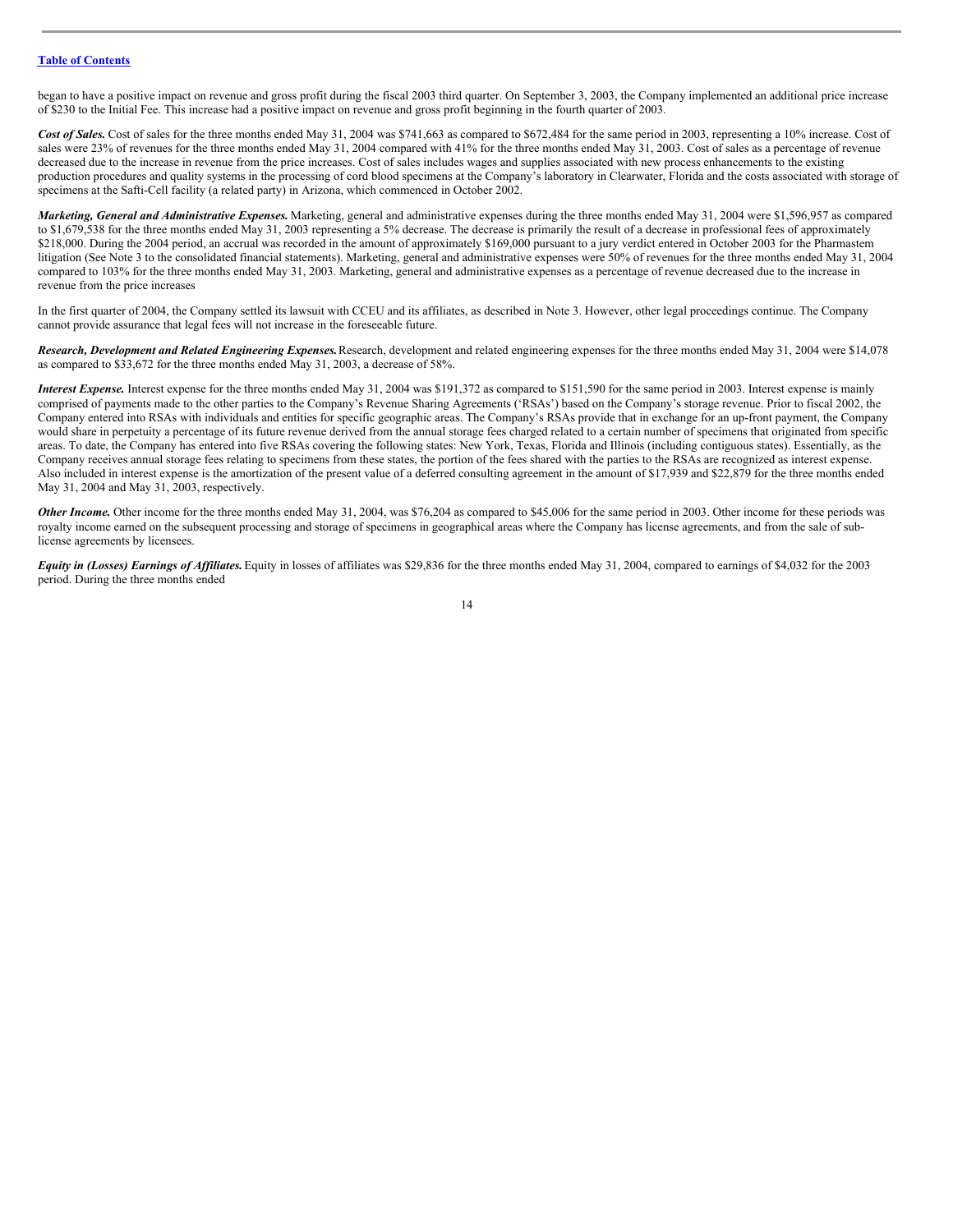# **Table of [Contents](#page-1-0)**

May 31, 2004, the Company recorded approximately \$12,000 in equity in losses of affiliates related to compensation expense for stock option awards that were granted by Saneron CCEL Therapeutics, Inc. ("SCTI") to certain consultants and employees below fair market value.

# **Results of Operations – Six-month period ending May 31, 2004**

*Revenues.* Revenues for the six months ended May 31, 2004 were \$5,774,027 as compared to \$3,063,170 for the same period in 2003, representing an 88% increase. On May 5, 2003, the Company implemented a price increase of \$140 affecting the Initial Fee. This increase began to have a positive impact on revenue and gross profit during the fiscal 2003 third quarter. On September 3, 2003, the Company implemented an additional price increase of \$230 to the Initial Fee. This increase had a positive impact on revenue and gross profit beginning in the fourth quarter of 2003.

Cost of Sales. Cost of sales for the six months ended May 31, 2004 was \$1,366,815 as compared to \$1,300,220 for the same period in 2003, representing a slight increase. Cost of sales were 24% of revenues for the six months ended May 31, 2004 compared with 42% for the six months ended May 31, 2003. Cost of sales as a percentage of revenue decreased due to the increase in revenue from the price increases. Cost of sales includes wages and supplies associated with new process enhancements to the existing production procedures and quality systems in the processing of cord blood specimens at the Company's laboratory in Clearwater, Florida and the costs associated with storage of specimens at the Safti-Cell facility (a related party) in Arizona, which commenced in October 2002.

*Marketing, General and Administrative Expenses.* Marketing, general and administrative expenses during the six months ended May 31, 2004 were \$3,138,794 as compared to \$3,081,647 for the six months ended May 31, 2003 representing a 2% increase. For the six months ended May 31, 2004, an accrual was recorded in the amount of approximately \$322,000 pursuant to a jury verdict entered in October 2003 for the Pharmastem litigation (See Note 3 to the consolidated financial statements). Professional fees decreased approximately \$216,000 for the six months ended May 31, 2004. Marketing, general and administrative expenses were 54% of revenues for the six months ended May 31, 2004 compared to 101% for the six months ended May 31, 2003. Marketing, general and administrative expenses decreased as a percentage of revenue due to the increase in revenue from the price increases.

In the first quarter of 2004, the Company settled its lawsuit with CCEU and its affiliates, as described in Note 3. However, other legal proceedings continue. The Company cannot provide assurance that legal fees will not increase in the foreseeable future.

*Research, Development and Related Engineering Expenses.*Research, development and related engineering expenses for the six months ended May 31, 2004 were \$54,439 as compared to \$65,390 for the six months ended May 31, 2003, a decrease of 17%. As a percentage of revenues, research, development and related engineering expenses were 1% and 2% for the six months ended May 31, 2004 and May 31, 2003, respectively.

*Interest Expense.* Interest expense for the six months ended May 31, 2004 was \$367,484 as compared to \$277,693 for the same period in 2003. Interest expense is mainly comprised of payments made to the other parties to the Company's RSAs based on the Company's storage revenue. Prior to fiscal 2002, the Company entered into RSAs with individuals and entities for specific geographic areas. The Company's RSAs provide that in exchange for an up-front payment, the Company would share in perpetuity a percentage of its future revenue derived from the annual storage fees charged related to a certain number of specimens that originated from specific areas. To date, the Company has entered into five RSAs covering the following states: New York, Texas, Florida and Illinois (including contiguous states). Essentially, as the Company receives annual storage fees relating to specimens from these states, the portion of the fees shared with the parties to the RSAs are recognized as interest expense. Also included in interest expense is the amortization of the present value of a deferred consulting agreement in the amount of \$39,356 and \$42,884 for the six months ended May 31, 2004 and May 31, 2003, respectively.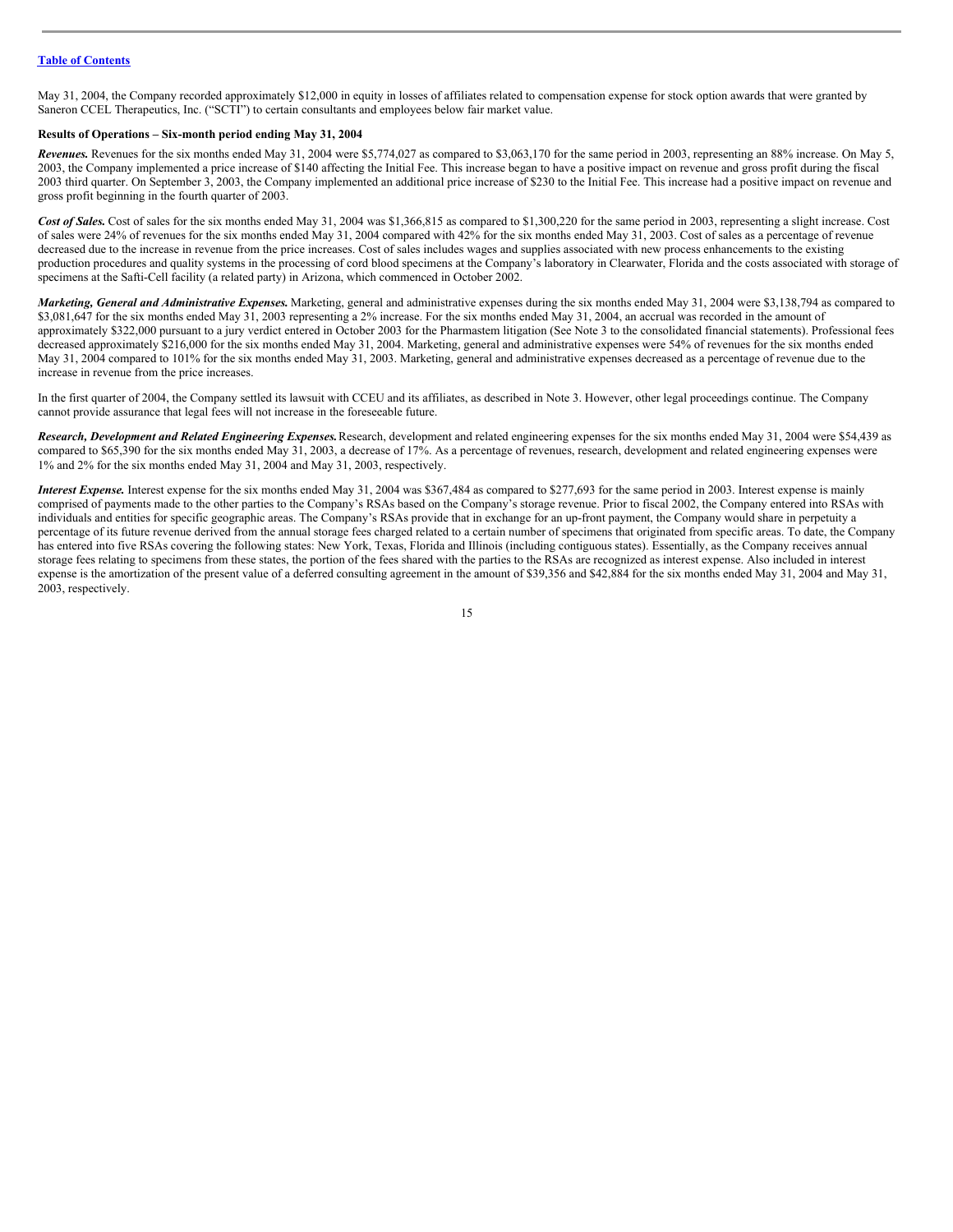*Other Income*. Other income for the six months ended May 31, 2004, was \$153,439 as compared to \$77,812 for the same period in 2003. Other income for these periods was royalty income earned on the subsequent processing and storage of specimens in geographical areas where the Company has license agreements, and from the sale of sublicense agreements by licensees.

*Settlement on Insurance Claim.* For the six months ended May 31, 2004, the Company received \$135,338 as settlement to an insurance claim for reimbursement of a portion of the legal and settlement fees pertaining to settled lawsuits filed by the Company's former President and Chief Operating Officer.

*Equity in Earnings of Af iliates.* Equity in losses of affiliates was \$36,449 for the six months ended May 31, 2004, compared to earnings of \$27,788 for the 2003 period. During the six months ended May 31, 2004, the Company recorded approximately \$24,000 in equity in losses of affiliates related to compensation expense for stock option awards that were granted by SCTI to certain consultants and employees below fair market value.

#### **Liquidity and Capital Resources**

Through May 31, 2004, the Company's principal sources of cash have been from sales of its U-Cord™ program to customers, the sales of revenue sharing agreements and the sale of license agreements. The Company does not have a line of credit or other type of financing instrument.

At May 31, 2004, the Company had cash and cash equivalents of \$3,435,680 as compared to \$2,452,006 at November 30, 2003. The increase in cash and cash equivalents during the six months ended May 31, 2004 was primarily attributable to the Company's operating activities including a price increase and an increase in recurring revenue from the current client base, the maturity of certificates of deposit and the receipt of a settlement for an insurance claim that was filed for reimbursement of a portion of the legal and settlement fees pertaining to settled lawsuits filed by the Company's former President and Chief Operating Officer. In December 2003, the Company transferred \$958,000 of its cash into an escrow account resulting from entry of judgment in litigation brought by Pharmastem, described in Note 3 to the consolidated financial statements, in which the Company is a defendant. The judgment is subject to post-trial motions, and an appeal is likely.

During the second quarter 2004, the Company entered into a 10-year lease agreement to construct a customized, nearly 18,000 square foot good manufacturing practice (cGMP) facility in Oldsmar, Florida. In April 2004, \$216,000 of its cash was transferred to an escrow account per the Company's new lease agreement. In June 2004, the Company transferred its final obligation with regards to leasehold improvements of approximately \$271,000 in accordance with the terms of the lease into the escrow account. The cash in escrow has been classified as restricted cash in the accompanying consolidated balance sheets.

Cash provided by operating activities for the six months ended May 31, 2004 amounted to \$1,267,701, which was primarily attributable to the Company's operating activities including a price increase and an increase in recurring revenue from the current client base.

Cash used in investing activities for the six months ended May 31, 2004 amounted to \$80,003, which was primarily attributable to the purchase of approximately \$234,000 of laboratory equipment offset by the maturity of certificates of deposit with proceeds of \$210,000.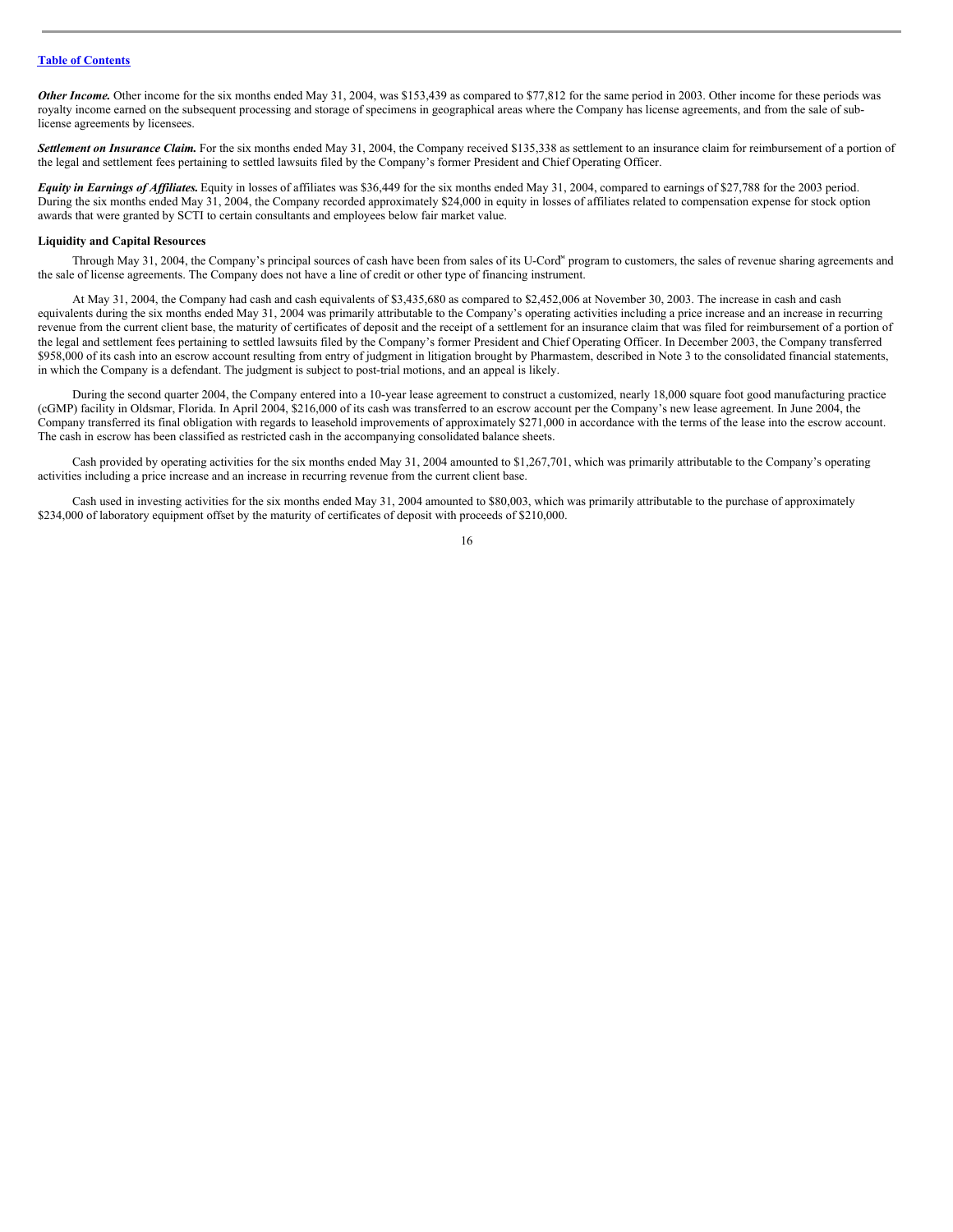# **Table of [Contents](#page-1-0)**

Cash used in financing activities for the six months ended May 31, 2004 amounted to \$204,024, which consisted primarily of a repayment of a loan in the amount of \$195,000 to a former officer, director and shareholder of SCPT as a result of the liquidation of SCPT. See SCPT's liquidity and capital resources discussion below.

The Company also has certain investments in marketable securities and certificates of deposit, totaling \$1,018,916 at May 31, 2004, including \$527,021 that is classified as current assets.

The Company anticipates that its cash and cash equivalents, marketable securities and cash flows from operations will be sufficient to fund its operations for at least the next 12 to 18 months. Cash flows from operations will depend primarily upon increasing revenues from sales of its umbilical cord blood cellular storage services and controlling expenses. The Company has attempted to focus its capital resources on its core business of cellular storage services by de-emphasizing certain non-core business activities and through settlement of some of its legal disputes. The adequacy of the Company's cash resources will depend to some extent on its ability to further reduce legal expenses resulting from continuing legal disputes and to minimize the impact of legal settlements or judgments from these disputes.

The Company currently believes that during the next twelve months, capital expenditures will be approximately \$1,100,000, principally for machinery, equipment, leasehold improvements, facilities and related expenses. The Company believes that its cash and cash equivalents, marketable securities and cash flows from operations will be sufficient to fund these capital expenditures. The Company will consider financing all or a portion of these capital expenditures through borrowings under a line of credit, vendor financing and other financing sources.

Since inception SCPT's costs and expenses were funded by capital contributions, advances for the purchase of revenue sharing agreements sold by SCPT, the sale of a promissory note for \$500,000, which was converted into SCPT's capital stock, and the sale of common stock. In 2003, SCPT received a \$100,000 interest-bearing loan from an officer, director and shareholder of SCPT (and a shareholder of CRYO-CELL) to fund its operations. The note, including 5% interest, was due on September 5, 2004. On November 20, 2003, the loan agreement was amended to allow additional loans to SCPT of \$45,000. The amended loan agreement, including 5% interest, was due on September 5, 2004. SCPT pledged 345,161 shares of the CRYO-CELL common stock held by SCPT to secure this note. On December 28, 2003, SCPT entered into an additional, separate loan agreement with the officer, director and shareholder of SCPT for up to \$50,000. The loan, including 5% interest, was due on demand or no later than December 31, 2004. SCPT pledged an additional 100,000 shares of the CRYO-CELL common stock held by SCPT to secure this note. On January 29, 2004, CRYO-CELL made the decision to close its majority-owned subsidiary, SCPT, following the resignation of SCPT's Board of Directors and management. CRYO-CELL rejected a restructuring proposal made by SCPT's management, which the Company concluded would have required substantial additional funding from CRYO-CELL to continue SCPT's operations, see Note 4 to the consolidated financial statements. In connection with closing SCPT, CRYO-CELL repaid the loans in May 2004, and the shares held as collateral were released.

# **Critical Accounting Policies**

The preparation of consolidated financial statements and related disclosures in conformity with accounting principles generally accepted in the United States requires estimates and assumptions that affect the reported amounts of assets and liabilities, revenues and expenses and related disclosures of contingent assets and liabilities in the consolidated financial statements and accompanying notes. The SEC has defined a company's critical accounting policies as the ones that are most important to the portrayal of the company's financial condition and results of operations, and which require the company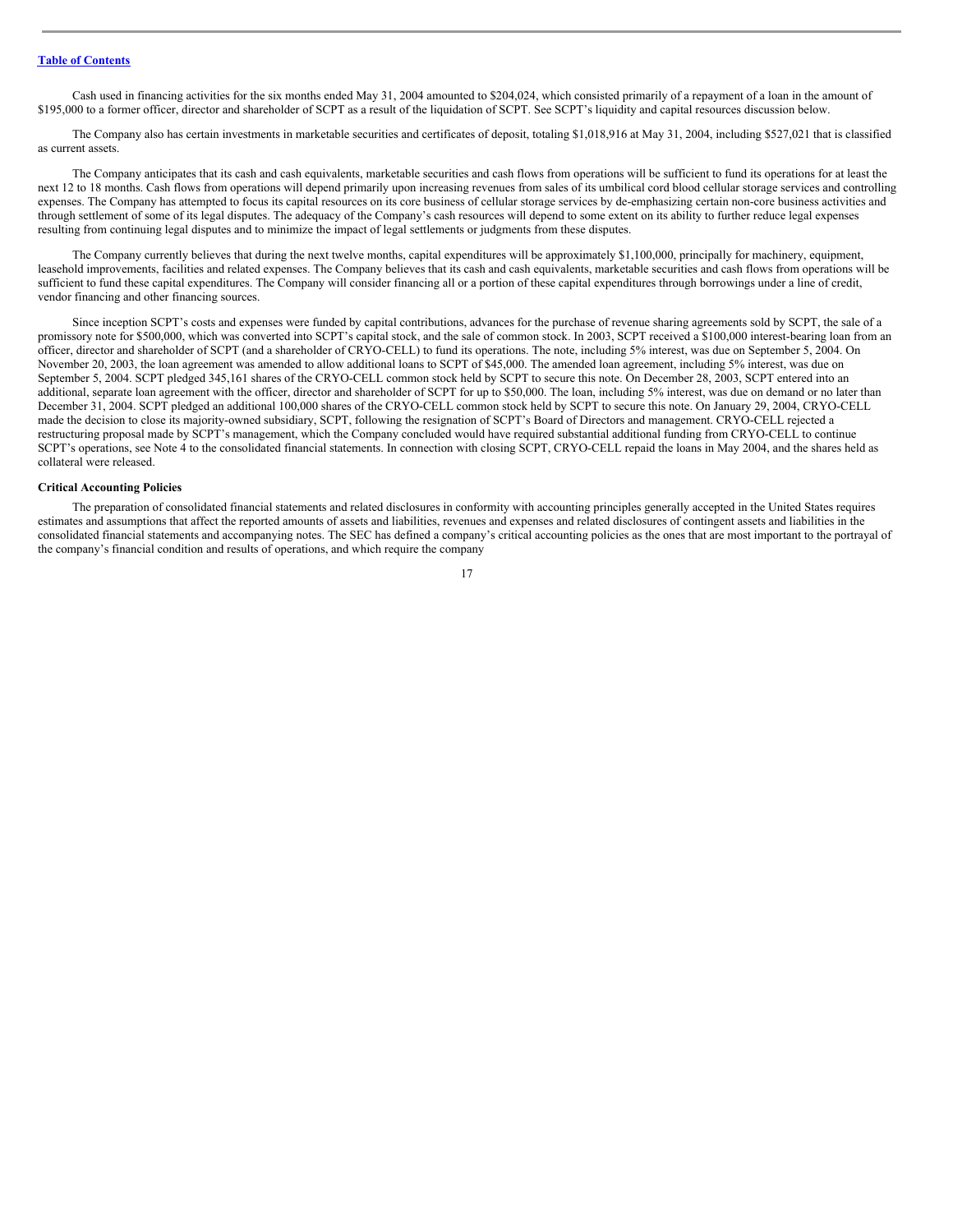# **Table of [Contents](#page-1-0)**

to make its most difficult and subjective judgments, often as a result of the need to make estimates of matters that are inherently uncertain. The Company believes that its estimates and assumptions are reasonable under the circumstances; however, actual results may vary from these estimates and assumptions. We have identified the following critical accounting policies that affect the more significant judgments and estimates used in the preparation of the consolidated financial statements.

# **Revenue Recognition**

During the first quarter of fiscal 2003, the Company changed its method of recognizing enrollment fee revenue. Through November 30, 2002, the Company recognized enrollment fees upon completion of the enrollment into the U-Cord storage program. Beginning December 1, 2002, enrollment fees and the related direct incremental costs associated with these fees are deferred and recognized once the processing of the specimens is completed. The cumulative effective of the change as of November 30, 2002, would have been a reduction of the accumulated deficit of approximately \$102,000. The cumulative impact of the change is reflected in the three months ended February 28, 2003. Management does not believe that the impact of this adjustment is material to the operating results and earnings for the year ending November 30, 2003 or to prior years.

The Company records revenue from processing and storage of specimens. The Company recognizes revenue from processing fees upon completion of processing and cellular storage fees ratably over the contractual storage period. The Company also records revenue from shipping and handling when earned and includes in revenue. Shipping and handling costs are expensed and included in cost of sales.

#### **Investments**

The Company has made several significant investments in entities that operate in related businesses. The Company has made these investments in order to expand into international markets and be involved in the area of stem cell research. The Company accounts for these investments under either the cost or equity method, as applicable, and at least annually, reviews its investments for possible impairment and, if necessary, adjusts the carrying value of such investments.

# **Revenue Sharing Agreements**

The Company has entered into Revenue Sharing Agreements ("RSAs") with various parties whereby these parties contracted with the Company for a percentage of future storage revenues the Company generates from clients in specific geographical areas. The parties typically pay the Company a non-refundable up-front fee for the rights to these future payments. The Company had recognized these non-refundable fees as a long-term liability. Given the criteria under which these RSAs are established, cash receipts from these contracts can fluctuate from period to period. The Company periodically, and at least annually, reviews its RSAs receivables for collectibility. All payments made to the other parties to the RSAs are recognized as interest expense. At such time as the total payments can be determined, the Company will commence amortizing these liabilities under the effective interest method.

# **License and Royalty Agreements**

The Company previously entered into licensing agreements with certain investors in various international markets in an attempt to capitalize on the Company's technology. The investors typically paid a licensing fee to receive Company marketing programs, technology and know-how in a selected area. The investor may be given a right to sell sub-license agreements as well. In addition to the license fee, the Company earns royalties on subsequent processing and storage revenues by the investor in the selected area and a fee on any sub-license agreements that are sold by the investor where applicable. The Company periodically, and at least annually, reviews license and royalty receivables for collectibility and, if necessary, will record an expense for an allowance for an uncollectible account.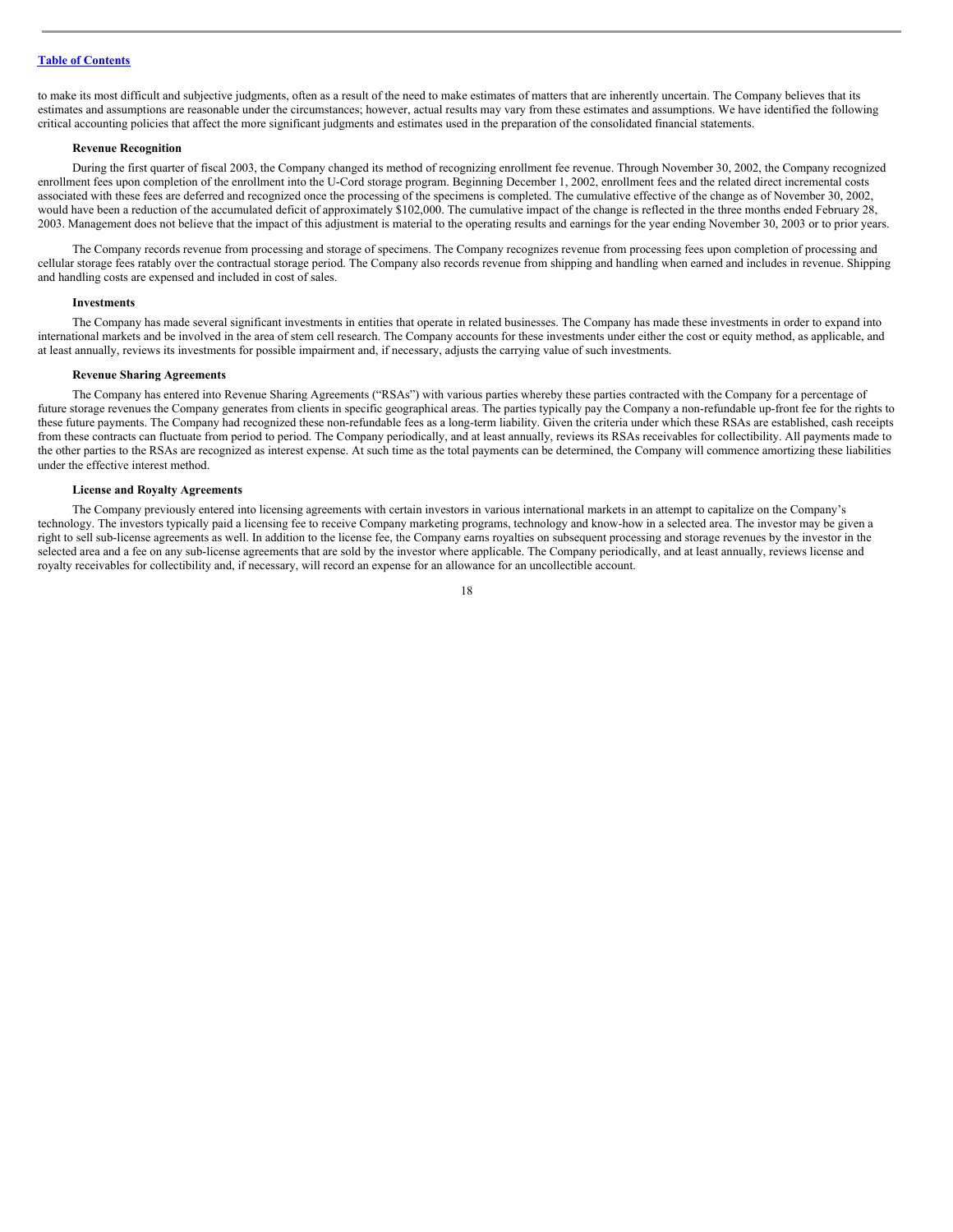# **Marketable Securities and Other Investments**

The Company has certain investments in certificates of deposit and equity securities, which are categorized as marketable securities and other investments. The Company believes these are conservative investments with a low risk for any loss of principal. The Company regularly assesses its marketable security investments for impairment and adjusts its investment strategy, as it deems appropriate.

# **Litigation**

The Company is periodically involved in litigation and regulatory proceedings incidental to the conduct of our business and the Company expects that it will be involved in such litigation and regulatory proceedings from time to time. The Company regularly reviews any such litigation and regulatory proceedings for possible adverse outcomes, and provides estimates for the possible liability to the Company from such adverse outcomes, as it considers appropriate.

# **Deferred Consulting Fees**

The Company entered into a long-term consulting agreement with the founder and prior Chairman and Chief Executive Officer to provide future consulting services to the Company. The unamortized present value of the deferred consulting fee was recognized as a liability for the year ended November 30, 2003 and the six months ended May 31, 2004.

# **Off-Balance Sheet Arrangements**

The Company has no off-balance sheet arrangements that have or are reasonably likely to have a current or future effect on its financial condition, changes in financial condition, revenues or expenses, results of operations, liquidity, capital expenditures or capital resources that is material to investors.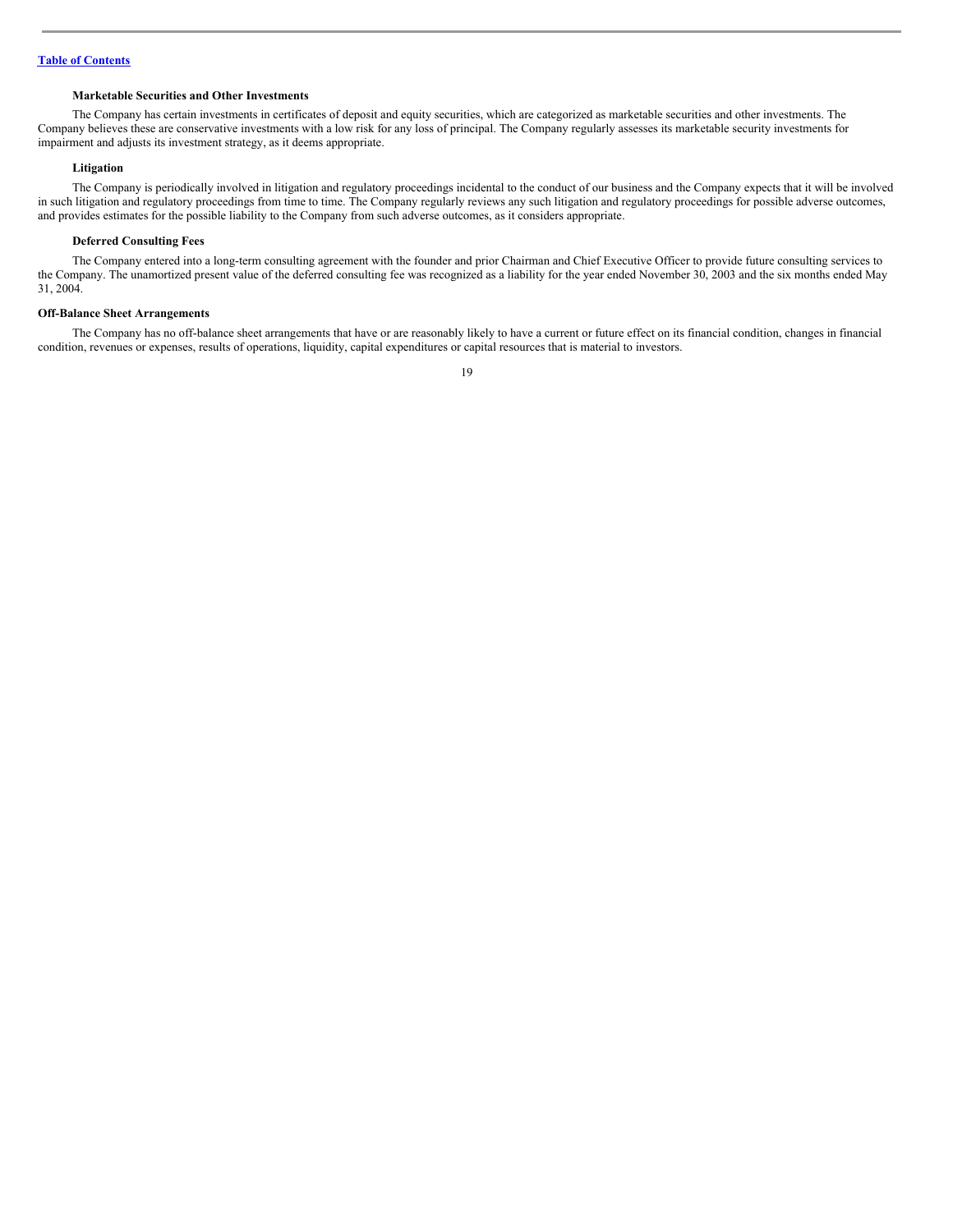# <span id="page-19-0"></span>**Item 3. Controls and Procedures**

Based on their most recent review, as of the end of the period covered by this report, the Company's principal executive officer and principal financial officer have concluded that the Company's disclosure controls and procedures are effective to ensure that information required to be disclosed by the Company in the reports that it files or submits under the Securities Exchange Act of 1934, as amended, is accumulated and communicated to the Company's management, including its principal executive officer and principal financial officer, as appropriate to allow timely decisions regarding required disclosure and are effective to ensure that such information is recorded, processed, summarized and reported within the time periods specified in the SEC's rules and forms. There were no significant changes in the Company's internal controls or in other factors that could significantly affect those controls subsequent to the date of their evaluation.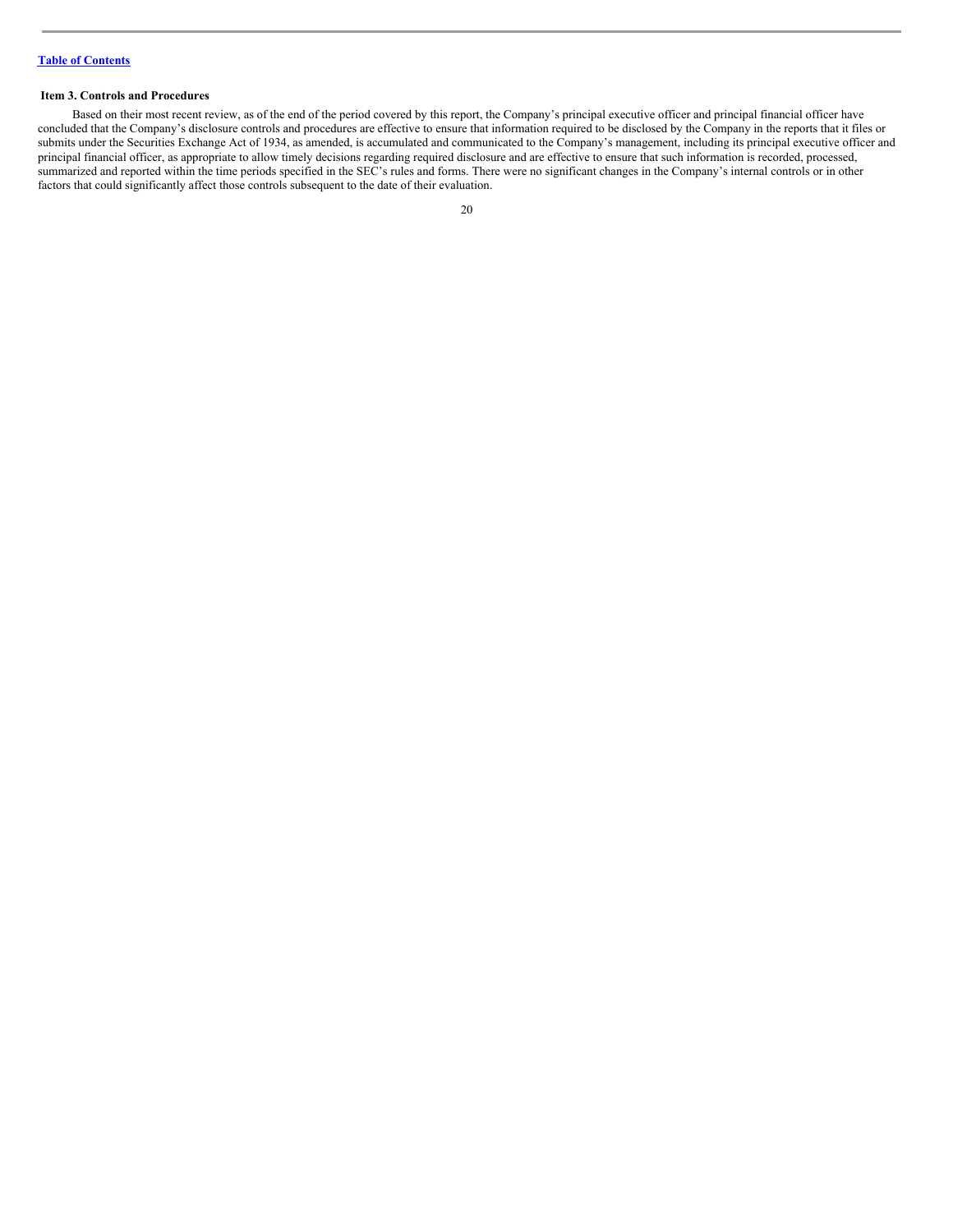# **Forward Looking Statements**

This Form 10-QSB, press releases and certain information provided periodically in writing or orally by the Company's officers or its agents may contain statements which constitute "forward-looking statements" within the meaning of Section 27A of the Securities Act of 1933, as amended and Section 21E of the Securities Exchange Act of 1934. The terms "CRYO-CELL International, Inc.," "CRYO-CELL" "Company," "we," "our" and "us" refer to CRYO-CELL International, Inc. The words "expect," "believe," "goal," "plan," "intend," "estimate" and similar expressions and variations thereof, if used, are intended to specifically identify forward-looking statements. Those statements appear in a number of places in this Form 10-QSB and in other places, particularly, "Management's Discussion and Analysis of Financial Condition and Results of Operations," and include statements regarding the intent, belief or current expectations of the Company, its directors or its officers with respect to, among other things:

- (i) our legal proceedings;
- (ii) our anticipated future cash flows;
- (iii) our liquidity and capital resources;
- (iv) our future operating plans; and
- (v) our future performance and operating results;

Investors and prospective investors are cautioned that any such forward-looking statements are not guarantees of future performance and involve risks and uncertainties, and that actual results may differ materially from those projected in the forward-looking statements as a result of various factors. The factors that might cause such differences include, among others, the following:

- (i) any adverse effect or limitations caused by any governmental regulations, proceedings or actions, foreign and domestic;
- (ii) any continued or increased losses, or any inability to obtain acceptable financing, where desirable in the future, in connection with our operating or growth plans;
- (iii) any increased competition in our business;
- (iv) any decrease or slow down in the number of people seeking to store umbilical cord blood stem cells or decrease in the number of people paying annual storage fees;
- (v) the effect of any future reduced cash position and future inability to access borrowings;
- (vi) any adverse impacts on our revenue or operating margins due to the costs associated with increased growth in our business;
- (vii) any adverse developments impacting our continued relationship with and success of our licensees, foreign affiliates or investments in, or relationships with, foreign companies;
- (viii) any inability to achieve increases in revenue or earnings from umbilical cord blood stem cell storage;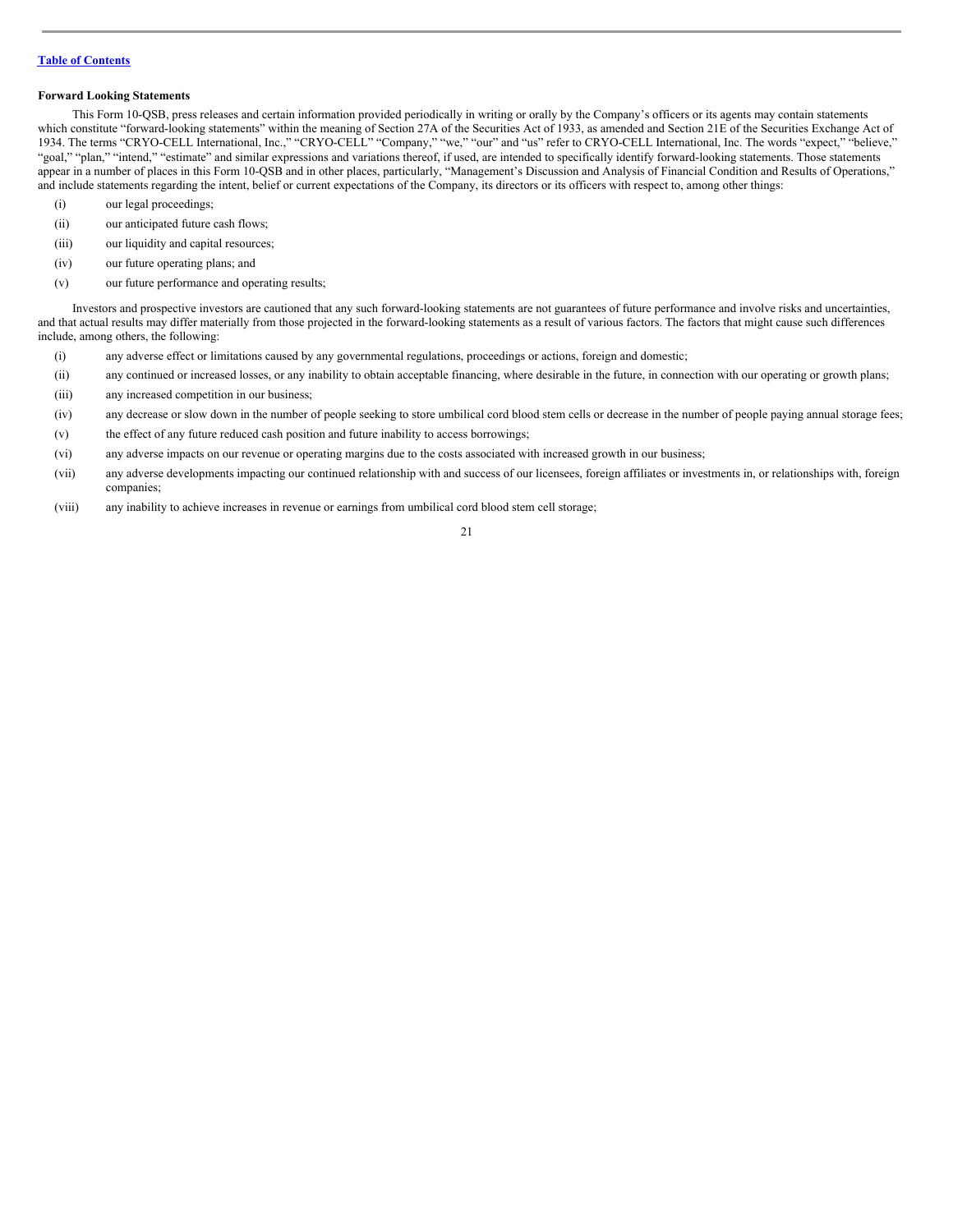# **Table of [Contents](#page-1-0)**

- (ix) any future inability to substantially achieve the objectives expected from the successful implementation of our strategy;
- (x) any decline in public market interest in the Company's business sector;
- (xi) any added requirements imposed on us by new laws or SEC regulations and costs thereof;
- (xii) any technological breakthrough or medical breakthrough that would render the Company's business of stem cell preservation obsolete;
- (xiii) any material failure or malfunction in our storage facilities;
- (xiv) any natural disaster such as a tornado, other disaster (fire) or act of terrorism that adversely affects stored specimens;
- (xv) the potential impact of negative market influences on the Company's portfolio of cash, cash equivalents and marketable securities;
- (xvi) the costs associated with defending or prosecuting litigation matters and any material adverse result from such matters;
- (xvii) decreases in asset valuations;
- (xviii) any continued negative effect from adverse publicity in the past year regarding the Company's business operations;
- (xix) any new technology rendering the Company's patented equipment or business obsolete;
- (xx) any performance failures related to the Company's equipment or operations;
- (xxi) any negative consequences resulting from deriving, shipping and storing specimens at a second location; and
- (xxii) any negative effect from the filed class action shareholder lawsuits.

We undertake no obligation to publicly update or revise the forward-looking statements made in this Form 10-QSB to reflect events or circumstances after the date of this Form 10-QSB or to reflect the occurrence of unanticipated events.

Readers are cautioned not to place undue reliance on these forward-looking statements, which reflect management's analysis only as of the date hereof. CRYO-CELL International, Inc. (the "Company") undertakes no obligation to publicly revise these forward-looking statements to reflect events or circumstances that arise after the date hereof. Readers should carefully review the risk factors described in other documents the Company files from time to time with the Securities and Exchange Commission, including the Annual Report on Form 10-KSB filed by the Company and any Current Reports on Form 8-K filed by the Company.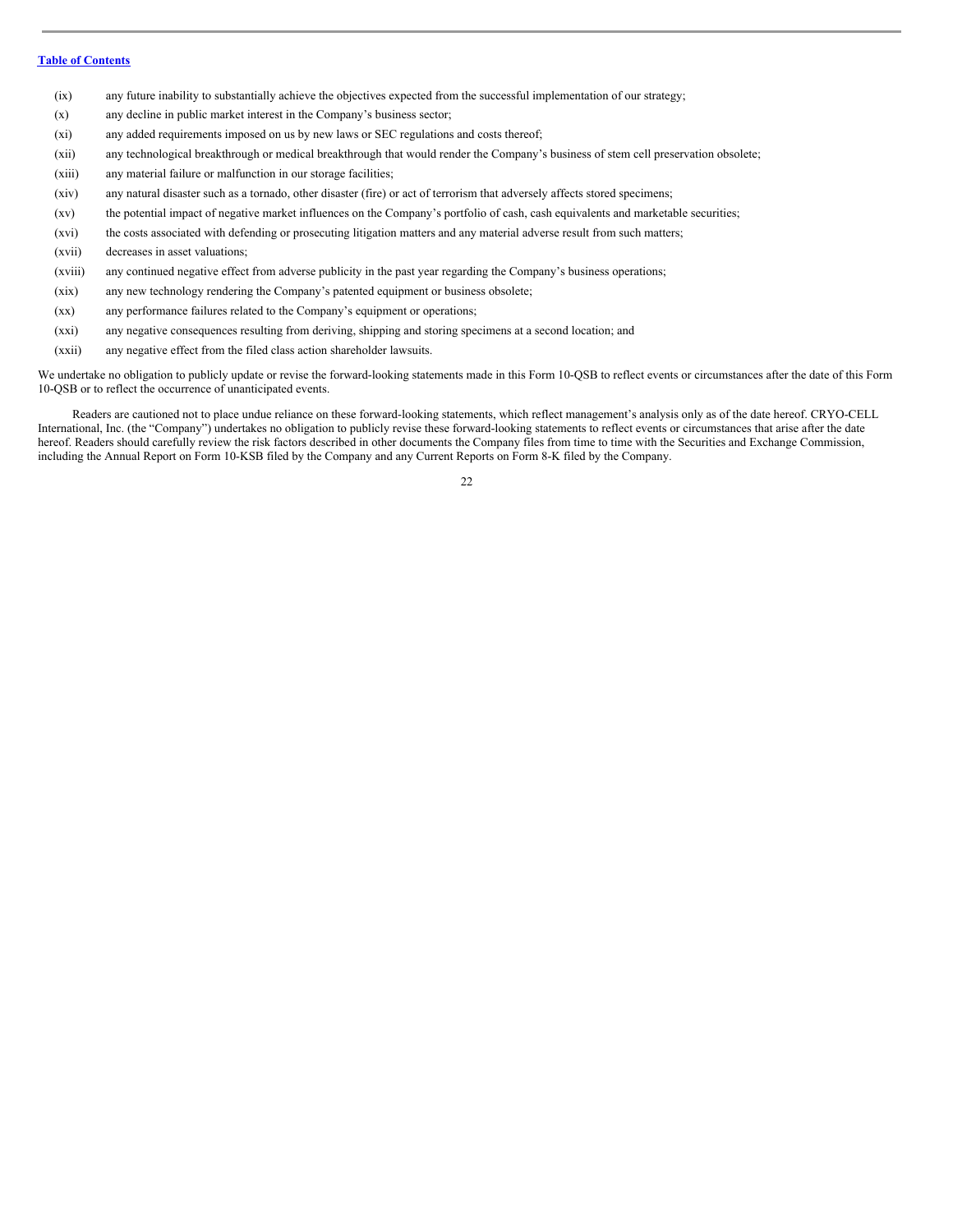# <span id="page-22-0"></span>**PART II - OTHER INFORMATION**

# <span id="page-22-1"></span>**ITEM 1. LEGAL PROCEEDINGS**

Incorporated by reference to Part I. Financial Statements-Notes to Condensed Consolidated Financial Statements – Note 3.

# <span id="page-22-2"></span>**ITEM 2. CHANGES IN SECURITIES AND SMALL BUSINESS ISSUER PURCHASES OF EQUITY SECURITIES**

The following table sets forth information regarding the Company's purchases of its Common Stock on a monthly basis during the second quarter of fiscal 2004:

# **Issuer Purchases of Equity Securities**

| Period                               | <b>Total Number</b><br>of Shares<br>Purchased | <b>Average Price</b><br>Paid per Share | <b>Total Number of</b><br><b>Shares Purchased as</b><br><b>Part of Publicly</b><br><b>Announced Plans or</b><br>Programs <sup>(1)</sup> | Maximum<br>Number of<br><b>Shares that May</b><br><b>Yet Be Purchased</b><br><b>Under the Plans</b><br>or Programs |
|--------------------------------------|-----------------------------------------------|----------------------------------------|-----------------------------------------------------------------------------------------------------------------------------------------|--------------------------------------------------------------------------------------------------------------------|
| March 1, 2004 through March 31, 2004 | $\overline{\phantom{a}}$                      |                                        |                                                                                                                                         |                                                                                                                    |
| April 1, 2004 through April 30, 2004 | $\overline{\phantom{a}}$                      | $\overline{\phantom{a}}$               | $\overline{\phantom{a}}$                                                                                                                | $\overline{\phantom{a}}$                                                                                           |
| May 1, 2004 through May 31, 2004     | 645,161(1)                                    | 0.75(1)                                |                                                                                                                                         | $-$                                                                                                                |
|                                      |                                               |                                        |                                                                                                                                         |                                                                                                                    |
| Total                                | 645,161                                       | 0.75                                   |                                                                                                                                         | _                                                                                                                  |
|                                      |                                               |                                        |                                                                                                                                         |                                                                                                                    |

(1) Shares were repurchased from SCPT in connection with the liquidation of the remaining assets of SCPT.

# <span id="page-22-3"></span>**ITEM 3. DEFAULTS UPON SENIOR SECURITIES**

None.

# <span id="page-22-4"></span>**ITEM 4. SUBMISSION OF MATTERS TO A VOTE OF SECURITY HOLDERS**

Not applicable.

# <span id="page-22-5"></span>**ITEM 5. OTHER INFORMATION**

None.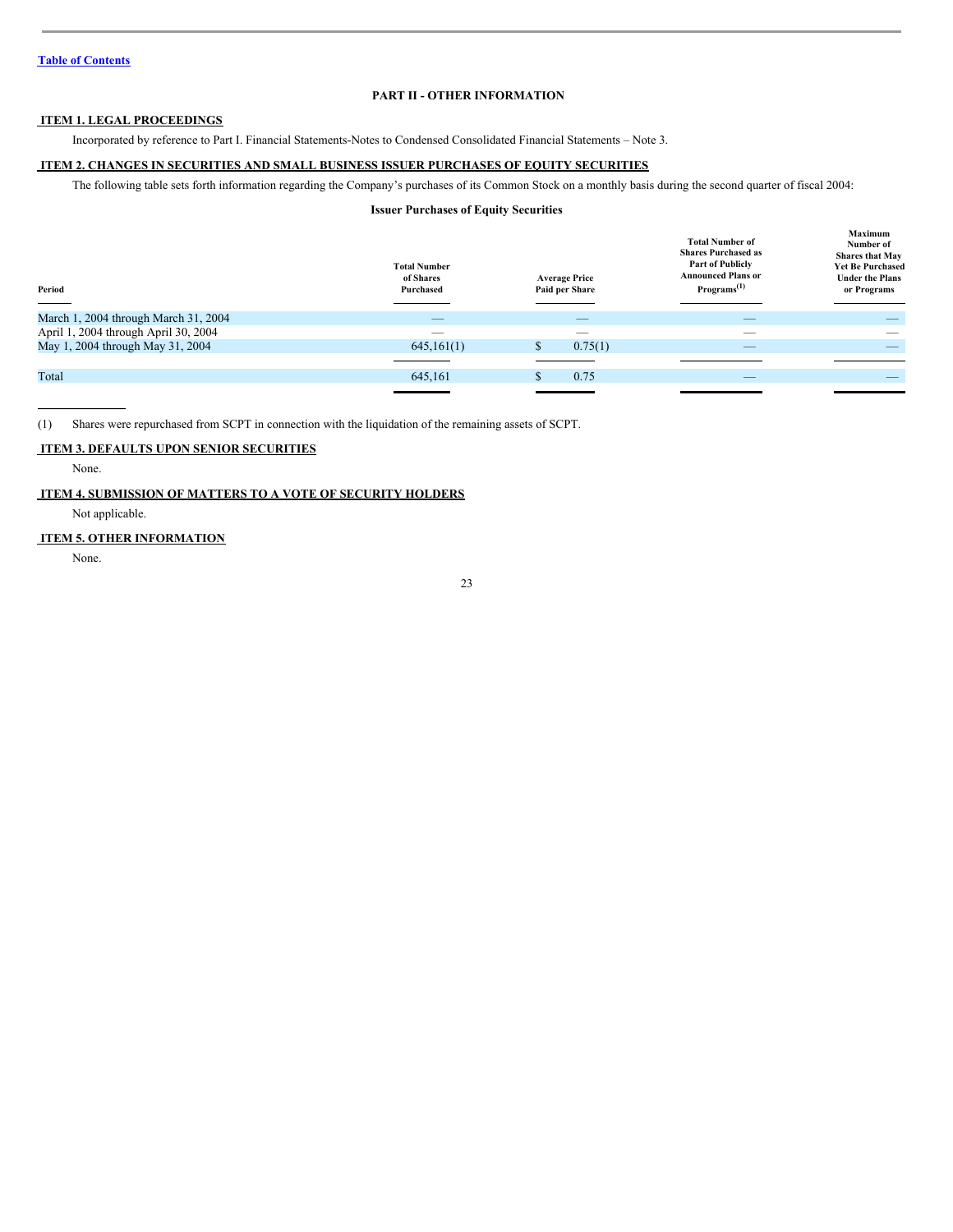# **Table of [Contents](#page-1-0)**

# <span id="page-23-0"></span>**ITEM 6. EXHIBITS AND REPORTS ON FORM 8-K**

- (a) Exhibits
	- 10.1 Lease
	- 31.1 Certification of CEO Pursuant to Section 302 of the Sarbanes-Oxley Act of 2002.
	- 31.2 Certification of CFO Pursuant to Section 302 of the Sarbanes-Oxley Act of 2002.
	- 32.1 Certification Pursuant to 18 U.S.C. Section 1350, as Adopted Pursuant to Section 906 of the Sarbanes-Oxley Act of 2002.
	- (b) Reports on Form 8-K.

Form 8-K filed on March 4, 2004, reporting under Items 7 and 12 the results of operations and financial conditions for the first quarter ended February 29, 2004.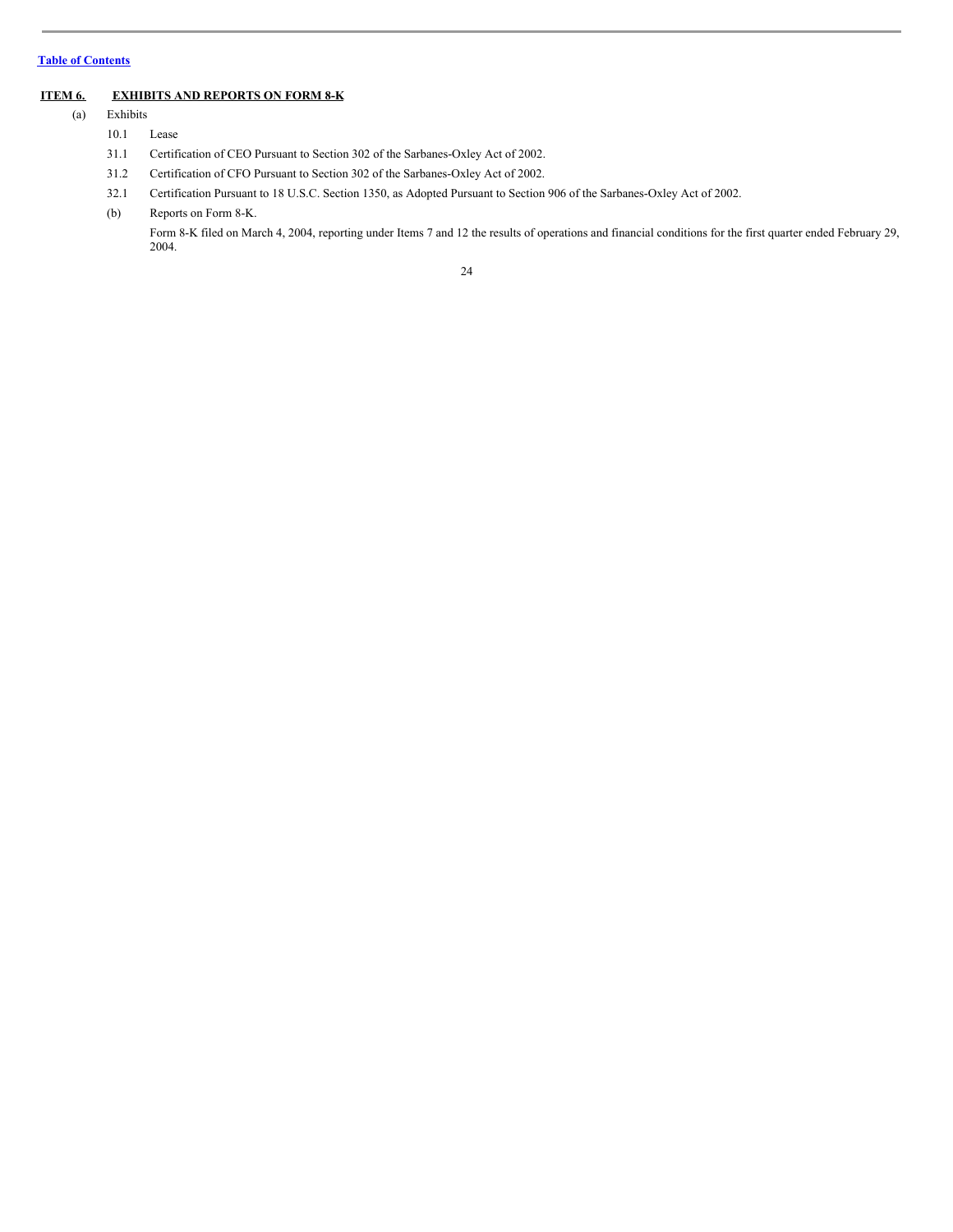# <span id="page-24-0"></span>**SIGNATURES**

Pursuant to the requirements of the Securities Exchange Act of 1934, the Registrant has duly caused this report to be signed on its behalf by the undersigned thereunto duly authorized.

CRYO-CELL INTERNATIONAL, INC.

/s/ MERCEDES WALTON

Mercedes Walton Interim Chief Executive Officer

CRYO-CELL International, Inc.

/s/ JILL TAYMANS

Jill M. Taymans Vice President, Finance

Date: July 12, 2004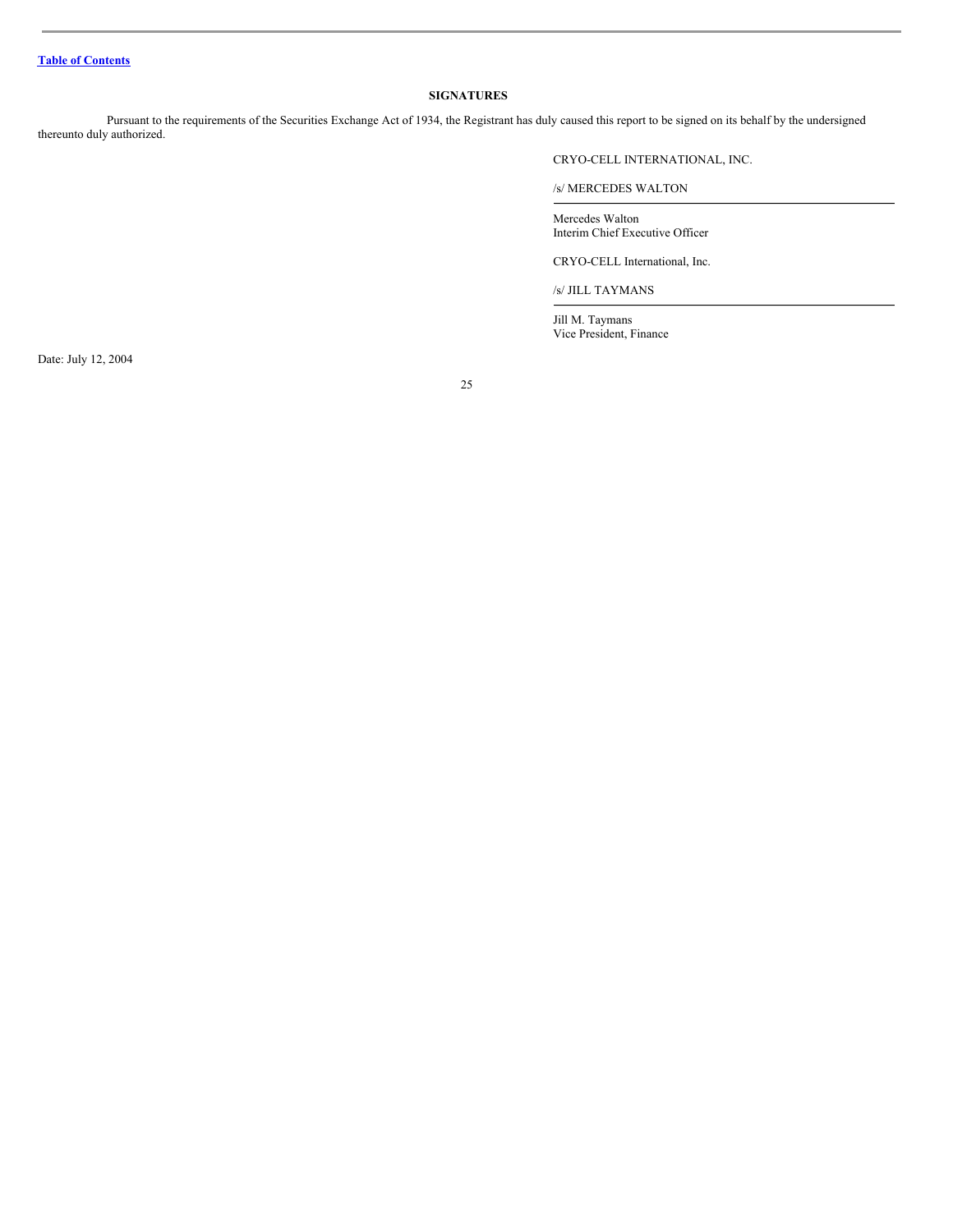Address: 700 Brooker Creek Blvd., Suite 1800

Oldsmar, FL 34677.

Approx. Square Feet: 17,600 SF.

# LEASE AGREEMENT

THIS LEASE AGREEMENT, made and entered into by and between BROOKER CREEK NORTH I, LLLP hereinafter referred to as "Landlord", and CRYO-CELL INTERNATIONAL, INC. hereinafter referred to as "Tenant";

# WITNESSETH:

1. PREMISES AND TERM. In consideration of the mutual obligations of Landlord and Tenant set forth herein, Landlord leases to Tenant, and Tenant hereby takes from Landlord the Premises situated within the County of Pinellas, State of Florida, more particularly described on EXHIBIT "A" attached hereto and incorporated herein by reference, (the "Premises"), together with all rights, privileges, easements, appurtenances, and amenities belonging to or in any way pertaining to the Premises, to have and to hold, subject to the terms, covenants and conditions in this Lease. The Premises is located in Brooker Creek Corporate Center (the "Project'). The term of this Lease shall commence on the Commencement Date hereinafter set forth, and as more particularly defined in Section 1(A), and shall end on the last day of the month that is 120 months after the Commencement Date. If Tenant, with Landlord's permission occupies the Premises prior to such Commencement Date, then the initial term shall also include the period from the date of such occupancy to the Commencement Date.

A. COMMENCEMENT DATE. The facility will be available for occupancy upon receipt of the certificate of occupancy. The Commencement Date will be 90 days after the issuance the certificate of occupancy. In addition, Landlord will agree that Tenant may take occupancy as soon as the facility becomes available. Landlord agrees to grant Tenant three (3) months rent free from the date the facility is available for occupancy, with the lease commencement being the 1st day of the month following the 3 month free rent period.

# 2. BASE RENT, SECURITY DEPOSIT AND ADDITIONAL RENT PAYMENTS.

A. Tenant agrees to pay to Landlord, in form designated by Landlord, Base Rent for the Premises, in advance, without demand, deduction or set off, at the rate of SEE PARAGRAPH 28 dollars per square foot annually, to be paid in twelve (12) equal monthly installments per year during the term hereof. Base Rent and Additional Rent, as described in Paragraph 2C below, shall be due and payable on or before the first day of each calendar month, except that all payments due hereunder for any fractional calendar month shall be prorated. The first month's rent will be due (together with the security deposit referenced in Paragraph 2B) upon execution of the lease.

B. In addition, Tenant agrees to deposit with Landlord on the date hereof the sum of \$12,000.00 which shall be held by Landlord, without obligation for interest, as security for the performance of Tenant's obligation of this Lease, it being expressly understood and agreed that this deposit is not an advance rental deposit or a measure of Landlord's damages in case of Tenant's default. Upon each occurrence of an event of default, Landlord may use all or part of the deposit to pay past due rent or other payments due Landlord under this Lease, and the cost of any other damage, injury, expense, or ability caused by such event of default without prejudice to any other remedy provided herein or provided by law. On demand, Tenant shall pay Landlord the amount that will restore the security deposit to its original amount. The security deposit shall be deemed the property of Landlord, but any remaining balance of such deposit shall be returned by Landlord to Tenant when Tenant's obligations under this Lease have been fulfilled. Should Landlord intend to apply part of the security deposit to any default or obligation, Landlord will notify Tenant in writing of such intent.

C. Tenant agrees to pay as Additional Rent its proportionate share of (i) Taxes (hereinafter defined) payable to Landlord pursuant to Paragraph 3A below, (ii) the cost of any utilities payable pursuant to Paragraph 8 below, (iii) the cost of maintaining insurance pursuant to Paragraph 9 below, and (iv) the cost of any common area or operating charges payable by Tenant in accordance with Paragraph 4 below. Additional Rent is hereby defined as any charges other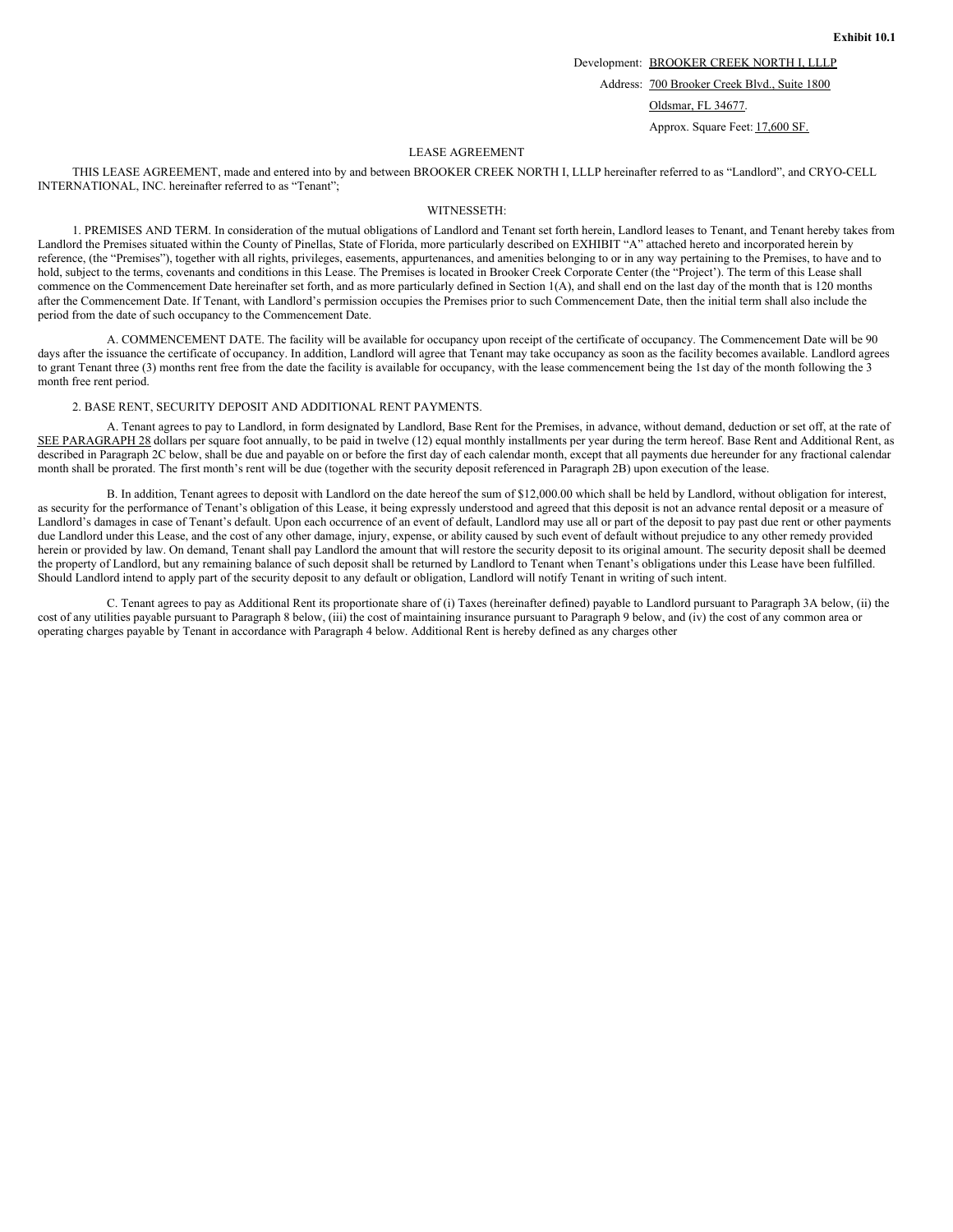than the Base Rent described in Section 2A or Tenant Improvements as described in Section 27. Tenant's "proportionate share" as used in this Lease, shall mean a fraction, the numerator of which is the total square footage of the Premises and the denominator of which is the total square footage of the building or Project as defined by Landlord. At the commencement of this lease Tenant's proportionate share is equal to 21.73% of the building. At the commencement of this lease, Tenant's proportionate share of the Project is equal to 3.62%, this is subject to change as the Project is fully developed. During each month of the term of this Lease, on the same day that rent is due hereunder. Tenant shall pay Landlord as Additional Rent an amount equal to 1/12 of the estimated annual cost of its proportionate share of such items. Tenant authorizes Landlord to use the funds deposited with Landlord under this Paragraph 2C to pay such costs. The initial monthly Additional Rent payments are based upon the estimated amounts for the year in question, and shall be increased or decreased annually to reflect the projected actual cost of all such items except that as determined by Landlord's periodic audits, actual expenses exceed projected expenses by more than 20%, Landlord may increase Tenant's Additional Rent payments accordingly with 90 days written notice. If the Tenant's total Additional Rent payments are less than Tenant's actual proportionate share of all such items, Tenant shall pay the difference to Landlord within thirty (30) days after demand. If the total Additional Rent payments of Tenant are more than Tenant's actual proportionate share of all such items, Landlord shall provide retain such excess and credit it against Tenant's next annual Additional Rent payments. Should the lease expire, Tenant will receive a refund for any overpayment of Additional Rent. Landlord must notify Tenant in writing of any adjustments to Additional Rents as provided herein within one hundred eighty (180) days of the calendar year set expenses occurred in, failure of Landlord to so notify Tenant in writing of the adjusted Additional Rents shall waive Landlord's right to collect said adjustments and waive Tenant's obligation to pay same. Tenant will be provided with an Additional Rent reconciliation at year end. If Landlord's actual expenses exceed the budgeted expenses for the year, Tenant will be allowed to view all applicable charges and payment receipts ("Reconciliation"). Landlord will provide to Tenant, upon Tenant's written request, certification from Landlord's Certified Public Accountant that the Reconciliation is true, accurate and complete.

Landlord agrees to cap Year 1 operating expenses at \$2.00/SF/Year. Beginning January 2006, Landlord agrees to a maximum 3% increase on controllable operating expenses. Controllable operating expenses include, but are not limited to, landscape maintenance, grounds pick-up, lake maintenance, parking lot sweeping and pest control.

E. Tenant agrees to pay sales tax in accordance with the Florida Sales Tax Statute on Base Rents, Additional Rents, and other applicable charges. Landlord receives no monetary benefit from the collection of sales tax, remitting such collection directly to the State of Florida. Should such tax rate change under the Florida Tax Statute, Tenant shall pay accordingly.

F. The obligations of Tenant under this Paragraph 2 shall survive the expiration or other termination of this Lease.

#### 3. TAXES.

A. Landlord agrees to pay all taxes, assessments, and governmental charges of any kind and nature (collectively referred to herein as "Taxes") that accrue against the Premises, and/or the land and/or improvements of which the Premises are a part. If at any time during the term of the Lease, there shall be levied, assessed or imposed on Landlord a capital levy or other tax directly on the rents received therefrom and/or a franchise tax, assessment, levy or charge measured by or based in whole or in part, upon such rents from the Premises and/or the land and improvements of which the Premises are a part, or any use thereof, then all such taxes, assessments, levies or charges, or the part thereof so measured or based, shall be deemed to be included within the term "Taxes" for the purposes hereof. Taxes include, but are not limited to, Real Estate tax, Intangible tax and Sales tax. Landlord shall have the right to employ a tax-consulting firm to attempt to assure a fair tax burden on the buildings and grounds within the applicable taxing jurisdiction. Tenant agrees to pay its proportionate share of the reasonable cost of such consultant.

B. Tenant shall be liable for all taxes levied or assessed against any personal property or fixtures placed in the Premises. If any such taxes are levied or assessed against Landlord or Landlord's property and (i) Landlord pays the same or (ii) the assessed value of Landlord's property is increased by inclusion of such personal property and fixtures and Landlord pays the increased taxes, then, upon demand Tenant shall pay to Landlord such taxes.

C. Any payment to be made pursuant to this Paragraph 3 with respect to the real estate tax year in which this Lease commences or terminates shall be prorated.

 $\overline{\phantom{a}}$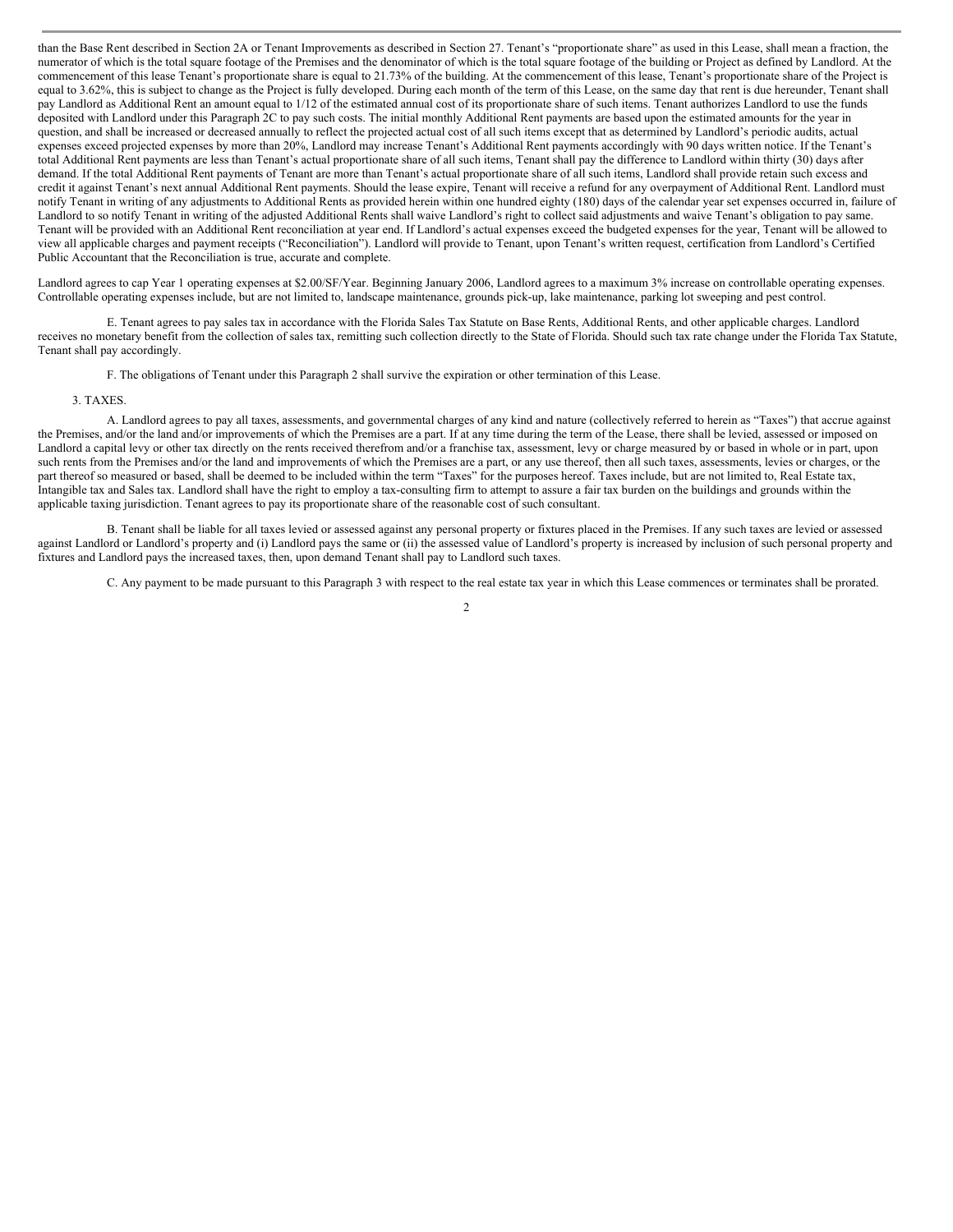# 4. LANDLORD'S REPAIRS, MAINTENANCE, AND OPERATING COSTS.

A. Landlord, at its own cost and expense, shall maintain only the roof, foundation, and the structural soundness of the exterior walls of the building of which the Premises are a part in good repair, reasonable wear and tear excluded. The term "walls" as used herein shall not include windows, glass or plate glass, doors, special storefronts or office entries. Tenant shall immediately give Landlord written notice of defect or need for repairs for foundation and walls, after which Landlord shall have reasonable opportunity to repair same or cure such defect. Landlord's liability with respect to any defects, repairs or maintenance for which Landlord is responsible under any of the provisions of this Lease shall be limited to the costs of such repairs or maintenance or the curing of such defect.

B. Tenant agrees to pay as Additional Rent its proportionate share of Landlord's cost to perform the paving, sidewalk, common area, and landscape replacement and maintenance, exterior painting, exterior lighting, common sewage line plumbing, sewage lift station or utility vaults maintenance, and any other items that are necessary to maintain the Project

C. Tenant agrees to pay as Additional Rent its proportionate share of the cost of (i) maintenance, security and/or landscaping for the Project; (ii) operating, maintaining, and securing any property, facilities, or services provided for the common use of Tenant and other lessees of the Project.

D. Tenant agrees to pay as Additional Rent its proportionate share of Landlord's operating costs associated with the administrative or management of the Premises. Administrative and management costs are limited to Landlord's finance, accounting, administrative, and property management staff. These costs will not include the following:

- 1. the cost of providing any service directly to and paid directly by any tenant;
- 2. the cost of any items for which Landlord is reimbursed by insurance proceeds, condemnation awards, a tenant of the Project, or otherwise to the extent so reimbursed;
- 3. any real estate brokerage commissions or other costs incurred in procuring tenants, or any fee in lieu of commission;
- 4. depreciation, amortization of principal and interest on mortgages or ground lease payments (if any);
- 5. costs incurred by Landlord due to the violation by Landlord or any tenant of the terms and conditions of any lease of space in the Project or any law, code, regulation, ordinance or the like;
- 6. Landlord's general corporate overhead and general and administrative expenses; except for those expenses included in the management fees.
- 7. any compensation paid to clerks, attendants or other persons in commercial concessions operated by Landlord;
- 8. costs incurred to (i) comply with laws relating to the removal of any Hazardous Material, as that term is defined in section 12 C of this Lease, which was in existence on the Project prior to the Commencement Date, and was of such a nature that a federal, state or municipal governmental authority, if it had then had knowledge of the presence of such Hazardous Material, in the state, and under the conditions that it then existed on the Project, would have then required the removal of such Hazardous Material or other remedial or containment action with respect thereto, and (ii) to remove, remedy, contain, or treat any Hazardous Material, which Hazardous Material is brought onto the Project after the date hereof by Landlord or any other tenant of the Project, and is of such a nature, at that time, that a federal, state or municipal governmental authority, if it had then had knowledge of the presence of such Hazardous Material, in the state, and under the conditions, that it then exists on the Project, would have then required the removal of such Hazardous Material or other remedial or containment action with respect thereto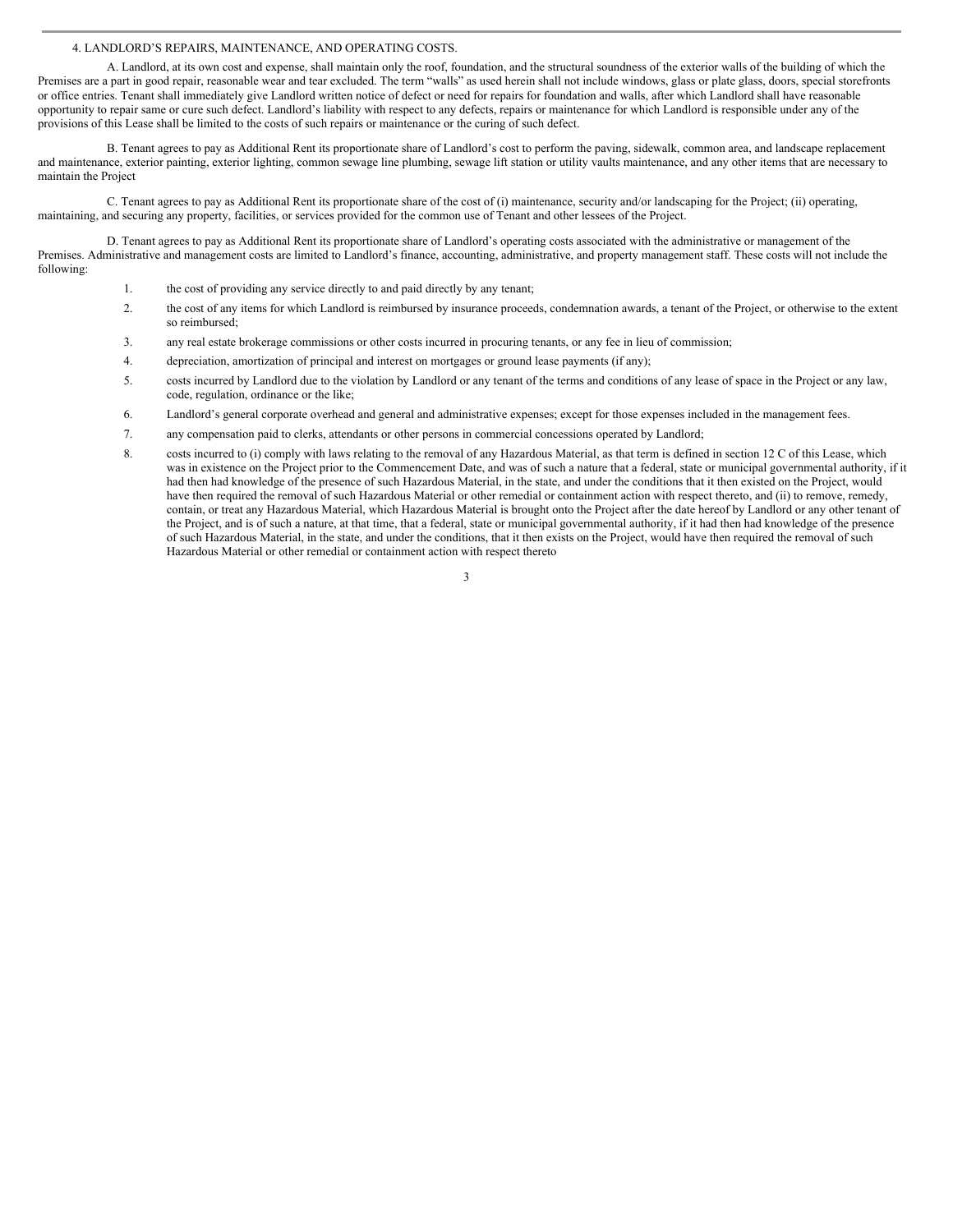Landlord agrees to cap the aforementioned expenses at 6.5% of the Base Rent. Landlord cannot recover in excess of 100% of costs outlined herein Section 4.

E. Tenant agrees to pay as Additional Rent its proportionate share of the cost during the term of this Lease of any capital improvement completed after the first year of the Lease term (to be amortized over the term of the Lease), which reduces any component cost included in Tenant's Additional Rent.

F. Tenant agrees to pay as Additional Rent its proportionate share of all costs incurred in connection with upgrading the Project to comply with disability, life, hurricane, fire and safety codes, ordinances, statutes, or other laws in effect after the Commencement Date, including, without limitation, the ADA,. Landlord will be required to give ninety (90) days written notice of any such improvements.

# 5. TENANT'S REPAIRS, MAINTENANCE, AND OPERATING CHARGES.

A. Tenant, at its own cost and expense, shall in quality acceptable to Landlord (i) promptly make all necessary repairs and replacements to the Premises including but not limited to, windows, glass and plate glass, doors, any special office entry, interior walls and finish work, floor and floor coverings, interior lighting, heating and air conditioning systems, dock boards, truck doors, dock bumpers, dock levelers, plumbing work and fixtures, and fire suppression systems, (ii) keep the Premises, parking areas, sidewalks, driveways and alleys surrounding the Premises in a clean and sanitary condition and shall regularly remove all rubbish, and trash from same, (iii) maintain a termite and pest extermination program for the interior of the Premises, (iv) Tenant shall not be obligated to repair any damage caused by fire, tornado, or other casualty covered by the insurance to be maintained by Landlord pursuant to sub-paragraph 9A below, except that Tenant shall be obligated to repair all wind damage to glass except with respect to tornado or hurricane damage.

B. Tenant, at its own cost and expense, shall enter into a regularly scheduled preventive maintenance/service contract acceptable to Landlord with a maintenance contractor approved by Landlord of servicing hot water, heating and air conditioning systems and equipment within the Premises. The service contract must include all services suggested by the equipment manufacturer in its operations/maintenance manual and an executed copy of such contract must be provided to Landlord within 30 days of the Commencement Date.

C. Tenant shall not damage any demising wall or disturb the integrity and support provided by any demising wall and shall, at its sole cost and expense, in a manner acceptable to Landlord promptly repair any damage or injury to any demising wall caused by Tenant or its employees, agents, or invitees.

D. If Tenant is clearly identified as being responsible for obstruction or stoppage of the common sanitary sewage line, then Tenant shall pay the entire cost thereof, upon demand, as Additional Rent.

E. Tenant shall in a manner acceptable to Landlord repair and pay for any damage caused by the negligence of Tenant, or Tenant's employees, agents, or invitees, or caused by Tenant's defaults hereunder.

F. Tenant, at is own expense, shall install and maintain fire extinguishers and other fire protection devices as may be required from time to time by an agency having jurisdiction thereof and the insurance underwriter insuring the building in which the Premises are located.

G. In the event Tenant fails to perform any of its obligations as outlined in this Paragraph 5 or Tenant's level of maintenance is in Landlord's reasonable opinion not in keeping with Landlord's standard of quality, or Tenant's replacements and repairs include materials of lesser quality than Landlord's original equipment or material, then Landlord may at its option, and at such costs as deemed reasonable in Landlord's opinion, affect such maintenance and repair and Tenant shall upon demand immediately reimburse Landlord as Additional Rent for Landlord's costs plus 5% administrative fee. Landlord reserves the right to designate all sources of supplies and services of any kind used by Tenant with regards to maintenance and repairs to the Premises pursuant to this Paragraph 5.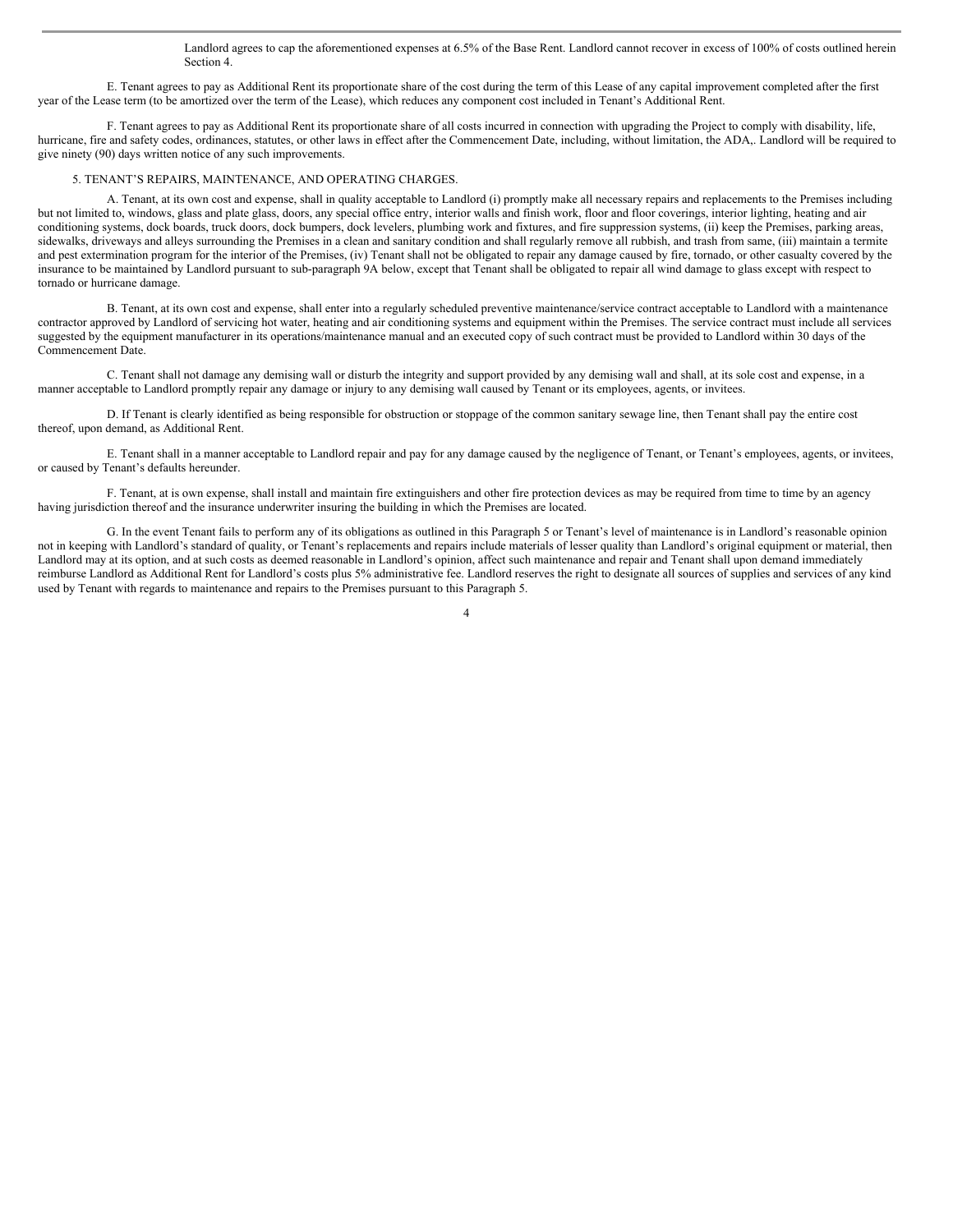6. ALTERATIONS. Tenant shall not make any alterations, additions or improvements to the Premises or penetrate any roof or exterior demising wall, or install any antenna, satellite dish, or any exterior structure, without the prior written consent of Landlord, not to be unreasonably withheld. Any interior work to the Premises will also require the prior written consent of Landlord, unless work done is strictly aesthetic in nature, i.e. painting, picture hanging, etc. Alterations, additions, and improvements erected by Tenant shall be and remain the property of Tenant during the term of this Lease and Tenant shall, unless Landlord otherwise elects as hereinafter provided, remove all alterations, additions, improvements and partitions erected by Tenant and restore the Premises to their original condition upon Commencement Date by the date of termination of this Lease or upon earlier vacating of the Premises; provided however, that if Landlord so elects prior to termination of this Lease or upon earlier vacating of the Premises, such alterations, additions, and improvements shall become the property of the Landlord as of the date of termination of the Lease or upon earlier vacating of the Premises, and shall be delivered up to the Landlord with the Premises. However, any and all non-structural alterations to the Premises per this Section 6 of the Lease are the sole property of the Tenant. . Tenant, at its own cost and expense, may erect such shelves, bins, machinery and trade fixtures as it desires provided that (a) such items do not alter the basic character of the Premises or the building and/or improvements of which the Premises are a part; (b) such items do not overload or damage the same; (c) such items may be removed without injury to the Premises; and (d) the construction, erection or installation thereof complies with all applicable governmental laws, ordinances, regulations and with Landlord's specifications and requirements. All shelves, bins, machinery, and trade fixtures installed by Tenant shall be removed on or before the earlier to occur of the date of termination of this Lease or vacating the Premises, at which time Tenant shall restore the Premises to their original condition upon Commencement Date. All alterations, installations, removals and restoration shall be performed in a good and workmanlike manner so as not to damage or alter the primary structural qualities of the buildings and other improvements situated on the Premises or of which the Premises are a part.

7. SIGNS. Tenant shall not install any signs upon the Premises, except that Landlord will provide and install, at Tenant's sole cost and expense, Landlord's standard identification sign on the entrance to the Premises, which sign shall be removed by Landlord at Tenant's cost upon termination or expiration of this Lease. Landlord shall retain sign and at Tenant's sole cost and expense shall repair, paint, and/or replace the surface to which Tenant's signs are attached upon vacation of the Premises, or the removal or alteration of its signage. Tenant shall not, (i) make any changes to the exterior of the Premises, (ii) install any exterior lights, decorations, balloons, flags, pennants, banners or paintings, or (iii) erect or install any signs, windows or door lettering, placards, decorations or advertising media of any type which can be viewed from the exterior of the Premises, without Landlord's prior written consent. All signs, decorations, advertising media, blinds, draperies, tintings, sun screens and other window treatment or bars or other security installations visible from outside the Premises shall conform in all respects to the criteria established by Landlord and Landlord reserves the right to designate all sources furnishing sign painting and lettering. Tenant shall, at its expense, maintain its signs in a manner acceptable to Landlord. Landlord will provide and install (only upon Tenant's request), at Tenant's sole cost and expense, vinyl identification lettering on the front door of the building.

8. UTILITIES. Landlord agrees to provide normal water and electricity connections to the Premises. Landlord shall install an electric meter to the Premises at no cost or expense to Tenant. Tenant shall pay for all water, gas heat, light, power, telephone, sewer, sprinkler charges and other utilities and services used on or at the Premises, together with any taxes, penalties, surcharges or the like pertaining to the Tenant's use of the Premises, and any maintenance charges for utilities and shall furnish all electric light bulbs and tubes. In the event of excessive utility use by any tenant in the building, as determined in Landlord's reasonable discretion, Landlord shall have the right to cause any of said services to be separately metered to that tenant, at that tenant's expense. Tenant, as Additional Rent, shall pay its proportionate share, per Section 2B, as reasonably determined by Landlord, of all charges for jointly metered and common area utilities. Landlord shall not be liable for any interruption or failure of utility service on the Premises, unless due to Landlord's negligence or intentional misconduct.

## 9. INSURANCE.

A. Landlord shall, for the sole benefit of Landlord, maintain casualty insurance including but not limited to its general liability insurance, rents insurance, and insurance covering the buildings situated on the Premises or of which the Premises are a part on a replacement cost basis thereof insuring against the perils of Wind (hurricane included), Fire, Lightning, Extended Coverage, Vandalism and Malicious Mischief.

B. Tenant, at its own expense, shall maintain during the term of this Lease a policy or policies of worker's compensation and comprehensive general liability insurance,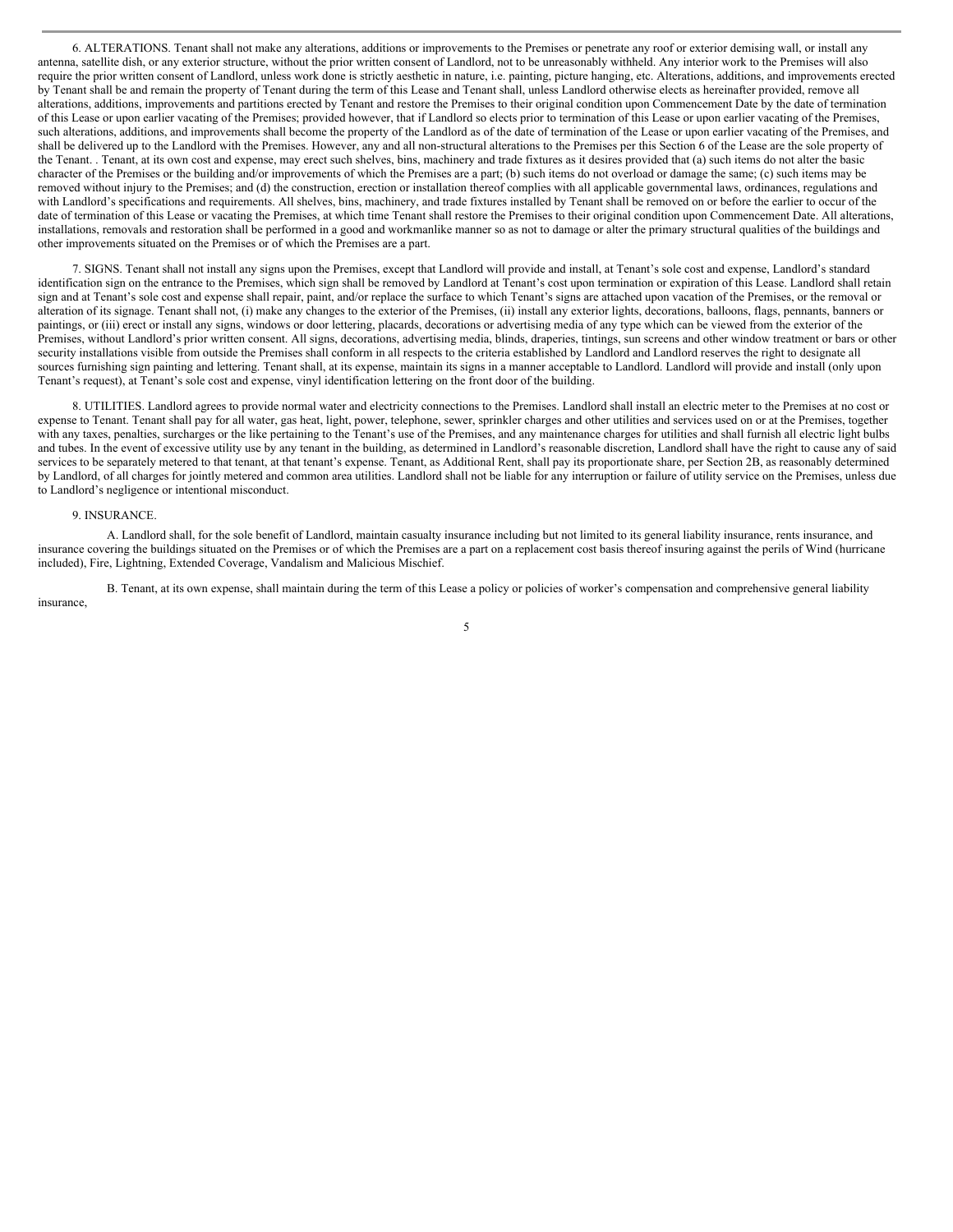including personal and bodily injury and property damage, with a contractual liability endorsement, in the amount of Five Hundred Thousand Dollars (\$500,000) for property damage and Two Million Dollars (\$2,000,000) per occurrence for personal and bodily injuries or deaths of persons occurring in or about the Premises. Tenant, at its own expense, also shall maintain during the term of this Lease, insurance covering the replacement cost of (i) all alterations, additions, partitions and improvements installed or placed on the Premises by Tenant or by Landlord on behalf of Tenant and (ii) all of Tenant's personal property contained within the Premises. Said policies shall (i) name Landlord as an additional insured and include a waiver of subrogation endorsement in favor of Landlord, (ii) be issued by an insurance company which is reasonably acceptable to the Landlord, and (iii) provide that said insurance shall not be canceled unless thirty (30) days prior written notice shall have been given to Landlord. Said policy or policies or certificates thereof shall be delivered to Landlord by Tenant upon commencement of the term of the Lease and upon each renewal of said insurance.

C. Tenant will not permit the Premises to be used for any purpose or in any manner that would (i) void the insurance thereon, (ii) increase the insurance risk, or (iii) cause the disallowance of any sprinkler credits, including without limitation, use of the Premises for the receipt, storage or handling of any product, material, or merchandise that is explosive or highly inflammable. If any increase in the cost of any insurance on the Premises or the building of which the Premises are a part is caused by Tenant's use of the Premises, or because Tenant vacates the Premises, then Tenant shall pay the amount of such increase as Additional Rent to Landlord.

D. In the event Tenant causes its insurance to lapse or fails to maintain its insurance pursuant to Paragraph 9B, Landlord may at Landlord's option and at such costs as deemed reasonable in Landlord's reasonable opinion, secure such necessary insurance for the benefit of Landlord and Tenant agrees to immediately reimburse, as Additional Rent, Landlord for Landlord's costs plus 5% administrative fee.

# 10. FIRE AND CASUALTY DAMAGE.

A. If the Premises or the building of which the Premises are a part should be damaged or destroyed by fire or other peril, Tenant immediately shall give written notice to Landlord. If the buildings situated upon the Premises or of which the Premises are a part should be totally destroyed by any peril covered by the insurance to be provided by Landlord under Paragraph 9A above, or if they should be so damaged thereby that in the opinion of a licensed contractor (selected by Landlord), rebuilding or repairs cannot be completed within two hundred (200) days after the date of such damage, this Lease shall terminate and the rent shall be abated during the unexpired portion of this Lease, effective upon the date of the occurrence of such damage.

B. If the buildings situated upon the Premises, or of which the Premises are a part, should be damaged by any peril covered by the insurance to be provided by Landlord under Paragraph 9A above, and in the opinion of a licensed contractor (selected by Landlord), rebuilding or repairs can be substantially completed within two hundred (200) days after the date of such damage, this Lease shall not terminate, and Landlord shall restore the Premises to substantially its previous condition, except that Landlord shall not be required to rebuild, repair or replace any part of the partitions, fixtures, additions and other improvements that may have been constructed, erected or installed in or about the Premises, or for the benefit of, or by or for the Tenant. In the event the damage is repairable within the allotted time frame and more than 50% of the Premises are deemed unusable in Landlord's reasonable opinion, rent shall abate until the Premises are restored. If such repairs and rebuilding have not been substantially completed within two hundred (200) days after the date of such damage (subject to delays outside of Landlord's control, including, but not limited to: governmental regulations, and acts of God.), Tenant, as Tenant's exclusive remedy, may terminate this Lease by delivering written notice of termination to Landlord in which event the rights and obligations hereunder shall cease and terminate.

C. Notwithstanding anything herein to the contrary, in the event the holder of any indebtedness secured by a mortgage or deed of trust covering the Premises requires that the insurance proceeds be applied to such indebtedness, then Landlord shall have the right to terminate this Lease by delivering written notice of termination to Tenant within fifteen (15) days after such requirement is made known by any such holder, whereupon all rights and obligations hereunder shall cease and terminate.

D. Anything in this Lease to the contrary notwithstanding, Landlord and Tenant hereby waive and release each other of and from any and all rights of recovery, claim, action or cause of action, against each other, their agents, officers and employees, for any loss or damage that may occur to the Premises, improvements to the building of which the Premises are a part, or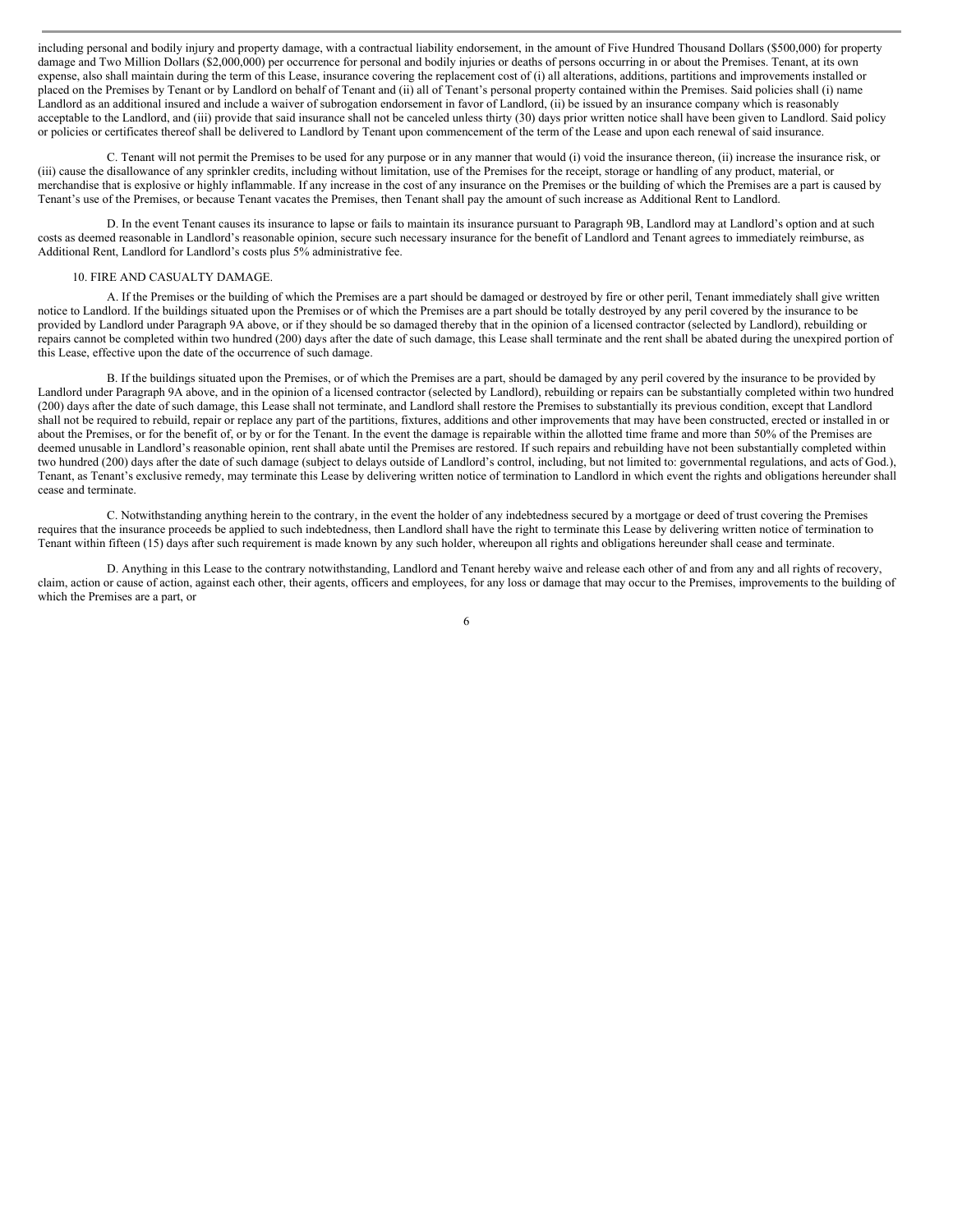personal property (building contents) within the building and/or Premises, except acts of gross negligence or intentional misconduct. Each party to the Lease agrees immediately after execution of this Lease to give each insurance company, which has issued to it policies of fire and extended coverage insurance, written notice of the terms of the mutual waivers contained in this sub-paragraph, and if necessary, to have the insurance policies properly endorsed.

## 11. LIABILITY AND INDEMNIFICATION.

Tenant agrees to indemnify, defend and save Landlord harmless from all claims (including reasonable costs and expenses of defending against such claims) resulting from damages to property, or from injury to or death of persons: (a) occurring in the Premises during the Term (including any Renewal Term exercised by Tenant); or (b) occurring in or about any other portion of the Premises during the Term, to the extent resulting wholly or in part from the negligent or willful act or omission of Tenant or its officers, agents, employees, contractors, subcontractors, customers or invitees. Provided, however, that the foregoing indemnity shall not apply to the extent such claims result from the negligent or willful act or omission of Landlord or Landlord's officers, agents, employees, contractors, subcontractors, customers or invitees, nor shall such indemnity extend to any claims, losses or damages which are covered by insurance, to the extent that insurance proceeds are actually paid over to Landlord or to others for its benefit (it being understood and agreed that Landlord will use its reasonable best efforts to actually collect on any coverage provided for such loss, permitting Tenant to participate in such efforts, where appropriate). Tenant shall not be liable for any loss or damage payable by Landlord, which is not covered by insurance because of a deductible or retention unless such loss is caused by the negligent acts of Tenant, its agents, guests or invitees.

Landlord agrees to indemnify, defend and save Tenant harmless from all claims (including reasonable costs and expenses of defending against such claims) resulting from damages to property, or from injury to or death of persons occurring in the Premises during the Term (including any Renewal Term exercised by Tenant), to the extent resulting wholly or in part from the negligent or willful act or omission of Landlord or its officers, agents, employees, contractors, subcontractors, customers or invitees. Provided, however, that the foregoing indemnity shall not apply to the extent such claims result from the negligent or willful act or omission of Tenant or Tenant's officers, agents, employees, contractors, subcontractors, customers or invitees, nor shall such indemnity extend to any claims, losses or damages which are covered by insurance, to the extent that insurance proceeds are actually paid over to Tenant or to others for its benefit (it being understood and agreed that Tenant will use its reasonable best efforts to actually collect on any coverage provided for such loss, permitting Landlord to participate in such efforts, where appropriate). Landlord shall not be liable for any loss or damage payable by the Tenant, which is not covered by insurance because of a deductible or retention unless such loss is caused by negligent acts of Landlord, its agents, guests or invitees.

Paragraph 11 shall survive the expiration or termination of this Lease with respect to any claims or liability occurring prior to such expiration or termination.

#### 12. USE.

A. The Premises shall be used only for the lawful purpose of receiving, storing, shipping and selling (other than retail) products, materials and merchandise made and/or distributed by Tenant and for such other lawful purposes as may be incidental thereto. Outside storage, including without limitation, storage of trucks and other vehicles, is prohibited without Landlord's prior written consent. Tenant shall at its own cost and expense obtain any and all licenses and permits necessary for any such use. Tenant shall have the nonexclusive right to use, in common with other tenants of the building of which the Premises are a part, the parking provided and designated as such by Landlord subject to such reasonable rules and regulations as Landlord may from time to time prescribe and subject to rights of ingress and egress of other tenants. Landlord shall not be responsible for enforcing Tenant's reserved parking license if granted by Landlord against any third parties. Tenant shall comply with all governmental laws, ordinances and regulations applicable to the use of the Premises and shall promptly comply with all governmental orders and directives for the correction, prevention and abatement of nuisances in or upon, or connected with, the Premises, all at Tenant's sole expense. Tenant shall not permit any objectionable or unpleasant odors, smoke, dust, gas, noise or vibrations to emanate from the Premises, nor take any other action that would constitute a nuisance or would disturb, unreasonably interfere with, or endanger Landlord or any other lessees of the buildings in which the Premises are a part.

B. Tenant agrees that the point pressure resulting from Tenant's racking system, inventory, forklifts and equipment pertaining to Tenant's use of the Premises shall not exceed allowable design floor loading for floor slabs on grade. Tenant shall be responsible to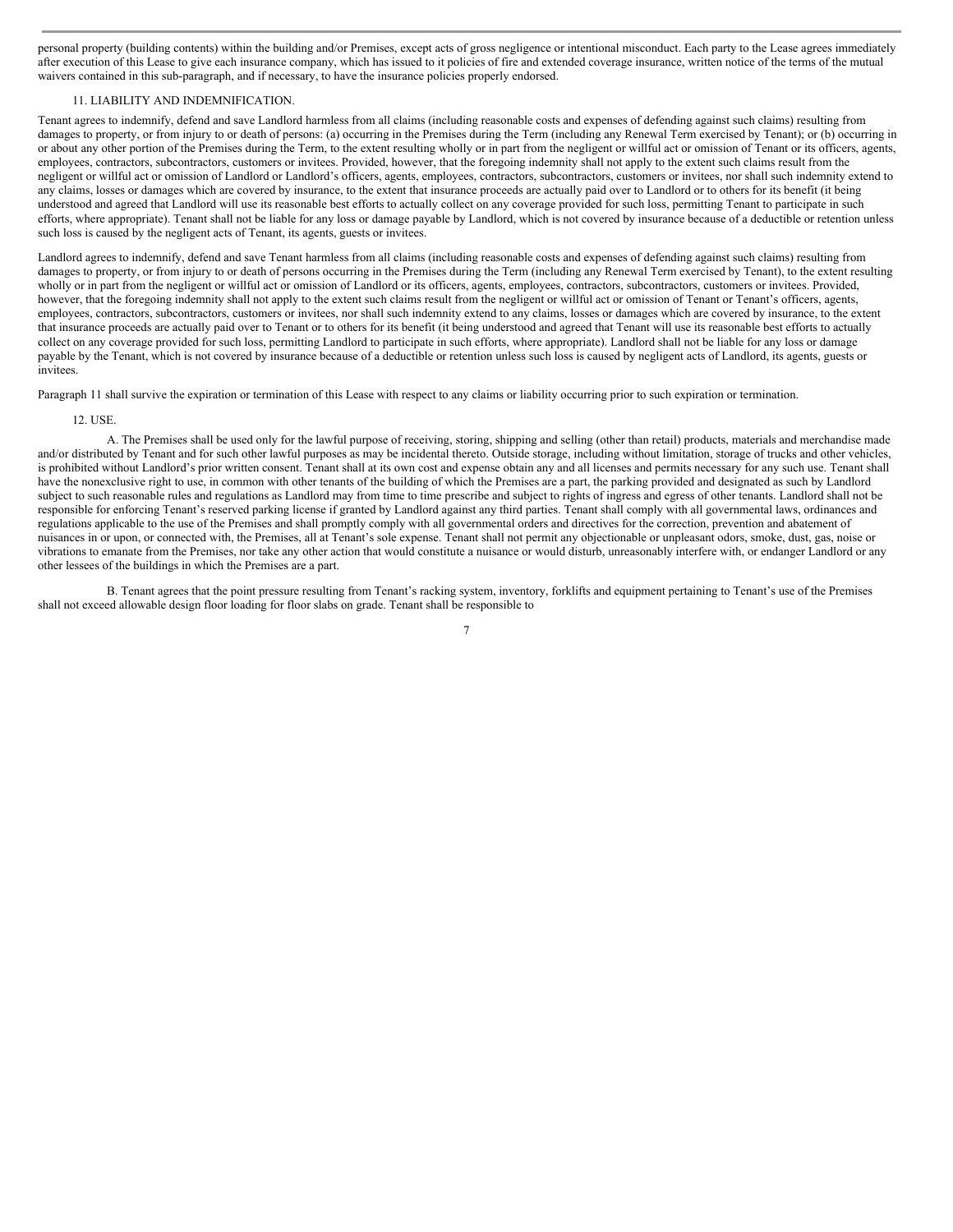provide steel plates, angles or channels as required to distribute floor loading to building design loads. Tenant shall hold harmless Landlord from any loss, liability and expenses, both real and alleged, arising out of such damage or repair caused by Tenant's negligence or failure to comply with this paragraph and shall, at its sole cost and expense, promptly repair any damage or injury to the floor slab caused by Tenant and its employees, agents or invitees.

C. Landlord, to best of their knowledge, guarantees that the site and Premises shall be free of hazardous materials at the issuance of certificate of occupancy. Tenant hereby agrees that (i) no activity will be conducted on the Premises that will produce any Hazardous Substance, except for such activities that are part of the ordinary course of Tenant's business (the "Permitted Activities") provided said Permitted Activities are conducted in accordance with all Environmental Laws and have been approved in advance in writing by Landlord; (ii) the Premises will not be used in any manner for the storage of any Hazardous Substances except for the temporary storage of such materials that are used in the ordinary course of Tenant's business (the "Permitted Materials") provided such Permitted Materials are properly stored and disposed of in a manner and location meeting all Environmental Laws and approved in advance in writing by Landlord; (iii) no portion of the Premises will be used as landfill or a dump; (iv) Tenant will not install any underground tanks of any type; (v) Tenant will not allow any surface or subsurface conditions to exist or come into existence that constitute, or with the passage of time may constitute, a public or private nuisance; (vi) Tenant will not permit any Hazardous Substances to be brought onto the Premises and if so brought or found located thereon, Tenant shall immediately remove same with proper disposal and all required clean-up procedures shall be diligently undertaken pursuant to all Environmental Laws, (vii) Landlord shall be permitted to conduct any environmental test deemed reasonably necessary by Landlord or Landlord's agent to determine the presence of any hazardous substance. If, at any time during or after the term of the Lease, the Premises is found to be so contaminated as a result of (i) through (vi), Tenant agrees to indemnify and hold Landlord harmless from all claims, demands, actions, liabilities, costs, expenses, damages and obligations of any nature arising from or as a result of the use of the Premises by Tenant. Tenant will bear the financial responsibility of any environmental testing performed if it is determined that Tenant caused a violation of an Environmental Law. The foregoing indemnification shall survive the termination or expiration of this Lease. In the event Tenant fails to act in the removal, proper disposal or all required clean-up procedures to the satisfaction of responsible governmental authorities, Landlord shall have the right to remedy Tenant's environmental problem at Tenant's cost, which shall be considered as Additional Rent. The term "Hazardous Substances" as used in this lease shall mean pollutants, contaminants, toxic or hazardous waste, including, but not limited to, Asbestos, Polychlorianted Byphynels, and petroleum products, or any other substances, the removal of which is required or the use of which is restricted, prohibited or penalized by any "Environmental Law," which term shall mean any federal, state or local law or ordinance relating to pollution or protection of the environment.

D. If requested by Landlord, Tenant agrees to provide Landlord with a letter of certification, one year from the date of execution hereof and annually thereafter, certifying that Tenant has complied with all applicable environmental requirements and the requirements of all applicable agencies and that no soil or ground water contamination has occurred.

E. Tenant agrees to promptly notify Landlord of any environmentally hazardous event or procedure, including hazardous waste spills of any kind, regardless of responsibility, and to advise Landlord of any environmental concern expressed by any private party or government agency.

### 13. RIGHT OF ENTRY.

A. Landlord and Landlord's agents and representatives shall have the right, upon 24 hours notice, to enter the Premises at any reasonable time to inspect the Premises, to show the Premises to prospective purchasers, mortgagees, or tenants, to post notices, to make such repairs to the Premises as may be required or permitted pursuant to the Lease, or to repair any portion of the building for which the Premises is a part and to which access is conveniently made through Premises, without abatement of rent, and may for that purpose erect, use, and maintain scaffolding, pipes, conduits, and other necessary structures in and through the Premises where reasonably required by the character of the work to be performed, provided that entrance to the Premises shall not be blocked hereby, and further provided that the business of the Tenant shall not be interfered with unreasonably. In the event of an emergency, Landlord will have the right to enter the Premises without notice to make necessary repairs.

B. Tenant shall provide and Landlord shall retain a key with which to unlock all of the doors, in, upon, and about the Premises, and Landlord shall have the right to use any and all means which Landlord may deem necessary or proper to open said doors in an emergency, in order to obtain entry to any portion of the Premises, and any entry to the Premises or portion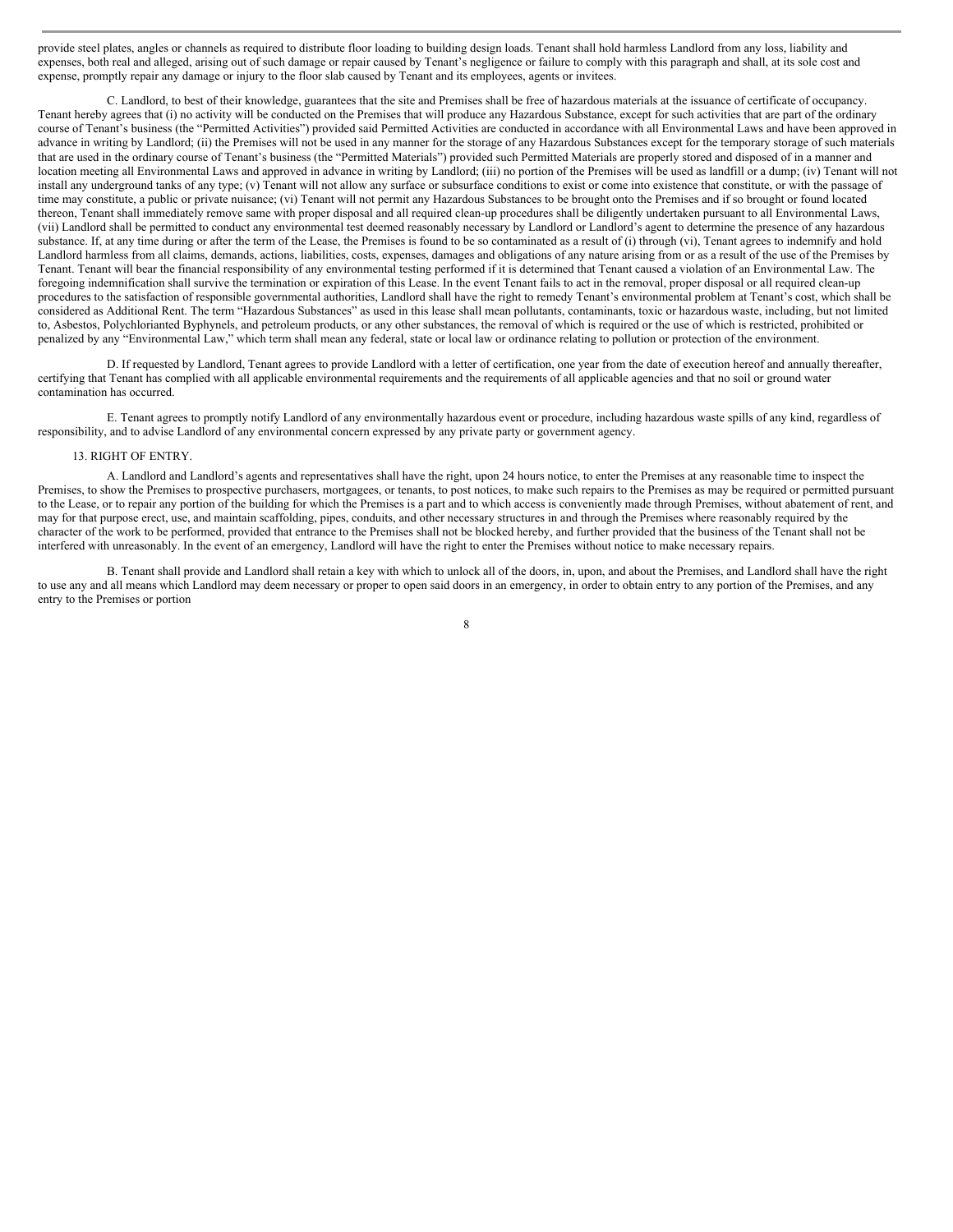obtained by Landlord by said means, or otherwise, shall not under any circumstance be construed or deemed to be a forcible or unlawful entry into, or a detainer of, the Premises, or an eviction, actual or constructive, of Tenant from the Premises, or any portion thereof.

C. During the period, that is six (6) months prior to the end of the lease term, upon 24 hours notice to Tenant, Landlord and Landlord's representatives may enter the Premises during business hours for the purpose of showing the Premises. In addition, Landlord shall have the right to erect suitable signage on the Premises stating the Premises are available. Tenant shall notify Landlord in writing at least thirty (30) days prior to vacating the Premises and shall arrange to meet with Landlord for a joint inspection of the Premises prior to vacating. If Tenant fails to give such notice or to arrange for such inspection then Landlord's inspection of the Premises shall be deemed correct for the purpose of determining Tenant's responsibility for repairs and restoration of the Premises. Upon ten (10) days notice, Landlord may, without liability or recourse by Tenant, seize and dispose of Tenant's abandoned personal property in any manner deemed appropriate by Landlord and Tenant relinquishes any claim to or credit for such abandoned property.

# 14. ASSIGNMENT AND SUBLETTING.

A. Tenant shall not have the right to assign, sublet, transfer or encumber this Lease, or any interest therein, without the prior written consent of Landlord, which consent shall not be unreasonably withheld. Any attempted assignment, subletting, transfer or encumbrance by Tenant in violation of the terms and covenants of this Paragraph shall be void. In the event Tenant desires to sublet the Premises, or any portion thereof, or assign this Lease, Tenant shall give written notice thereof to Landlord within a reasonable time prior to the proposed Commencement Date of such subletting or assignment, which notice shall set forth the name of the proposed sublessee or assignee, the relevant terms of any sublease and copies of financial reports and other relevant financial information of the proposed sublessee or assignee.

B. In addition to, but not in limitation of, Landlord's right to approve with reasonable discretion of any sublessee or assignee, Landlord shall have the option, in its reasonable discretion, in the event of any proposed assignment to terminate this Lease, or in the case of a proposed assignment of less than the entire Premises, to recapture the portion of the Premises to be assigned, as of the date the assignment is to be effective. The option shall be exercised, if at all, by Landlord giving Tenant written notice thereof within sixty (60) days following Landlord's receipt of Tenant's written notice as required above. If this Lease shall be terminated with respect to the entire demised Premises pursuant to this paragraph, the term of this Lease shall end on the date stated in Landlord's notice as the effective date of the sublease or assignment as if that date had been originally fixed in the Lease for the expiration of the term hereof; provided, however, that effective on such date Tenant shall pay Landlord all amounts, as estimated by Landlord, payable by Tenant up to such date with respect to taxes, insurance, repairs, maintenance, restoration and other obligations, costs or charges which are the responsibility of Tenant hereunder. Further, upon any such cancellation Landlord and Tenant shall have no further obligations or liabilities to each other under this Lease, except with respect to obligations or liabilities which accrued hereunder as of such cancellation date (in the same manner as if such cancellation date were the date originally fixed in this Lease of the expiration of the term hereof). If Landlord recaptures under this paragraph only a portion of the Premises, the rent during the unexpired term thereof shall abate proportionately based on the rent per square foot contained in this Lease as of the date immediately prior to such recapture. Tenant shall, at Tenant's own cost and expense, discharge in full any outstanding commission obligation on the part of Landlord with respect to this Lease, and any commissions which may be due and owing as a result of any proposed assignment or subletting, whether or not the Premises are recaptured pursuant thereto and rented by Landlord to the proposed Tenant or any other tenant.

C. If this Lease is assigned to any person or entity pursuant to the provisions of the Bankruptcy Code, 11 U.S.C. 101 et. seq., (the "Bankruptcy Code"), any and all monies or other consideration payable or otherwise to be delivered in connection with such assignment shall be paid or delivered to Landlord, shall be and remain the exclusive property of Landlord and shall not constitute property of Tenant or of the estate of Tenant within the meaning of the Bankruptcy Code. Any and all monies or other considerations constituting Landlord's property under the preceding sentence not paid or delivered to Landlord shall be held in trust for the benefit of Landlord and be promptly paid or delivered to Landlord. Any person or entity to which this Lease is assigned pursuant to the provisions of the Bankruptcy Code, shall be deemed, without further act or deed, to have assumed all of the obligations arising under this Lease on and after the date of such assignment. Any such assignee shall upon demand execute and deliver to Landlord an instrument confirming such assumption.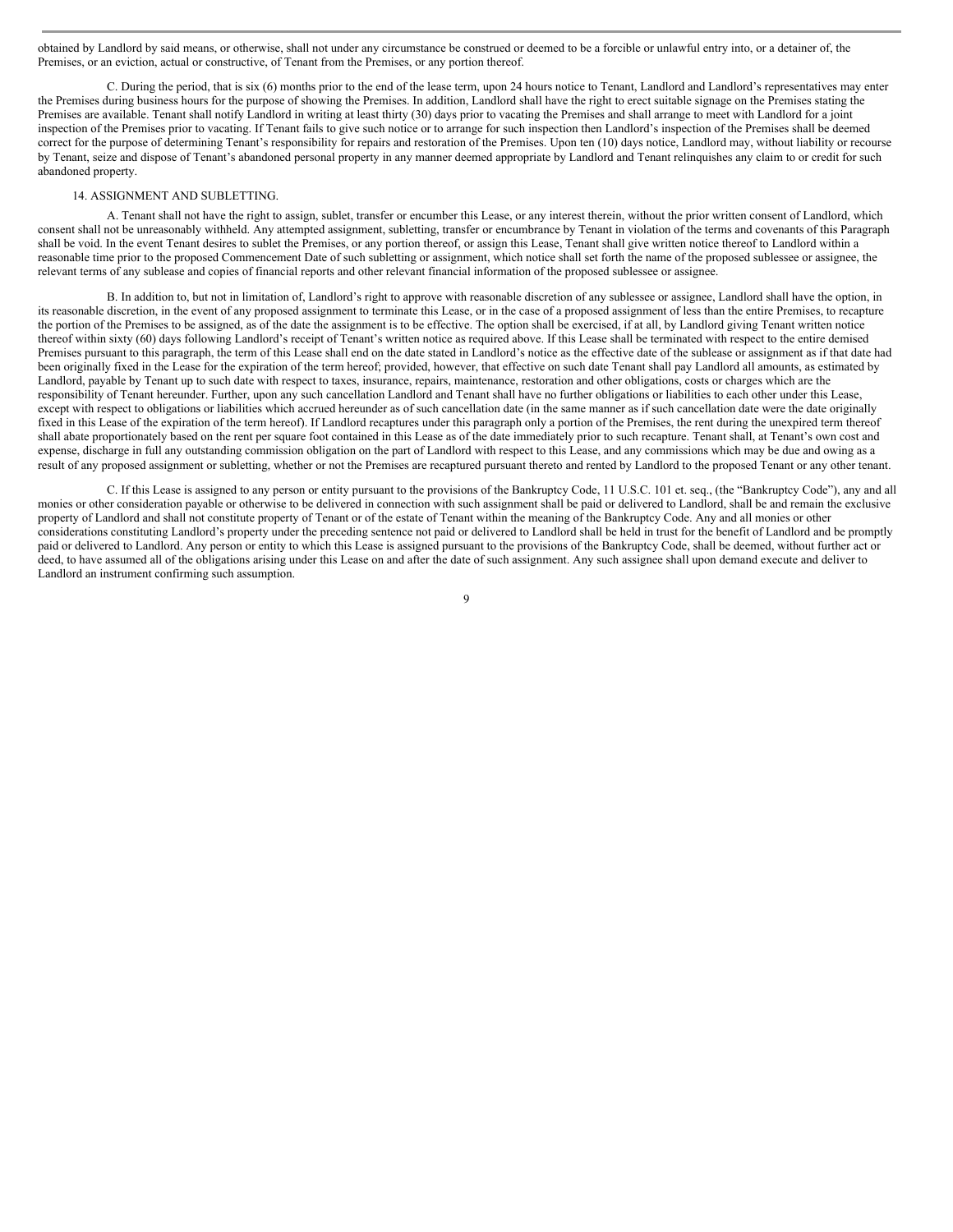D. Notwithstanding the foregoing, Tenant shall have the right to assign this Lease to any affiliate (as such term is defined in the Securities Act of 1933) without the approval of Landlord. Any assignee, sublessee or transferee of Tenant's interest in this Lease (all such assignees, sublessees and transferees being hereinafter referred to as "Transferees"), by assuming Tenant's obligations hereunder, shall assume liability to Landlord for all amounts paid to persons other than Landlord by such Transferees in contravention of this Paragraph. No assignment, subletting or other transfer, whether consented to by Landlord or not or permitted hereunder shall relieve Tenant of its liability hereunder. If any event of default occurs while the Premises or any part thereof are assigned or sublet, then Landlord, in addition to any other remedies herein provided, or provided by law, may collect directly from such Transferee all rents payable to the Tenant and apply such rent against any sums due Landlord hereunder. No such collection shall be construed to constitute a novation or a release of Tenant from the further performance of Tenant's obligation hereunder.

E. A transfer of controlling interest by Tenant whether by stock, partnership, interest or otherwise will be deemed an assignment of this Lease.

F. If at any time during the term of this Lease, any part or all of its outstanding stock, if Tenant is a corporation, or any interest in the partnership, if Tenant is a partnership, shall be transferred by sale, assignment, bequest, inheritance, reorganization, operation of law, or other transfer or disposition, then such event shall constitute an assignment for the purposes of this Lease requiring Landlord's consent. This paragraph shall not be applicable to any corporation, all of the outstanding stock of which is listed on a national securities exchange.

15. CONDEMNATION. If more than fifty percent (50%) of the Premises, including parking, are taken for any public or quasi-public use under governmental law, ordinance or regulation, or by right of eminent domain, or by private purchase in lieu thereof and the taking prevents or materially interferes with the use of the Premises for the purpose for which they were leased to Tenant, this Lease shall terminate and the rent shall be abated during the unexpired portion of this Lease, effective on the date of such taking. If less than fifty percent (50%) of the Premises are taken for any public or quasi-public use under any governmental law, ordinance or regulation, or by right of eminent domain, or by private purchase in lieu thereof, this Lease shall not terminate, but the rent payable hereunder during the unexpired portion of this Lease shall be reduced proportionately. All compensation awarded in connection with or as a result of any of the foregoing proceedings shall be the property of Landlord and Tenant hereby assigns any interest in any such award to Landlord; provided, however, Landlord shall have no interest in any award made to Tenant for loss of business or goodwill or for the taking of Tenant's fixtures and improvements, if a separate award for such items is made to Tenant.

16. HOLDING OVER. At the termination of this Lease by its expiration or otherwise, Tenant immediately shall deliver possession to Landlord with all repairs and maintenance required herein to be performed by Tenant completed. If for any reason, Tenant retains possession of the Premises or any part thereof after such termination, then Landlord may, at its option, serve written notice upon Tenant that such holding over constitutes either (i) creation of a month to month tenancy, upon the terms and conditions set forth in this Lease, or (ii) creation of a tenancy at sufferance, in any case upon the terms and conditions set forth in this Lease; provided, however, that the monthly rental (or daily rental) shall, in addition to all other sums which are to be paid by Tenant hereunder, whether or not as Additional Rent, be equal to 150% of the Base Rent being paid monthly to Landlord under this Lease immediately prior to such termination (prorated on the basis of a 365 day year for each day Tenant remains in possession). If no such notice is served, then a tenancy at sufferance shall be deemed to be created at the rent in the preceding sentence. Tenant shall also pay to Landlord all damages sustained by Landlord resulting from retention of possession by Tenant, including the loss of any proposed subsequent tenant for any portion of the Premises. The provisions of this paragraph shall not constitute a waiver by Landlord of any right of re-entry as herein set forth; nor shall receipt of any rent or any other act in apparent affirmance of the tenancy operate as a waiver of the right to terminate this Lease or a breach of any of the terms, covenants, or obligations herein on Tenant's part to be performed. No holding over by Tenant, whether with or without consent of Landlord shall operate to extend this Lease except as otherwise expressly provided. The preceding provisions of this Paragraph 16 shall not be construed as consent for Tenant to retain possession of the Premises in the absence of written consent thereto by Landlord.

17. QUIET ENJOYMENT. Landlord represents that it has the authority to enter into this Lease and that so long as Tenant pays all amounts due hereunder and performs all other covenants and agreements herein set forth, Tenant shall peaceably and quietly have, hold, and enjoy the Premises for the term hereof without hindrance or molestation from Landlord, subject to the terms and provisions of this Lease.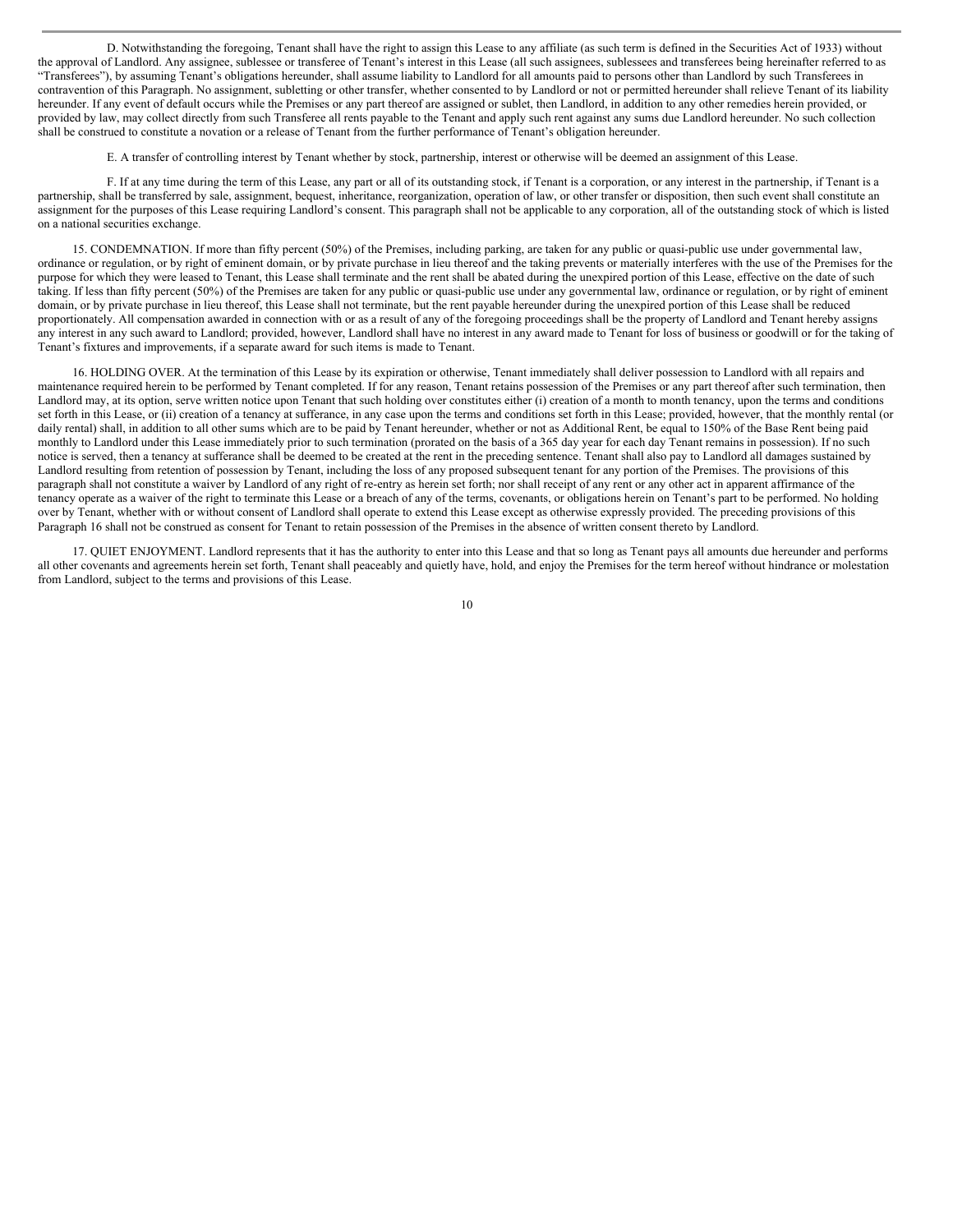18. EVENTS OF DEFAULT. The following events (herein individually referred to as "event of default") each shall be deemed to be events of nonperformance by Tenant under this Lease:

A. Tenant shall fail to pay any installment of the rent herein when due, or any other payment or reimbursement to Landlord required herein when due. Landlord will grant Tenant three (3) days notice to pay, however, any late fees will still be applicable. Any notice of default must be sent via certified mail, FedEx or other similar commercial carrier, with return receipt requested if possible.

B. The Tenant or any guarantor of the Tenant's obligations hereunder shall (i) become insolvent; (ii) admit in writing its inability pay its debts; (iii) make a general assignment for the benefit of creditors; (iv) commence any case, proceedings or other action seeking to have an order for relief entered on its behalf as a debtor or to adjudicate it as bankrupt or insolvent, or seeking reorganization, arrangement, adjustment, liquidation, dissolution or composition of it or its debts under law relating to bankruptcy, insolvency, reorganization or relief of debtors or seeking appointment of a receiver, trustee, custodian or other similar official for it or for all or of any substantial part of its property.

C. Any case, proceedings or other action against the Tenant shall be commenced seeking (i) to have an order for relief entered against it as debtor or to adjudicate it as bankrupt or insolvent; (ii) reorganization, arrangement, adjustment, liquidation, dissolution or composition of it or its debts under any law relating to bankruptcy, insolvency, reorganization or relief of debtors; (iii) appointment of a receiver, trustee, custodian or other similar official for it or for all of any substantial part of its property, and such case, proceeding or other action (a) results in the entry of an order for relief against it which it is not fully stayed within fifteen (15) business days after the entry thereof or (b) shall fail to be dismissed within ninety (90) days.

D. Tenant shall fail to discharge any lien placed upon the Premises or removed by bond in violation of Paragraph 21 hereof within twenty (20) days after any such lien or encumbrance is filed against the Premises.

E. If, prior to or at the time of entering into this Lease or any amendments thereto, any financial information or other written statements, are provided to Landlord by Tenant or by any agent or employee of Tenant which are false or misleading, the giving of such false or misleading information shall constitute an event of default by Tenant under this Lease. Upon discovery of such an event of default, Landlord may invoke any and all remedies provided under this Lease or under Florida law.

F. Tenant shall fail to comply with any term, provision or covenant of this Lease (other than those listed in this Paragraph 18), and shall not cure such failure within twenty (20) days after written notice thereof to Tenant. If cure cannot reasonably be completed within twenty (20) days Tenant shall commence a cure within twenty (20) days and pursue such cure until completion.

# 19. REMEDIES.

A. Upon each occurrence of an event of default, Landlord may, in addition to any other right or rights which Landlord may have under the provisions of this Lease or by law, and at Landlord's option:

(1) Proceed for past due installments of rent and other charges due under this Lease, reserving its right to proceed later for the remaining installments, or

(2) Declare all of the unpaid installments of rent and other charges, including the minimum present value of all future rent due for the duration of the term of the Lease, at once due and payable, whereupon the whole thereof shall become and be immediately due and payable, anything herein to the contrary notwithstanding, and proceed to enforce its legal remedies hereunder, or

(3) Terminate this Lease by written notice to Tenant, and immediately expel Tenant, without, however, waiving Landlord's right to collect all installments of rent and other payments due or owing for the period up to the time Landlord regains occupancy. Upon such termination by Landlord, Tenant will at once surrender possession of the Premises to Landlord and remove all of Tenant's property therefrom.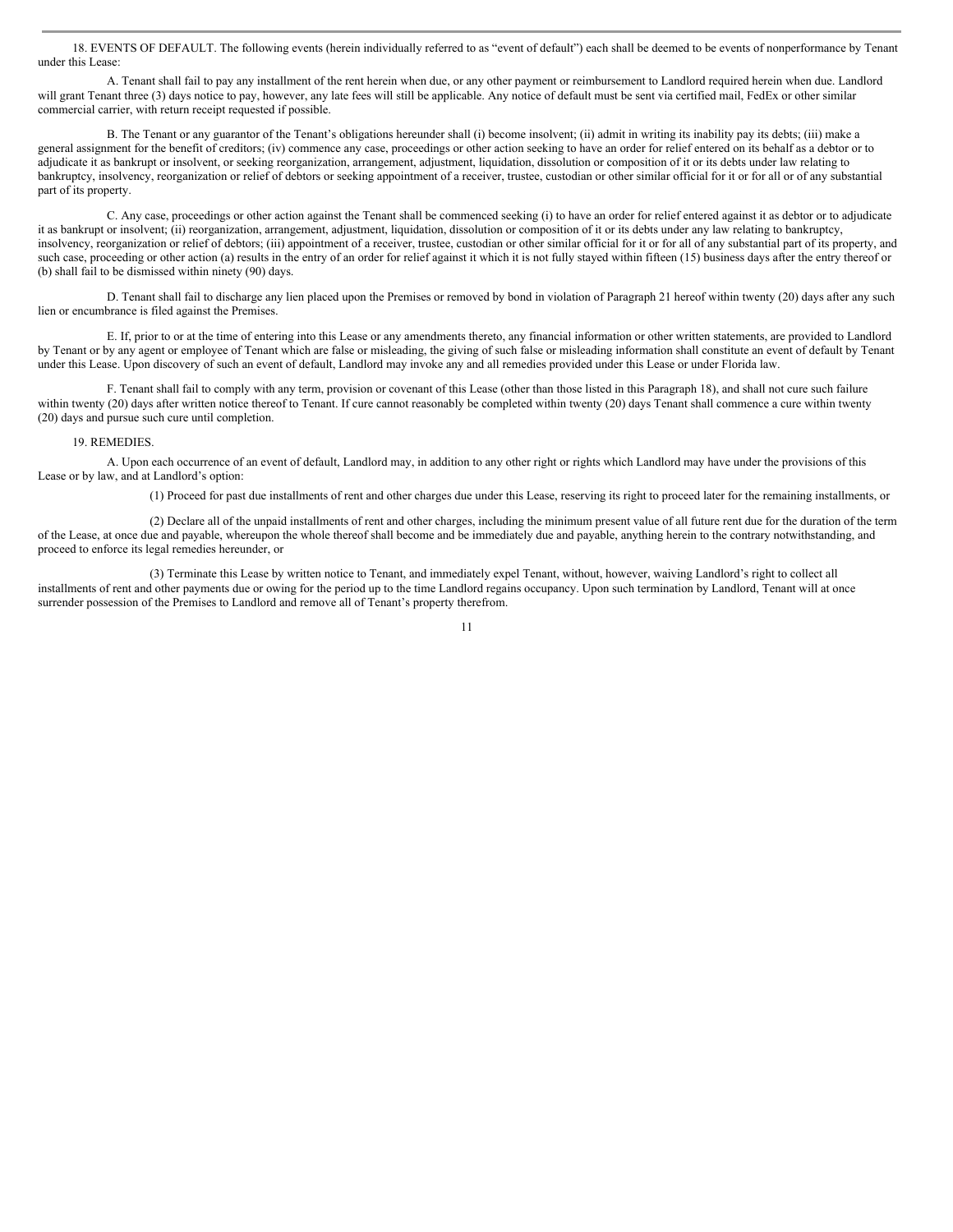(4) As Tenant's agent, without terminating this Lease, enter upon and rent the Premises at the best price obtainable by reasonable effort, with or without advertising, and by private negotiations and for any term Landlord deems proper. Tenant shall be liable to Landlord for the deficiency, if any, between the rental due hereunder and the total rental applicable to the lease obtained by Landlord on re-letting, after deducting Landlord's expenses in restoring the Premises and all costs incident to such reletting, including without limitations advertising costs, legal fees, the costs of removing and storing Tenant's or other occupant's property, and brokerage commission. The total rental applicable to the term obtained by Landlord on such re-letting shall be the property of the Landlord, and Landlord shall not be liable to Tenant for any excess thereof over the rental charged hereunder, the rights to any such excess, if any, being hereby waived by Tenant.

B. All rights and remedies of Landlord under this Lease shall be cumulative and none shall exclude any other right or remedy allowed by this Lease or by law.

C. In the event Tenant fails to make any payment due hereunder when payment is due, to help defray the additional cost to Landlord for processing such late payments, Tenant shall pay to Landlord on demand a late charge in an amount equal to five percent (5%) of such installment. Additionally, in the event any check tendered by Tenant for any payment due hereunder is returned for insufficient funds, Tenant shall pay to Landlord on demand in addition to a late charge an administrative fee in an amount equal to the cost of the returned check up to \$50.00. The failure to pay such amounts as applicable within ten (10) days after demand therefore shall be an additional event of default hereunder. The provisions for such late charge and/or administrative fee shall be in addition to all of Landlord's other rights and remedies hereunder or at law and shall not be construed as liquidated damages or as limiting Landlord's remedies in any manner. Further, Landlord is in no way obligated to accept partial or incomplete payments for rents hereunder.

D. Exercise by Landlord of any one or more remedies hereunder granted or otherwise available shall not be deemed to be an acceptance of surrender of the Premises by Landlord, whether by agreement or by operation of law, it being understood that such surrender can be effected only by the written agreement of Landlord and Tenant. Tenant and Landlord further agree that forbearance by Landlord to enforce its rights pursuant to the Lease at law or in equity shall not be a waiver of Landlord's rights to enforce one or more of its rights in connection with any subsequent default.

E. In the event of termination and/or repossession of the Premises for an event of default, Landlord shall use reasonable efforts to relet the Premises and to collect rent after reletting; provided, that, Tenant shall not be entitled to credit or reimbursement of any proceeds in excess of the rent owed hereunder. Landlord may relet the whole or any portion of the Premises for any period, to any tenant and for any use and purpose.

F. If Landlord fails to perform any of its obligations hereunder within a reasonable period of time after written notice from Tenant specifying such failure, Tenant's exclusive remedy shall be an action for damages.

All obligations of Landlord hereunder will be construed as covenants, not conditions; and all such obligations will be binding upon Landlord only during the period of its ownership of the Premises and not thereafter. The term "Landlord" shall mean only the owner, for the time being of the Premises, and in the event of the transfer by such owner of its interest in the Premises, such owner shall thereupon be released and discharged from all covenants and obligations of the Landlord thereafter accruing, but such covenants and obligations shall be binding during the Lease term upon each new owner for the duration of such owner's ownership. Notwithstanding any other provision hereof, Landlord shall not have any personal liability hereunder. In the event of any breach or default by Landlord in any term or provision of this Lease, Tenant agrees to look solely to the equity or interest then owned by Landlord in the Premises or of the building of which the Premises are a part; however, in no event, shall any deficiency judgment or any money judgment of any kind be sought or obtained against any Landlord.

G. If Landlord repossesses the Premises pursuant to the authority herein granted, then Landlord shall have the right to (i) keep in place and use or (ii) remove and store all of the furniture, fixtures and equipment at the Premises, including that which is owned by or leased to Tenant at all times prior to any foreclosure thereon by Landlord or repossession thereof by and Landlord thereof or third party having a lien thereon. Landlord also shall have the right to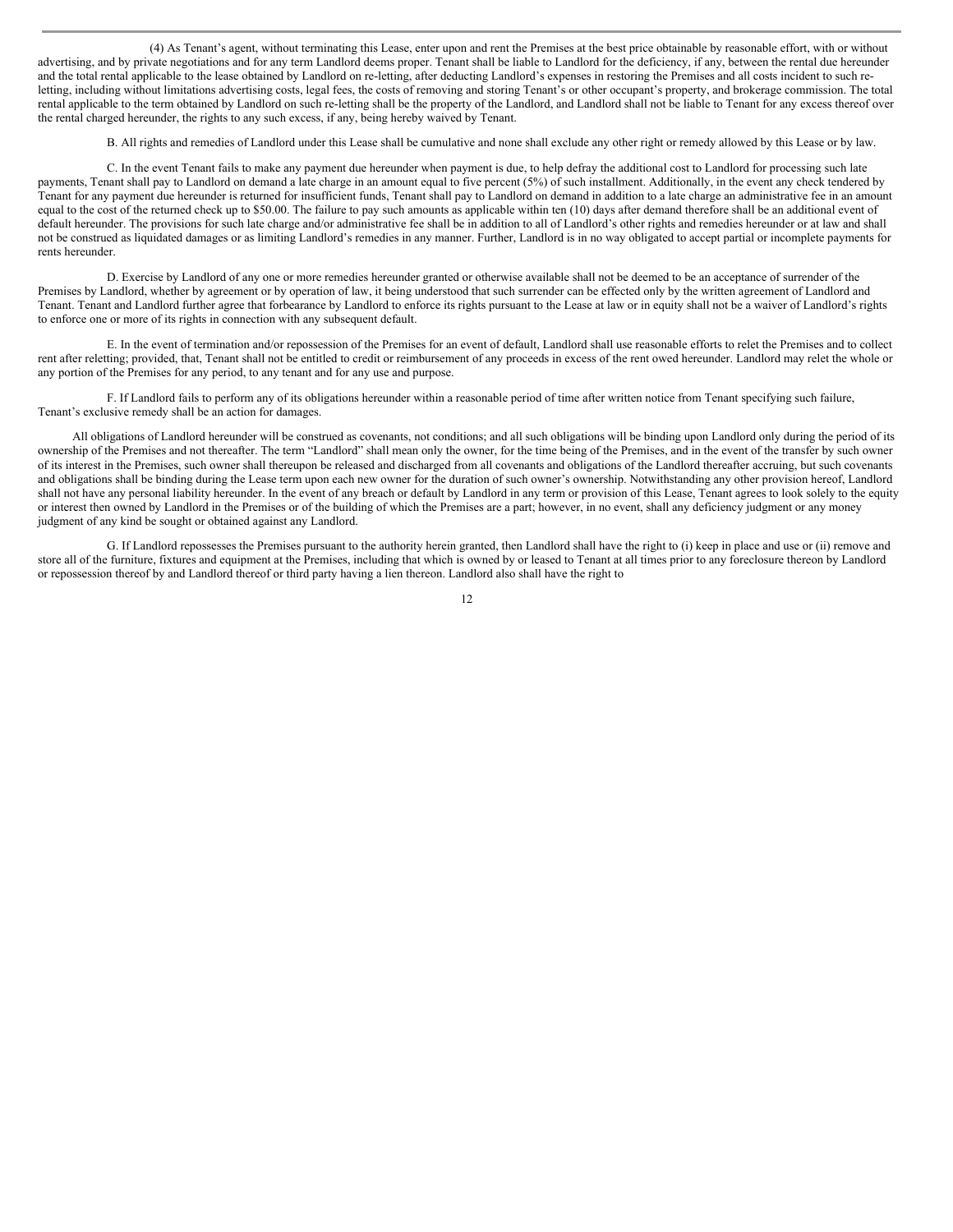relinquish possession of all or any portion of such furniture, fixtures, equipment, and other property to any person ("Claimant") who presents to Landlord a copy of any instrument represented by Claimant to have been executed by Tenant (or any predecessor of Tenant) granting Claimant the right under various circumstances to take possession of such furniture, fixtures, equipment or other property, without the necessity on the part of the Landlord to inquire into the authenticity or legality of said instrument. The rights of Landlord herein stated shall be in addition to any and all other rights that Landlord has or may hereafter have at law or in equity; and Tenant stipulates and agrees that the rights herein granted Landlord are commercially reasonable.

H. Notwithstanding anything in this Lease to the contrary, all amounts payable by Tenant to or on behalf of Landlord under this Lease, whether or not expressly denominated as rent, shall constitute rent.

I. This is a contract under which applicable law excuses Landlord from accepting performance from (or rendering performance to) any person or entity other than Tenant.

20. MORTGAGES. Tenant accepts this Lease subject and subordinate to any mortgages and/or deeds of trust now or at any time hereafter constituting a lien or charge upon the Premises or the improvements situated thereon or the building of which the Premises are a part, provided, however, that if the mortgagee, trustee, or holder of any such mortgage or deed of trust elects to have Tenant's interest in this Lease superior to any such instrument, then by notice to Tenant from such mortgagee, trustee or holder, this Lease shall be deemed superior to such lien, whether this Lease was executed before or after said mortgage or deed of trust. Tenant, at any time hereafter upon ten (10) days request, shall execute a commercially reasonable subordination, nondisturbance agreement, Commencement Date Agreement or estoppel certificate (certifying that the Lease is in full force and effect, the date the rent is paid and such other pertinent matters relating to the terms of the Lease. If in connection with obtaining financing for the Building, or for any ground or underlying lease(s), a recognized institutional lender shall request reasonable modifications in this Lease as a condition to such financing, Tenant will not unreasonably withhold, delay or defer its consent, provided such modifications do not increase the obligations of Tenant or decrease the obligations of Landlord hereunder or adversely affect, to a material extent, Tenant's leasehold interest or Tenant's use and enjoyment of the Premises. After written request, should Tenant fail to deliver such documents as provided herein within the aforementioned period, Tenant hereby irrevocably appoints Landlord as attorney-in-fact for the Tenant with full power and authority to execute and deliver in the name of Tenant such documents if Tenant fails to deliver the same within such ten (10) day period and such documents as signed by Landlord or Landlord's beneficiary, as the case may be, shall be fully binding on Tenant, if Tenant fails to delivery contrary documents within five (5) days after receipt by Tenant of a copy of the documents by Landlord or Landlord's beneficiary, as the case may be, on behalf of Tenant. Tenant agrees to provide Landlord, upon fifteen (15) days written request, annual financial statements should such statements be a requirement of any mortgagee or if required by a recognized institutional lender for the purpose of obtaining financing for the Premises or any project or building of which the Premises are a part.

21. MECHANICS LIEN. Tenant has no authority, expressed or implied, to create or place any lien or encumbrance of any kind or nature whatsoever upon, or in any manner to bind the interest of Landlord or Tenant in the Premises or to charge the rentals payable hereunder for any claim in favor of any person dealing with Tenant, including those who may furnish materials or perform labor for any construction or repairs. Tenant covenants and agrees that it will pay or cause to be paid, or removed by bond, all sums legally due and payable by it on account of any labor performed or materials furnished in connection with any work performed on the Premises and that it will save and hold Landlord harmless from any and all loss, cost or expense based on or arising out of asserted claims or liens against the leasehold estate or against the right, title and interest of the Landlord in the Premises or under the terms of this Lease. Tenant agrees to give Landlord immediate written notice of the placing of any lien or encumbrance against the Premises. In the event Landlord, at its option, corrects any lien or encumbrance created or placed upon the Premise by Tenant, Tenant shall immediately upon demand reimburse Landlord for Landlord's expenses plus 5% administrative fee.

#### 22. MISCELLANEOUS.

A. Words of any gender used in this Lease shall be held and construed to include any other gender, and words in the singular number shall be held to include the plural, unless the context otherwise requires. The captions inserted in this Lease are for convenience only and in no way define, limit or otherwise describe the scope or intent of this Lease, or any provision hereof, or in any way affect the interpretation of this Lease.

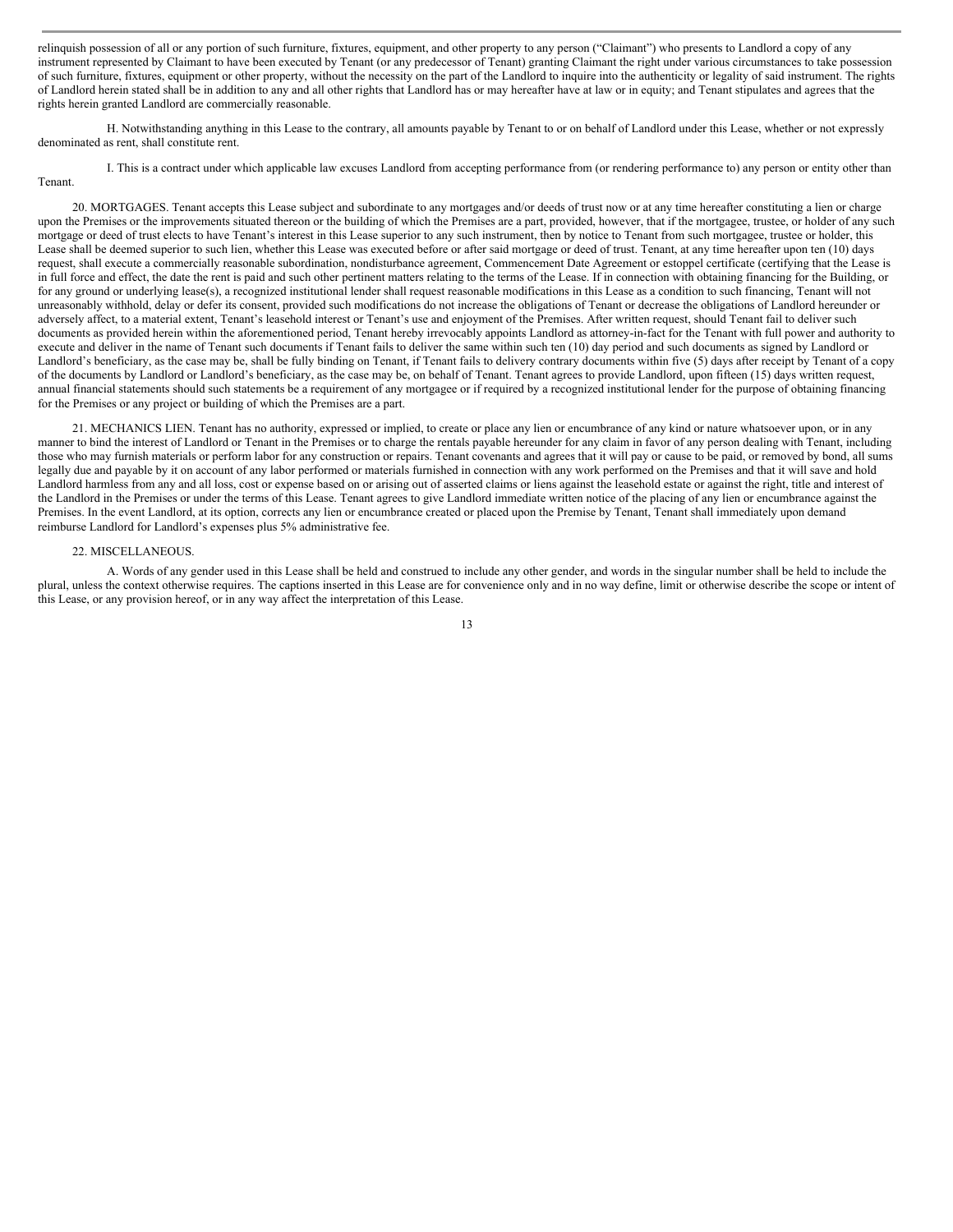B. The terms, provisions, covenants and conditions contained in this Lease shall run with the land and shall apply to, inure to the benefit of, and be binding upon, the parties hereto and upon their respective heirs, executors, personal representatives, legal representatives, successors and assigns, except as otherwise herein expressly provided. Landlord shall have the right to transfer and assign, in whole or in part, its rights and obligations in the building and property that are the subject of this Lease. Each party agrees to furnish to the other, promptly upon demand, a corporate resolution, proof of due authorization by partners, or other appropriate documentation evidencing the due authorization of such party to enter into this Lease.

C. Without notice and without liability to Tenant, Landlord shall have the right to sell the Premises or any project or building of which the Premises are part (or any portion(s) thereof) and assign this Lease and the deposit and prepaid rent to the purchaser, and upon such assignment Landlord shall be released from all of its obligations under this Lease and Tenant agrees to attorn to such purchaser, or any other successor or assign of Landlord through foreclosure or deed in lieu of foreclosure or otherwise, and to recognize such person as successor Landlord under this Lease.

D. Landlord shall not be held responsible for delays in the performance of its obligations hereunder when caused by material shortages, weather, acts of God or labor disputes.

E. This Lease constitutes the entire understanding and agreement of the Landlord and Tenant with respect to the subject matter of this Lease, and contains all of the covenants and agreements of Landlord and Tenant with respect thereto. Landlord and Tenant each acknowledge that no representations, inducements, promises or agreements, oral or written, have been made by Landlord or Tenant, or anyone acting on behalf of Landlord or Tenant, which are not contained herein, and any prior agreements, promises, negotiations, or representations not expressly set forth in this Lease are of no force or effect. This Lease may not be altered, changed or amended except by an instrument in writing signed by both parties hereto.

F. All obligations of Tenant hereunder not fully performed as of the expiration or earlier termination of the term of this Lease shall survive the expiration or earlier termination of the term hereof, including without limitation, all payment obligations with respect to taxes and insurance and obligations concerning the condition and repair of the Premises. Upon the expiration or earlier termination of the term hereof, and prior to Tenant vacating the Premises, Tenant shall pay to Landlord any amount reasonably estimated by Landlord as necessary to put the Premises, including without limitation, all heating and air conditioning systems and equipment therein, in good condition and repair, reasonable wear and tear excluded. Tenant shall also, prior to vacating the Premises, pay to Landlord the amount, as estimated by Landlord, of Tenant's obligation hereunder for real estate taxes and insurance premiums for the year in which the Lease expires or terminates. All such amounts shall be used and held by Landlord for payment of such obligations of Tenant hereunder, with Tenant being liable for any additional costs therefor upon demand by Landlord, or with any excess to be returned to Tenant after all such obligations have been determined and satisfied as the case may be. Any security deposit held by Landlord shall be credited against the amount due from Tenant under this Paragraph.

G. If any clause or provision of this Lease is illegal, invalid, or unenforceable under present or future laws effective during the term of this Lease, then and in that event, it is the intention of the parties hereto that the remainder of this Lease shall not be affected thereby, and it is also the intention of the parties to this Lease that in lieu of each clause or provision of this Lease that is illegal, invalid, or unenforceable, there be added, as a part of this Lease, a clause or provision as similar in terms to such illegal, invalid or unenforceable clause or provision as may be possible and be legal, valid and enforceable.

H. All references in this Lease to "the date hereof" or similar reference shall be deemed to refer to the last date, in point of time, on which all parties hereto have executed this Lease.

I. Both Landlord and Tenant represent and warrant that they have dealt with no broker, agent or other person in connection with this transaction other than Colliers Arnold, which shall receive its compensation from the Landlord exclusively unless so referenced in a separate written agreement. Both Landlord and Tenant agree to indemnify and hold each other harmless from and against any claims by any other broker, agent, or other person brought about this transaction.

J. If and when included within the term "Landlord", as used in this instrument, there is more than one person, firm or corporation, all shall jointly arrange among themselves for their joint execution of a notice specifying some individual at some specific address for the receipt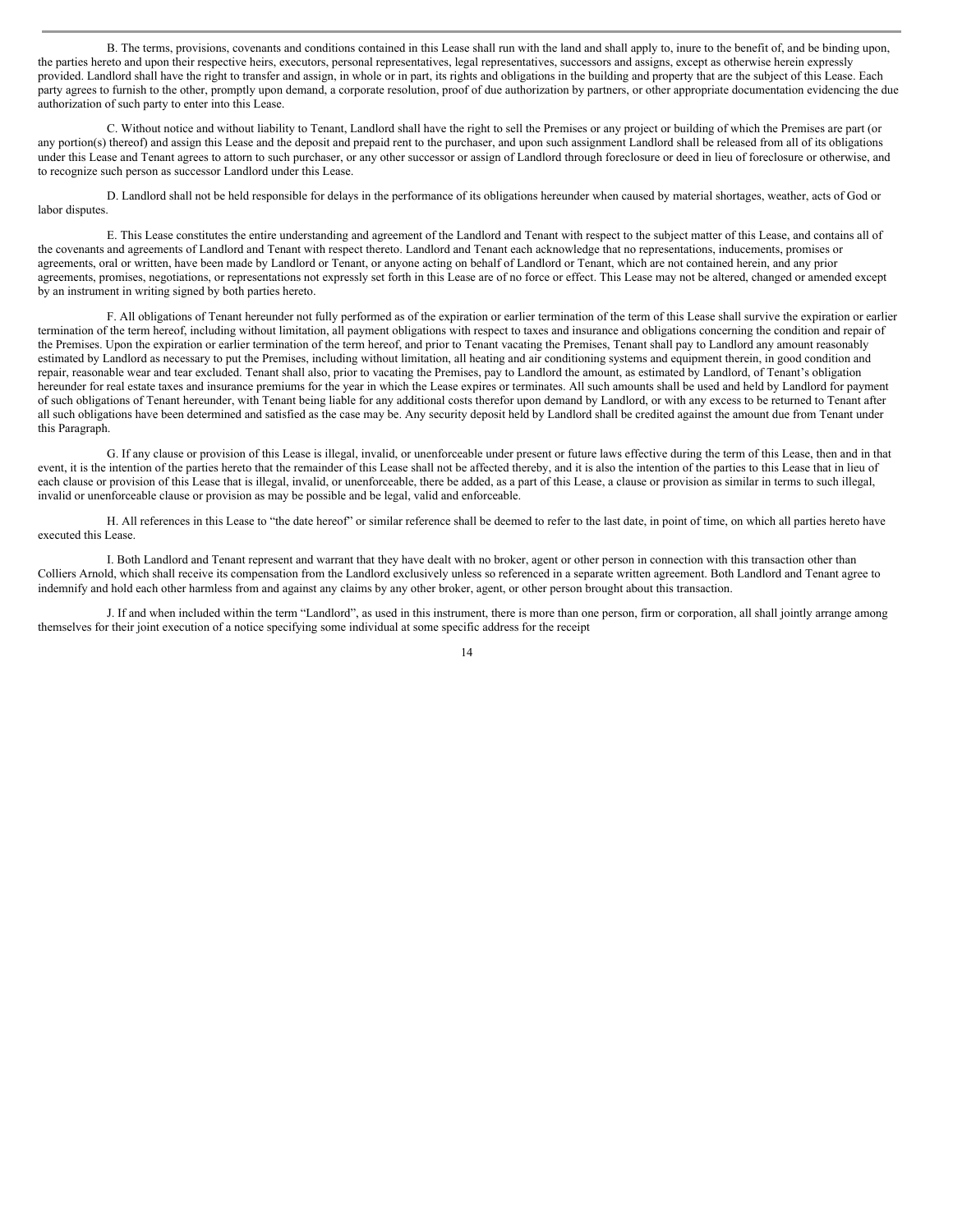of notices and payments to Landlord. If and when included within the term "Tenant", as used in this instrument, there is more than one person, firm or corporation, all shall jointly arrange among themselves for their joint execution of a notice specifying some individual at some specific address within the continental United States for the receipt of notices and payments to Tenant. All parties included within the terms "Landlord" and "Tenant", respectively shall be bound by notices given in accordance with the provisions of Paragraph 23 hereof to the same effect as if each had received such notice.

K. In the event the Premises constitute a portion of a multiple building project and Landlord divest through its own actions or through legal condemnation, one or more or a portion of any other building within the project, and such divestiture decreases the total square footage of Landlord's project as defined by Landlord, Landlord may accordingly decrease the denominator of Tenant's proportionate share fraction as defined in Paragraph 2C above, provided said denominator previously included such affected square footage.

L. Submission of this Lease shall not be deemed to be a reservation of the Premises. Landlord shall not be bound hereby until its delivery to Tenant of an executed copy hereof signed by Landlord, already having been signed by Tenant, and until such delivery Landlord reserves the right to exhibit and lease the Premises to other prospective tenants. Notwithstanding anything contained herein to the contrary Landlord may withhold delivery or possession of the Premises from Tenant until such time as Tenant has paid to Landlord the security deposit required by subparagraph 2B hereof and one month's rent as set forth in subparagraph 2A hereof, and has provided Landlord proof of insurance in accordance with Paragraph 9B above.

M. If Tenant shall take possession of the Premises or any part thereof prior to the Commencement Date (which Tenant may not do without Landlord's prior written consent), all of the covenants and conditions of this Lease (except payment of Base Rent or Additional Rent) shall be binding upon the parties hereto with respect to such whole or part of the Premises as if the Commencement Date had been fixed as the date when Tenant took possession of such whole or part of the Premises.

N. Tenant and Tenant's servants, employees, agents, visitors and licensees shall observe and comply with the rules and regulations as Landlord may from time to time adopt. Notice of any new or additional reasonable rules and regulations shall be given in writing by Landlord to Tenant, whereupon they will become a part of the Lease for all purposes, to the same extent as if originally set forth herein. Landlord reserves the right to designate areas for Tenant's employee parking and Tenant shall comply with Landlord's rules and regulations to enforce same including but not limited to the registration, if required by Landlord, of employee vehicles with Landlord or the imposition by Landlord of monetary fines or other sanctions against Tenant.

O. Landlord reserves the right on thirty (30) days written notice to Tenant to substitute for the Premises, at the same rental as required of Tenant herein, including adjustment, other comparable Premises within the building or buildings of which the Premises are a part for all uses and purposes as though originally leased to Tenant at the time of execution and delivery of this Lease and subject to all terms and revisions hereof. In the event Landlord elects to cause such substitution of Premises, Landlord agrees to pay all reasonable expenses of Tenant incidental thereto, including, but not limited to, the cost of all leasehold improvements needed for the new Premises, moving expenses, and letterhead notification. Landlord agrees to move Tenant within a 5-mile radius of the Premises to a location with: (i) substantially equivalent square footage; (ii) comparable area and location; (iii) comparably maintained building. Landlord also agrees to provide Tenant three (3) months free rent should such move occur. If Tenant reasonably disapproves of the new location Tenant shall have the right to terminate the Lease upon written notice to Landlord. If the Lease terminates pursuant to this section each party's rights and obligations contained in this Lease shall cease and terminate.

P. Tenant agrees that all personal property brought into the Premises by Tenant, its employees, licensees and invitees shall be at the sole risk of Tenant. Landlord shall not be liable for theft thereof or of any money deposited therein or for any damages thereto; such theft or damage being the sole responsibility of Tenant.

Q. Landlord shall have the right to name and, from time to time, change the name of the park in which the Premises is located, the building of which the Premises are a part, or the access roads bounding the Premises without expense, obligation, or liability to Tenant.

R. The failure of Landlord or Tenant to insist, in any one or more instances, upon a strict performance of any covenant of this Lease shall not be construed as a waiver or relinquishment thereof, but the same shall continue and remain in full force and effect. The receipt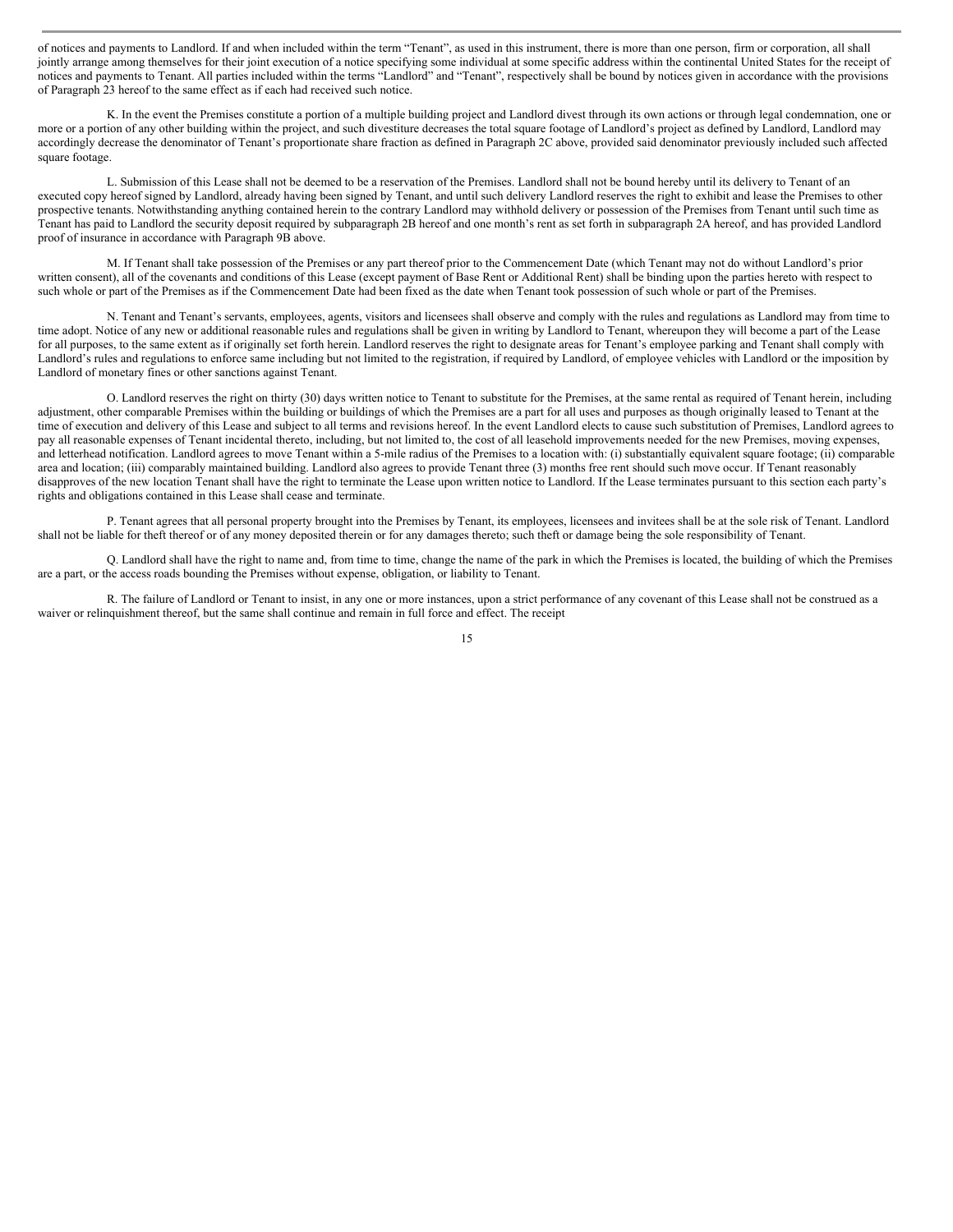by Landlord of rent with knowledge of the breach of any covenant of Tenant hereunder shall not be deemed a waiver of the rights of Landlord with respect to such breach, and no waiver by Landlord of any provision hereof shall be deemed to have been made unless expressed in writing and signed by the Landlord.

S. This lease does not grant any rights to light, view and air over property.

T. This Lease or other related document shall not be recorded in public records by either party.

U. Tenant acknowledges that Landlord was induced in part to enter into this Lease agreement based upon financial information, or representations by Tenant regarding Tenant's business and Tenant warrants that such information, statements, or representations are accurate and true and Tenant further agrees to immediately inform Landlord of any material change in Tenant's financial condition which might adversely affect Tenant's ability to meet its rental obligations hereunder.

V. In the event there is any litigation between Landlord and Tenant the prevailing party is entitled to recover its attorneys fees and costs (at all levels of litigation including mediation, arbitration, trial, appeals and bankruptcy) from the nonprevailing party.

23. NOTICES. Each provision of this instrument or of any applicable governmental laws, ordinances, regulations and other requirements with reference to the sending, mailing, or delivering of notice or the making of any payment by Landlord to Tenant or with reference to the sending, mailing, or delivering of any notice or the making of any payment by Tenant to Landlord shall be deemed to be complied with when and if the following steps are taken:

A. All rent and other payments required to be made by Tenant to Landlord hereunder shall be payable to Landlord at the address for Landlord set forth below or at such other address as Landlord may specify from time to time by written notice delivered in accordance herewith. Tenant's obligation to pay rent and any other amounts to Landlord under the terms of this Lease shall not be deemed satisfied until such rent and other amounts have been actually received by Landlord. In addition to Base Rental due hereunder, all sums of money and all payments due Landlord hereunder shall be deemed to be Additional Rental owed to Landlord.

B. All payments required to be made by Landlord to Tenant hereunder shall be payable to Tenant at the address set forth below, or at such other address within the continental United States as Tenant may specify from time to time by written notice delivered in accordance herewith.

C. Any written notice or document required or permitted to be delivered hereunder shall be deemed to be delivered whether actually received or not when deposited in the United States Mail, postage prepaid, Certified or Registered Mail, addressed to the parties hereto at the respective addresses set out below, or at such other address as they gave theretofore specified by a written notice delivered in accordance herewith.

LANDLORD TENANT

Brooker Creek North I, LLLP Cryo-Cell International, Inc. 777 S. Harbour Island Blvd., Suite 877 700 Brooker Creek Blvd., Suite 1800 Tampa, FL 33602 Oldsmar, FL 34677

Attention: Jill Taymans

24. LANDLORD'S LIEN. In addition to any statutory lien for rent in Landlord's favor, Landlord shall have and Tenant hereby grants to Landlord a continuing security interest for all rentals and other sums of money becoming due hereunder from Tenant, upon all goods, wares, equipment, fixtures, furniture, inventory, and other personal property of Tenant now or hereafter situated at the Premises, and such property shall not be removed therefrom without the consent of Landlord until all arrearages in rent as well as any and all other sums of money then due to Landlord hereunder shall first have been paid and discharged. In the event any of the foregoing described property is removed from the Premises in violation of the covenant in the preceding sentence, the security interest shall continue in such property and all proceeds and products, regardless of location.

25. The duties and obligations of Tenant herein shall be binding upon all or any of them. The duties and obligations of Tenant shall run and extend not only to the benefit of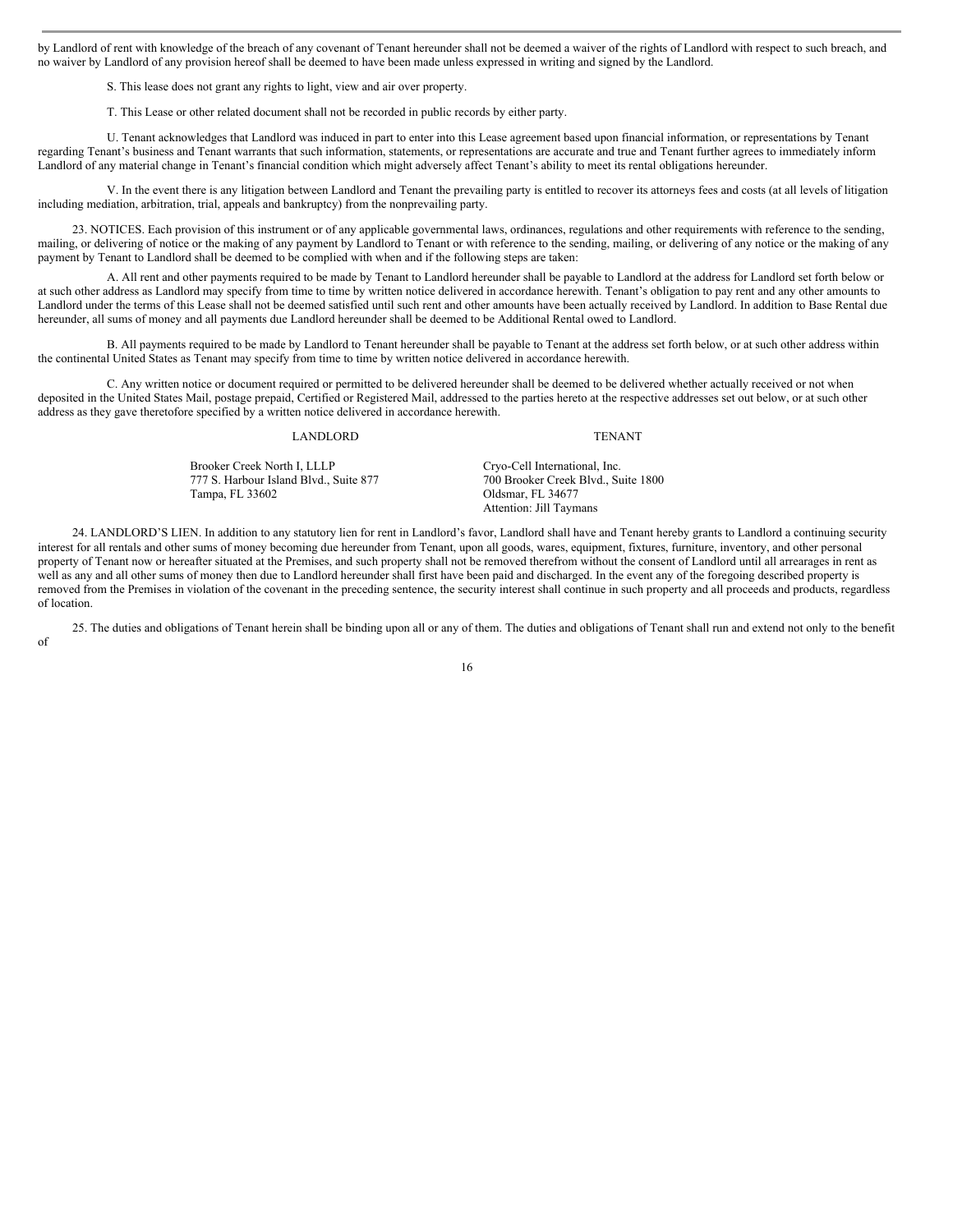Landlord, as named herein, but to the following, at the option of the following, or any of them (i) any person by, through or under which Landlord derives the right to lease the Premises, (ii) the owner of the Premises, and (iii) holders of mortgage or rent assignment interests in the Premises, as their respective interests may appear; provided, however, nothing contained herein shall be construed to obligate Tenant to pay rent to any person other than the Landlord until such time as Tenant has been given written notice of either an exercise of a rent assignment or the succession of some other party to the interest of the Landlord.

26. Tenant agrees to deliver all keys and to surrender the Premises at the expiration of the initial term, or sooner termination, of this Lease, or any extension thereof, broom clean in the same condition as when said Premises were originally delivered to Tenant, or as altered, pursuant to the provisions of the Lease, ordinary wear, tear and damage by fire casualty and the elements excepted, and Tenant shall remove all of its property.

27. TENANT IMPROVEMENTS. Landlord at Landlord's sole cost and expense shall provide the "Base Building" improvements as outlined in Exhibit B. In addition, Landlord agrees to construct the Premises and Site improvements, per Exhibit B, appurtenant thereto (collectively the "Improvements"), which will be designed and constructed to the specifications of the Tenant. Landlord will contribute a total amount of Three Hundred-Fifty thousand dollars (\$350,000.00) towards the Improvements (the "Improvement Allowance"). All improvements and any funds to be spent on construction per the approved Final Plans and Specs, per Exhibit B, and any modifications made hereto must be pre-approved by Tenant. Landlord will require one half (1/2) of Tenant's portion of Tenant Improvement monies (per the most recent build-out estimate) be paid upon Lease Execution. The remaining one half (1/2) of the Tenant's portion of Tenant Improvement monies shall be paid by Tenant sixty days (60) after Lease Execution.

All funds paid by Tenant pursuant to this section shall be held in the non-bearing escrow account of Lowndes, Drosdick, Doster, Kantor & Reed, PA, Landlord shall submit all invoices to Tenant. Tenant shall have twenty-four hours to inform Landlord that it reasonably agrees or disagrees with payment of the invoice. If the twenty-four hour period ends after 5:00 p.m. on Friday, the time period shall be extended to Monday at 5:00 p.m. for which to respond ("Response Period"). If Tenant fails to respond in the Response Period, Landlord shall have the right to pay such invoices and the escrow agent shall have authority to release such funds.

Landlord will forward copies of all contracts and invoices with regard to the improvements to the Premises to Tenant. Landlord will provide, to the best of knowledge, all overages, as they are incurred and prior to the work being done. At time of completion Landlord will adjust charges per the final project cost, and either issue a credit or invoice Tenant for any difference. Landlord will keep all funds contributed by Tenant in an escrow account that will only be reduced by charges that are the result of improvements to Tenant's space. Tenant may request Landlord to bid and award the Improvements contract with another general contractor or subcontractor of Tenant's choice, said contractor subject to the final approval of Landlord, which will not be unreasonably withheld.

28. The Base Rent for the lease term is based on the square footage confirmed (pursuant to BOMA standards) by Landlord's architect, and shall be as follows:

| Year | <b>Monthly Rent</b> | Rent/SF/Year |
|------|---------------------|--------------|
|      |                     |              |
|      | \$11,733.33         | \$8.00       |
| 2    | 11,733.33           | 8.00         |
| 3    | 12,085.33           | 8.24         |
| 4    | 12,452.00           | 8.49         |
| 5    | 12,818.67           | 8.74         |
| 6    | 13,200.00           | 9.00         |
| 7    | 13,596.00           | 9.27         |
| 8    | 14,006.67           | 9.55         |
| 9    | 14,432.00           | 9.84         |
| 10   | 14,872.00           | 10.14        |

Tenant will pay the Monthly Rental amount set forth above unless there are any changes to the square footage of the Premises, upon which a new Monthly Rental amount will be calculated based on the Rent per square foot per year listed above in Section 28.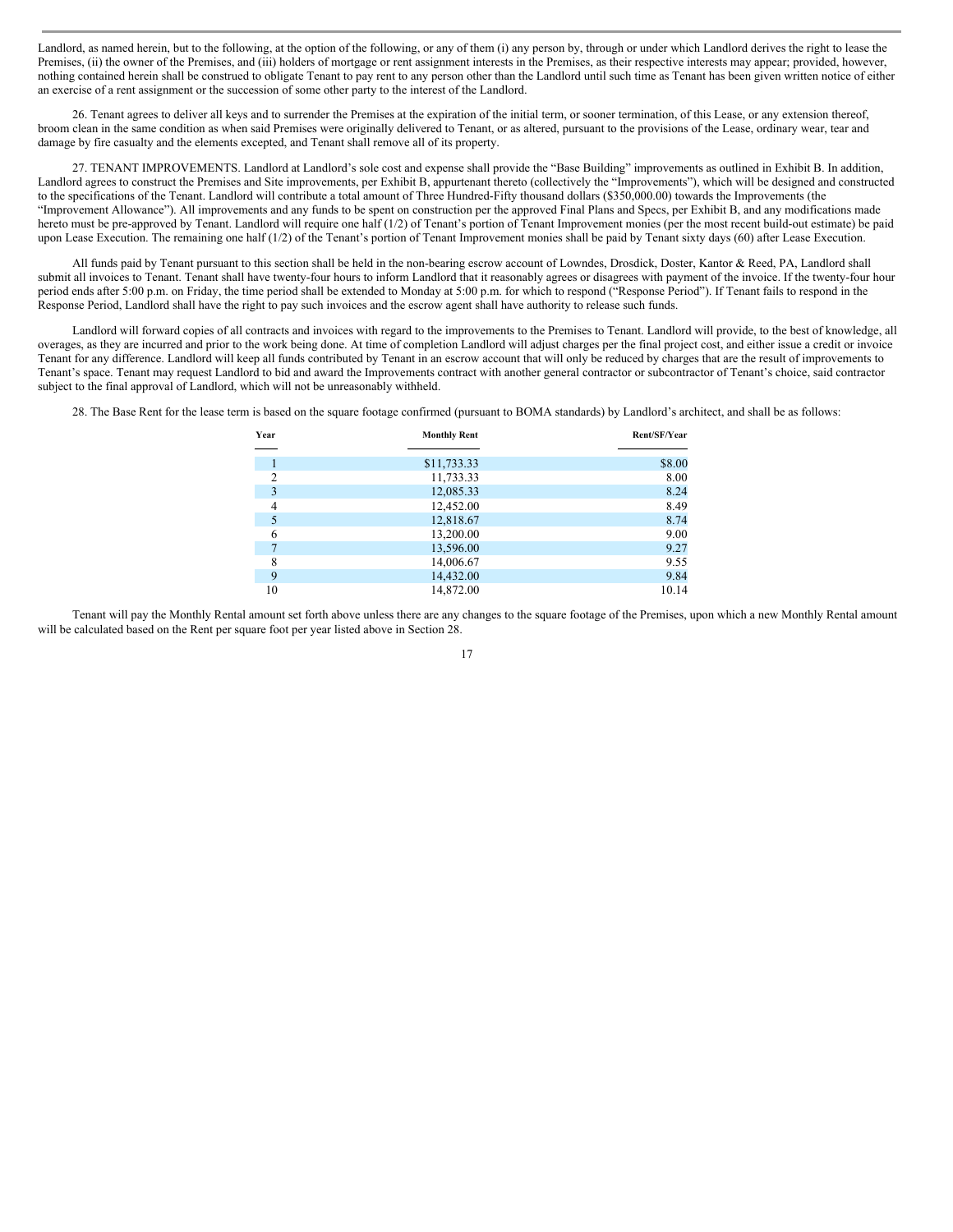29. RENEWAL OPTION. Landlord will give Tenant two 5-year renewal options, exercisable upon written notice to Landlord at least 180 days prior to the expiration of the current lease term. All terms and conditions of this Lease shall continue upon renewal except that the Base Rental rate for the renewal option will be as follows:

|                                   | <b>Monthly Rent</b> | Rent/SF |
|-----------------------------------|---------------------|---------|
|                                   |                     |         |
| 1 <sup>st</sup> Renewal-flat rate | 16.309.33           | 11.12   |
| 2 <sup>nd</sup> Renewal-flat rate | 18.128.00           | 12.36   |

Tenant will pay the Monthly Rental amount set forth above unless there are any changes to the square footage of the Premises, upon which a new Monthly Rental amount will be calculated based on the Rent per square foot per year listed above in Section 29.

30. TERMINATION OPTION. Upon 180 days advance written notice, Landlord hereby grants Tenant a one-time cancellation option to be exercised on either the first day of the 61<sup>st</sup> month of the lease or on the first day of the  $85<sup>h</sup>$  month of the lease under the following conditions:

- 1) Tenant will pay Landlord all unamortized Tenant Improvement dollars
- 2) Tenant will pay Landlord unamortized portion of the original Leasing Commission paid to broker
- 3) Tenant will pay Landlord a one-time cancellation fee equal to 6 months rent (Base Rent and all Additional Rental payments)

31. FIRST RIGHT OF REFUSAL. Landlord hereby grants a First Right of Refusal on all space that is available, or becomes available, adjacent to the Premises. Landlord must provide Tenant notice of available space and Tenant will have 5 days after such notice to advise Landlord of their intent to lease the space. Any expansion under a First Right of Refusal shall be provided to Tenant under the same terms and conditions of the initial lease, with the Base Rent being the then current rate and any Tenant Improvement allowance subject to negotiation

32. Ample parking will be provided on a first come, first serve basis, however, Landlord agrees to reserve twelve (12) spaces in front of Tenant's space for the exclusive use of Tenant. At a minimum, there will be sixty (60) parking spaces available for the use of Tenant.

33. Landlord shall, at its sole cost and expense, be responsible for compliance with all relevant governmental regulations and codes and specifically with the Americans with Disabilities Act (ADA) as it relates to the access to Improvements, Site and Premises at the issuance of certificate of occupancy for the building, after which is the responsibility of the Tenant.

34. Landlord agrees not to lease space in the same building to any stem cell preservation services companies.

EXECUTED BY TENANT, this \_\_\_\_\_\_ day of \_\_\_\_\_\_, 2004.

WITNESSES (two required) CRYO-CELL INTERNATIONAL, INC.

| $\cdots$                                                 |        |                             |        |
|----------------------------------------------------------|--------|-----------------------------|--------|
|                                                          | By:    |                             | (Seal) |
|                                                          | Title: |                             |        |
|                                                          |        |                             | (Seal) |
| EXECUTED BY LANDLORD, this _______ day of _______, 2004. |        |                             |        |
| WITNESSES (two required)                                 |        | BROOKER CREEK NORTH I, LLLP |        |
|                                                          | By:    |                             | (Seal) |
|                                                          |        |                             |        |
|                                                          | Title: |                             | (Seal) |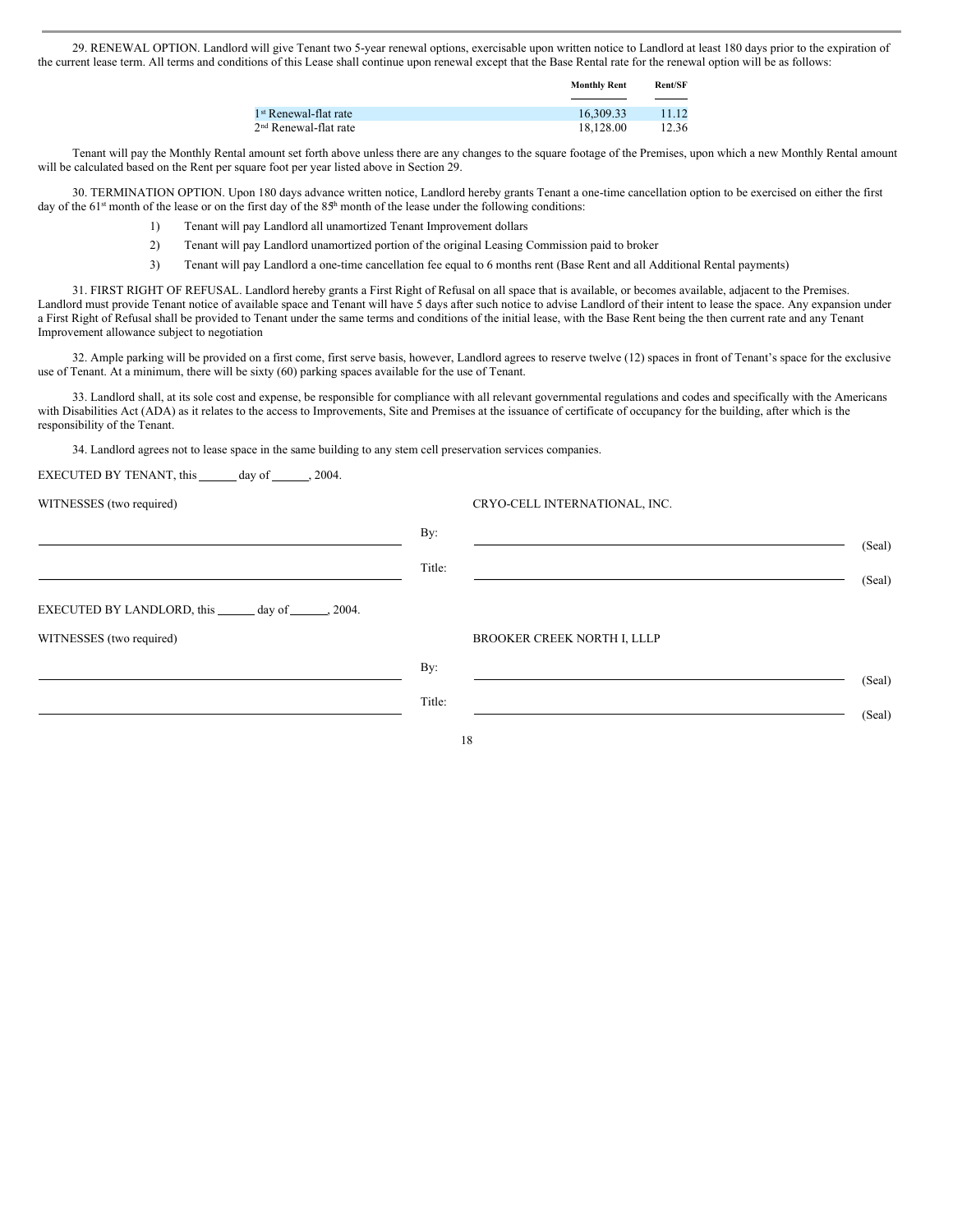# EXHIBIT B

# **BUILDING & LEASEHOLD IMPROVEMENTS:**

Landlord at Landlord's sole cost and expense shall provide the following "Base Building" improvements:

- 1) concrete foundations and exterior building shell and entryways (as currently constructed)
- 2) building standard exterior doors and hardware (as currently constructed)
- 3) roof (as currently constructed)
- 4) finished concrete floor ready for Tenant's covering
- 5) Landlord will provide electrical systems per the original building construction drawings, said services to be separately metered for exclusive use within the Premises
- 6) building standard fire sprinklers and fire alarm systems sufficient to satisfy all state, county and municipal fire/safety and other governmental requirements for building in shell condition
- 7) all Preliminary Plans and Specifications per PLANS section below

**IMPACT FEES:** Landlord will be responsible for impact fees for warehouse, which are \$15,400 (for 17,600 SF); any amount above this will be the responsibility of the Tenant.

# **PLANS:**

- 1) Any additional modifications in excess of the Improvement Allowance to the Preliminary Plans and Specifications shall be at Tenant's cost.
- 2) Within thirty (30) days after the Lease Agreement has been fully executed by both parties (the "Effective Date"), Landlord shall prepare complete working drawings and specifications at Tenant's expense (the "Final Plans and Specifications") for the proposed Improvements and submit the same to Tenant for its review and approval, which approval shall not be unreasonably withheld. Such Final Plans and Specifications shall be prepared from the approved Preliminary Plans and Specifications as a guide to construction details, heights, Tenant's requirements, etc. The Final Plans and Specifications shall further comply with all governing codes and regulations of all governmental agencies with regard to construction of the Improvements, and shall cover plans, necessary calculations, elevations, structural details, and mechanical facilities such as electrical, plumbing and piping, and heating and air conditioning, along with Site improvements and other details and schedules necessary to represent the complete design and construction requirements for said Improvements and Tenant's occupancy. In the event any construction company other than Ed Taylor Construction South, Inc. is chosen to be the general contractor for the improvements to the Premises, Tenant will be financially responsible for the construction management of the work being done on the Premises; this amount is not to exceed 2% of the hard costs.

**PERMITS:** Immediately upon approval by Tenant of the Final Plans and Specifications Landlord shall then, as quickly as possible, obtain all permits, zoning variances and changes, licenses, easements and franchises (hereinafter collectively called the "Permits") as may be necessary for or desired by Tenant to permit the construction of all Improvements as stipulated on the Final Plans and Specifications. These costs are included in the construction contract.

**CONSTRUCTION:** On or before the necessary governmental permits have been obtained, Landlord shall contract for the construction of the Improvements ("Construction Contract") in accordance with Final Plans and Specifications, and promptly construct the Improvements as set forth thereon. Landlord shall further (1) notify Tenant when construction of the Improvements has commenced, (2) provide Tenant with a construction schedule, and (3) give Tenant biweekly progress reports as to the status of construction. Landlord shall diligently follow the construction work in order to carry it through to completion as quickly as possible, Tenant may inspect the work from time to time during construction and upon its completion to insure that it is carried out in accordance with the Final Plans and Specifications and the contract. After the Construction Contract is executed, no changes shall be made to the Final Plans and Specifications or construction contract without Tenant's approval in writing. If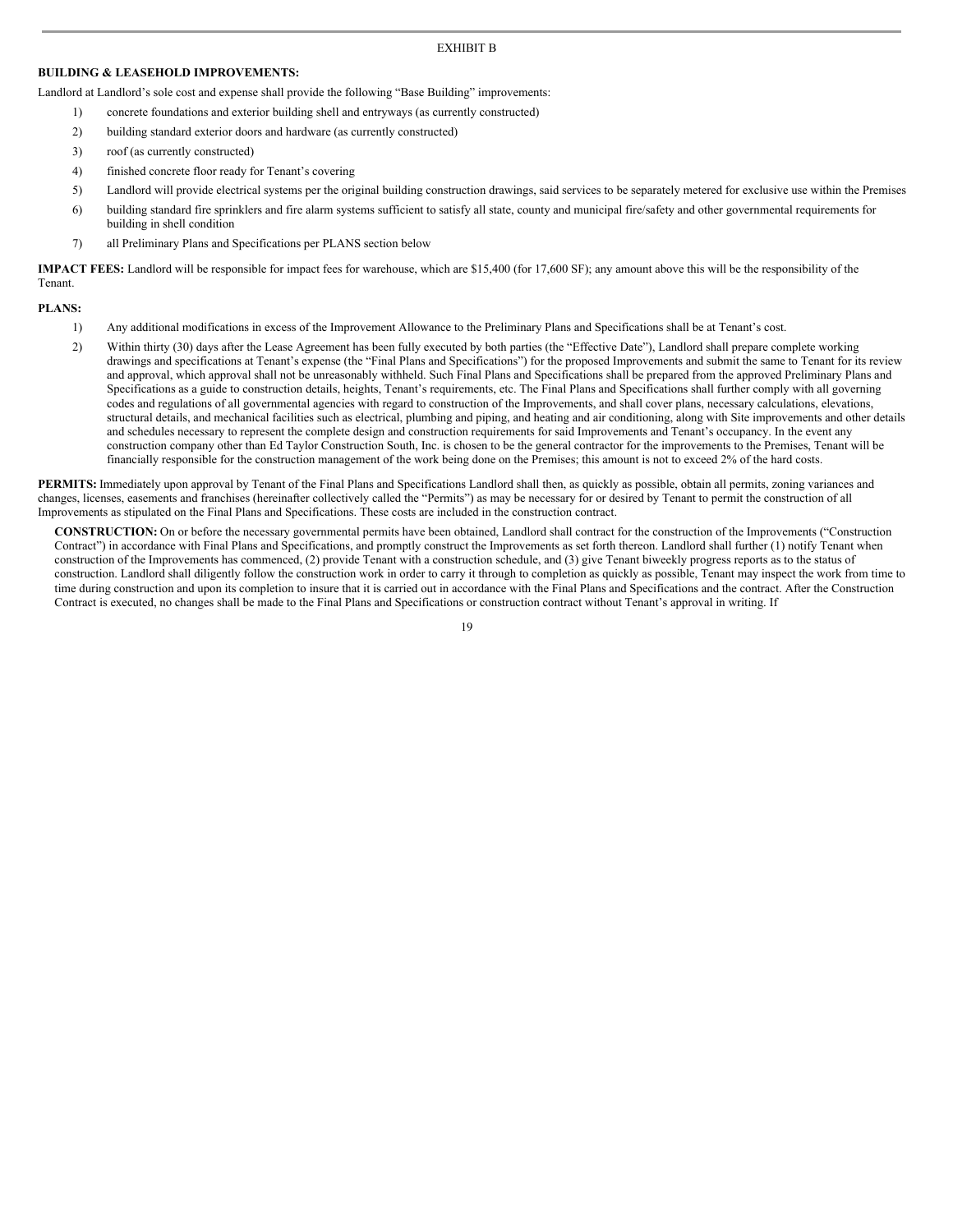Tenant notifies Landlord that the Final Plans and Specifications are not being, or have not been, followed by the contractor, Landlord shall see that the necessary changes or provisions are made so that the completed Improvements conform to the Final Plans and Specifications and Construction Contract, except those changes which have been approved by Tenant in writing. Tenant may make such changes during said construction as Tenant may desire from the Final Plans and Specifications subject to the approval of Landlord, which approval shall not be unreasonably withheld. Landlord further covenants, on behalf of itself and the contractor that the Improvements shall be constructed complete and ready for Tenant's occupancy in all respects and in accordance with good construction practices, and that good materials, workmanship, and design shall be used, and that the Improvements shall be in accordance with all rules, regulations, codes and zoning ordinances.

Tenant may request Landlord to bid and award the Construction Contract with a general contractor of Tenant's choice, said general contractor and/or subcontractor are subject to final approval by Landlord, which approval will not be unreasonably withheld.

The Construction Contract shall be a standard AIA contract form A107-1997 between owner, contractor and architect.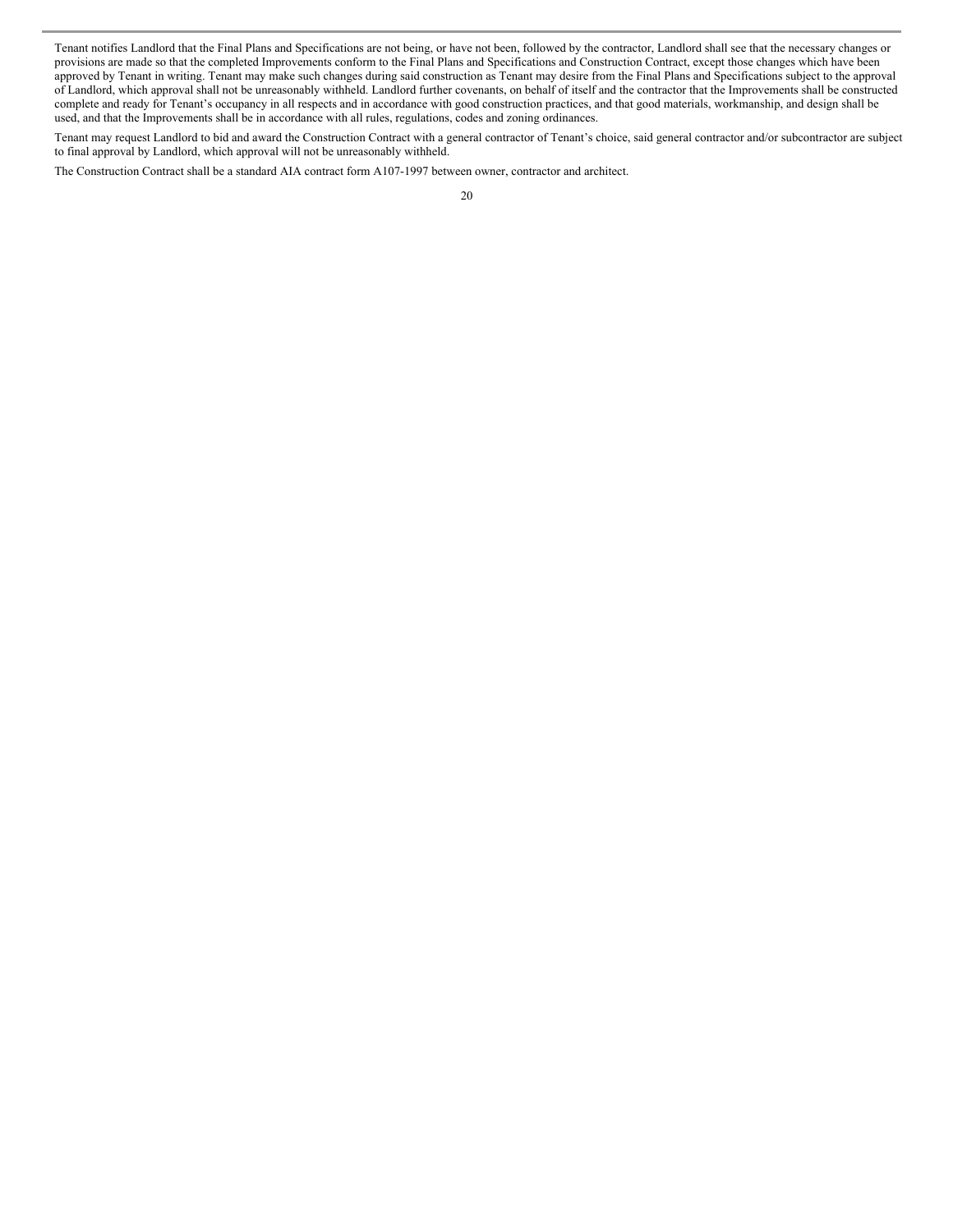# CERTIFICATION OF CHIEF EXECUTIVE OFFICER

I, Mercedes Walton, certify that:

1. I have reviewed this quarterly report on Form 10-QSB of CRYO-CELL International, Inc. (the "Registrant");

- 2. Based on my knowledge, this report does not contain any untrue statement of a material fact or omit to state a material fact necessary to make the statements made, in light of the circumstances under which such statements were made, not misleading with respect to the period covered by this report;
- 3. Based on my knowledge, the financial statements, and other financial information included in this report, fairly present in all material respects the financial condition, results of operations and cash flows of the registrant as of, and for, the periods presented in this report;
- 4. The Registrant's other certifying officer(s) and I are responsible for establishing and maintaining disclosure controls and procedures (as defined in Exchange Act Rules 13a-15(e) and 15d-15(e)) for the Registrant and have:

(a) Designed such disclosure controls and procedures, or caused such disclosure controls and procedures to be designed under our supervision, to ensure that material information relating to the Registrant, including its consolidated subsidiaries, is made known to us by others within those entities, particularly during the period in which this quarterly report is being prepared;

(b) Evaluated the effectiveness of the Registrant's disclosure controls and procedures and presented in this report our conclusions about the effectiveness of the disclosure controls and procedures, as of the end of the period covered by this report based on such evaluation; and

(c) disclosed in this report any change in the Registrant's internal control over financial reporting that occurred during the Registrant's most recent fiscal quarter that has materially affected, or is reasonably likely to materially affect, the Registrant's internal control over financial reporting;

5. The Registrant's other certifying officer(s) and I have disclosed, based on our most recent evaluation of internal control over financial reporting, to the Registrant's auditors and the audit committee of the Registrant's board of directors (or persons performing the equivalent functions):

(a) All significant deficiencies and material weaknesses in the design or operation of internal control over financial reporting which are reasonably likely to adversely affect the Registrant's ability to record, process, summarize and report financial information; and

(b) Any fraud, whether or not material, that involves management or other employees who have a significant role in the Registrant's internal control over financial reporting.

Dated: July 12, 2004 /s/ Mercedes Walton

Mercedes Walton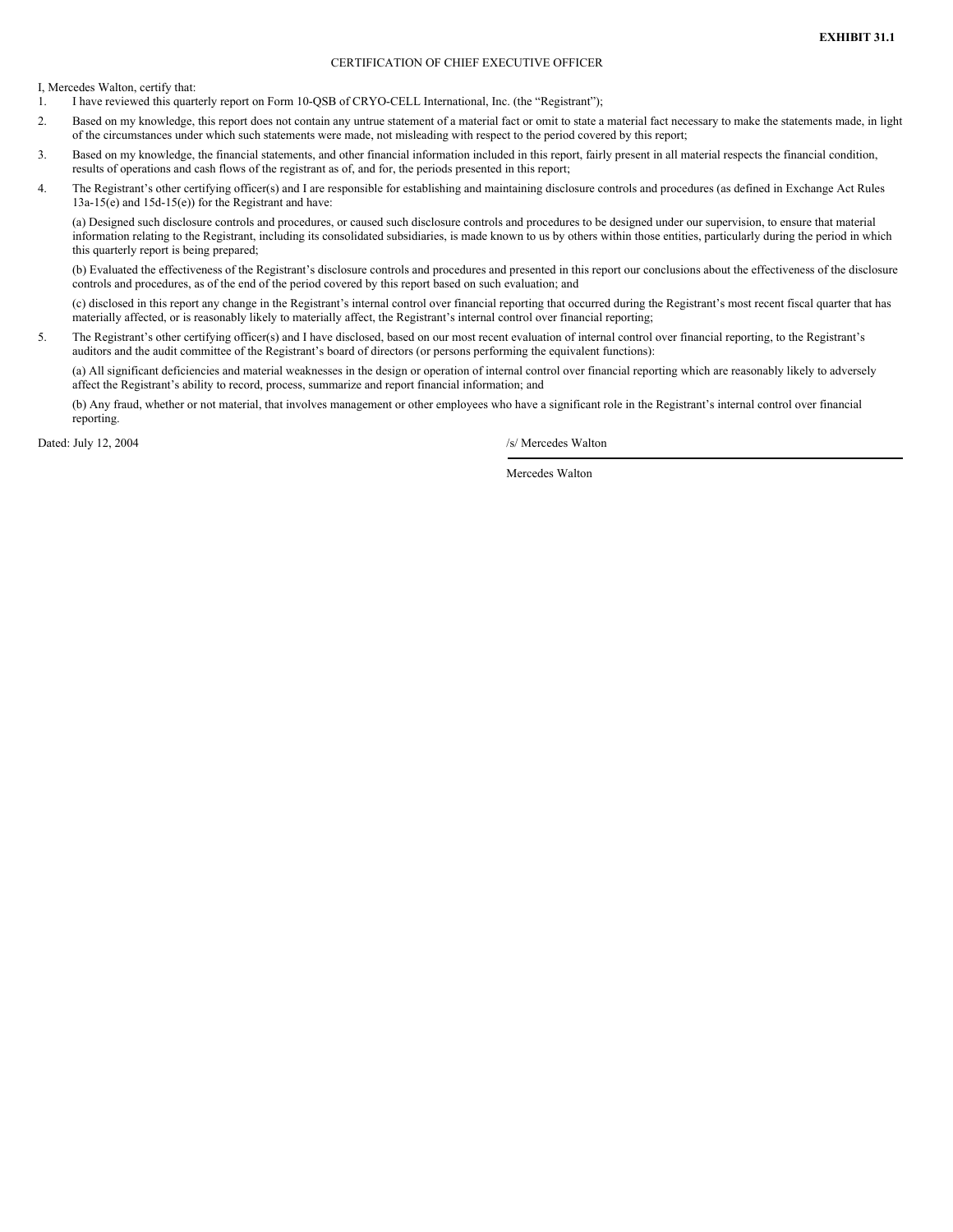# CERTIFICATION OF CHIEF FINANCIAL OFFICER

I, Jill M. Taymans, certify that:

- 1. I have reviewed this quarterly report on Form 10-QSB of CRYO-CELL International, Inc. (the "Registrant");
- 2. Based on my knowledge, this report does not contain any untrue statement of a material fact or omit to state a material fact necessary to make the statements made, in light of the circumstances under which such statements were made, not misleading with respect to the period covered by this report;
- 3. Based on my knowledge, the financial statements, and other financial information included in this report, fairly present in all material respects the financial condition, results of operations and cash flows of the registrant as of, and for, the periods presented in this report;
- 4. The Registrant's other certifying officer(s) and I are responsible for establishing and maintaining disclosure controls and procedures (as defined in Exchange Act Rules 13a-15(e) and 15d-15(e)) for the Registrant and have:

(a) Designed such disclosure controls and procedures, or caused such disclosure controls and procedures to be designed under our supervision, to ensure that material information relating to the Registrant, including its consolidated subsidiaries, is made known to us by others within those entities, particularly during the period in which this quarterly report is being prepared;

(b) Evaluated the effectiveness of the Registrant's disclosure controls and procedures and presented in this report our conclusions about the effectiveness of the disclosure controls and procedures, as of the end of the period covered by this report based on such evaluation; and

(c) disclosed in this report any change in the Registrant's internal control over financial reporting that occurred during the Registrant's most recent fiscal quarter that has materially affected, or is reasonably likely to materially affect, the Registrant's internal control over financial reporting;

5. The Registrant's other certifying officer(s) and I have disclosed, based on our most recent evaluation of internal control over financial reporting, to the Registrant's auditors and the audit committee of the Registrant's board of directors (or persons performing the equivalent functions):

(a) All significant deficiencies and material weaknesses in the design or operation of internal control over financial reporting which are reasonably likely to adversely affect the Registrant's ability to record, process, summarize and report financial information; and

(b) Any fraud, whether or not material, that involves management or other employees who have a significant role in the Registrant's internal control over financial reporting.

Dated: July 12, 2004 /s/ Jill M. Taymans

Jill M. Taymans